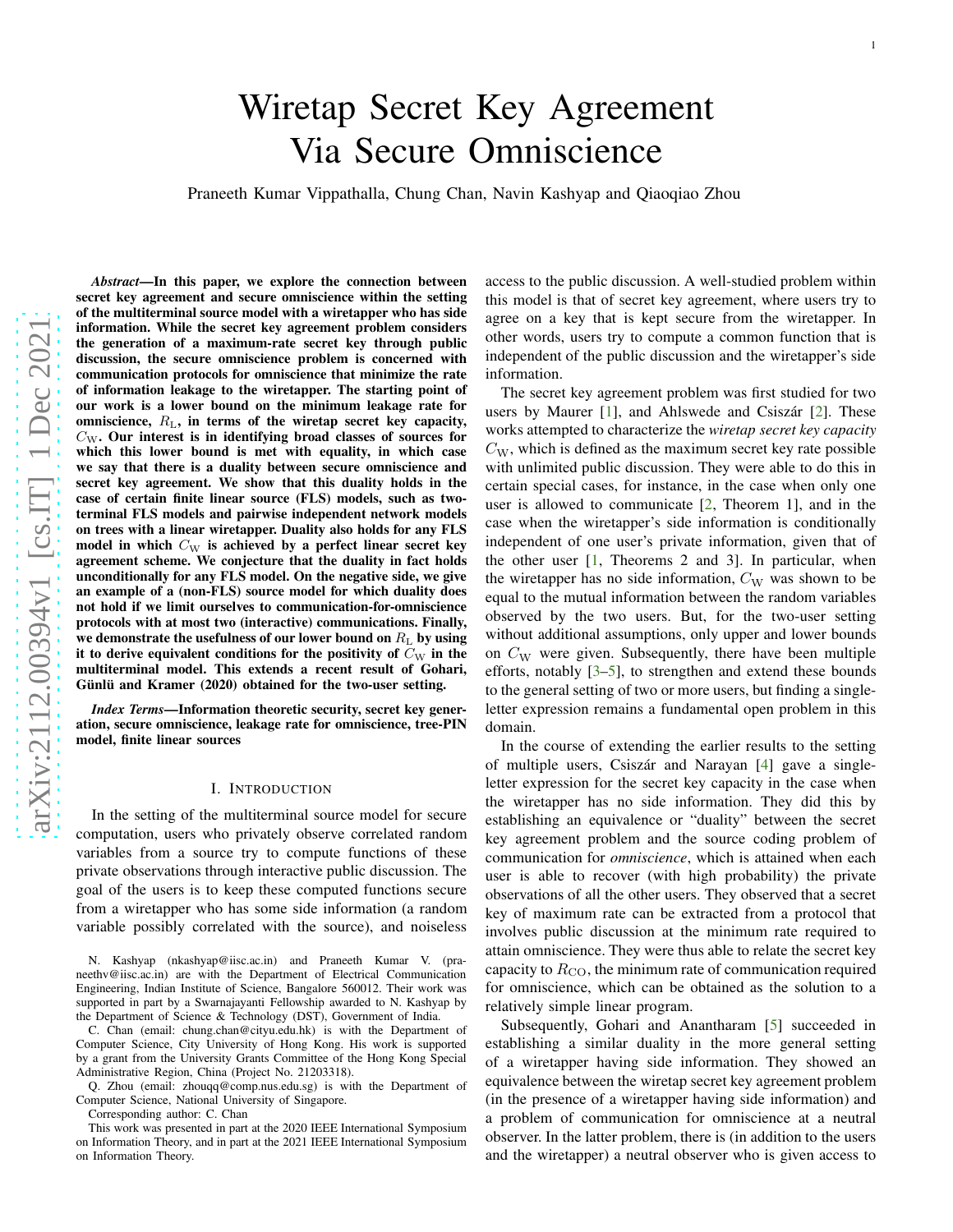the wiretapper's side information. The goal here is for the users to communicate in public to create a shared random variable which when provided to the neutral observer, allows the observer to reconstruct all the users' private observations. Theorem 3 of [\[5\]](#page-22-3) relates  $C_W$  to the minimum rate of public communication required for omniscience at the neutral observer. However, this does not lead to a single-letter expression for  $C_{\rm W}$ , as it is not known how to compute the minimum rate of communication for omniscience at the neutral observer.

Motivated in part by the results of [\[4\]](#page-22-4) and [\[5\]](#page-22-3), we explore the possibility of an alternative duality existing between the wiretap secret key problem and a certain *secure omniscience* problem, in the hope of obtaining additional insight on  $C_{W}$ , potentially leading to its evaluation in settings where it still remains unknown. In the secure omniscience problem we consider, we stay within the original setting of the multiterminal source model with a wiretapper having side information. The users communicate interactively in public so as to attain omniscience, but now the aim is not necessarily to minimize the rate of communication needed for this. Instead, the goal is to minimize the rate at which the communication for omniscience leaks information about the source to the wiretapper. We give the formal definition of  $R<sub>L</sub>$ , the minimum information leakage rate of any communication for omniscience, in Section [II.](#page-3-0)

## *A. Main Contributions*

The starting point of our paper is an inequality that relates the wiretap secret key capacity and the minimum leakage rate for omniscience for a source  $(Z_V, Z_w)$ . Here,  $V :=$  $\{1, \ldots, m\}$  denotes the set of users,  $Z_V := (Z_i \mid i \in V)$ is the collection of user observations, and  $Z_w$  denotes the wiretapper's side information. We then have

$$
H(\mathsf{Z}_V|\mathsf{Z}_w) - C_{\mathsf{W}} \le R_{\mathsf{L}}.\tag{1}
$$

The inequality follows from a standard argument: once the users attain omniscience via a communication protocol that achieves the minimum leakage rate  $R_L$ , they can extract a secret key of rate  $H(Z_V | Z_w) - R_L$  from the reconstruction of  $Z_V$  available to each of them.

If the inequality in  $(1)$  holds with equality, then we refer to it as a duality between secure omniscience and wiretap secret key agreement. Essentially, whenever this duality holds, a secret key of maximum rate can be extracted from a communication for omniscience protocol that minimizes the leakage rate. Note that equality in [\(1\)](#page-1-0) yields an expression for  $C_{\rm W}$  in terms of  $R_{\rm L}$ , but its utility towards computing  $C_{\rm W}$  is unclear, as it is not known whether  $R<sub>L</sub>$  admits a single-letter expression.

We first address the question of whether there is always a duality between secure omniscience and wiretap secret key agreement for any multiterminal source model with wiretapper. Note that if equality holds in  $(1)$ , then it must be the case that  $C_{\text{W}} = 0$  iff  $R_{\text{L}} = H(\text{Z}_{V} | \text{Z}_{w})$ . Now, it is easily shown that, for any multiterminal source model,  $C_{\rm W} = 0$  implies  $R_{\rm L} = H(\rm Z_V | \rm Z_w)$ . This follows directly from [\(1\)](#page-1-0) and the upper bound  $R_L \leq H(Z_V | Z_w)$ , which always holds, as is easily seen from the definition of  $R_L$  — see Theorem [1](#page-4-0) in Section [II.](#page-3-0) It is not so clear whether the converse is also true, namely, that  $R_{\rm L} = H(Z_V | Z_w)$  implies  $C_{\rm W} = 0$ . We conjecture that the converse does not always hold, i.e., there are sources for which  $R_{\rm L} = H(\rm Z_V | \rm Z_w)$ , yet  $C_{\rm W} > 0$ . We make partial progress in this direction by showing that this is the case if we restrict ourselves to omniscience protocols in which at most two communications are allowed. We give an example of a two-user source model for which  $C_{\rm W} > 0$ , but the leakage rate equals  $H(\mathsf{Z}_V | \mathsf{Z}_w)$  for any omniscience protocol involving at most two messages. While our example does not definitively resolve the issue of duality between secure omniscience and wiretap secret key agreement, it seems to indicate that this duality may not always hold.

Next, we consider a broad class of sources, namely, *finite linear sources*, for which we believe the duality must hold. In a finite linear source (FLS) model, each user's observations, as well as the wiretapper's side information, is given by a linear transformation of an underlying random vector consisting of finitely many i.i.d. uniform random variables. This class of sources has received some prior attention [\[6](#page-22-5)[–8\]](#page-22-6). We prove that [\(1\)](#page-1-0) holds with equality for FLS models in which the wiretap secret key capacity  $C_W$  is achieved by a *perfect* key agreement protocol involving public communications that are linear functions of the users' observations. It is an open question as to whether  $C_W$  can always be achieved through linear communication protocols for any FLS model, but it is reasonable to expect that this is the case. We also give two unconditionally positive results: duality holds in the case of two-user FLS models, and in the case of pairwise independent network (PIN) models on trees [\[9](#page-22-7), [10](#page-22-8)] in which the wiretapper's side information is a linear function of the source. In both these cases, we obtain explicit expressions for  $R_{\rm L}$  and  $C_{\rm W}$ . In fact, in the case of tree-PIN models with a linear wiretapper, we are able to explicitly determine the maximum secret key rate achievable when the total rate of public communication is constrained to be at most R.

<span id="page-1-0"></span>Finally, we show that the inequality in [\(1\)](#page-1-0) can be useful on its own. We use it to extend to the multi-user setting a recent result of Gohari, Günlü and Kramer  $[11]$  that gives several equivalent conditions for the positivity of  $C_W$  in a two-user source model.

## *B. Related Work*

Our work is closely related to that of Prabhakaran and Ramchandran [\[12](#page-22-10)]. In their work, they considered the problem of secure source coding in a two-user model with a wiretapper where only one user is allowed to communicate to the other. This kind of communication is commonly referred to as *oneway communication*. The goal here is to communicate in such a way that the receiving user recovers the observations of the transmitting user while minimizing the rate of information leaked to the wiretapper about the transmitting user's source. In this case, they obtained a single-letter characterization of the minimum leakage rate for recovering one terminal's observation by the other terminal by using conventional informationtheoretic techniques. Moreover, they used this quantity to lower bound the wiretap secret key capacity. Our work, in fact,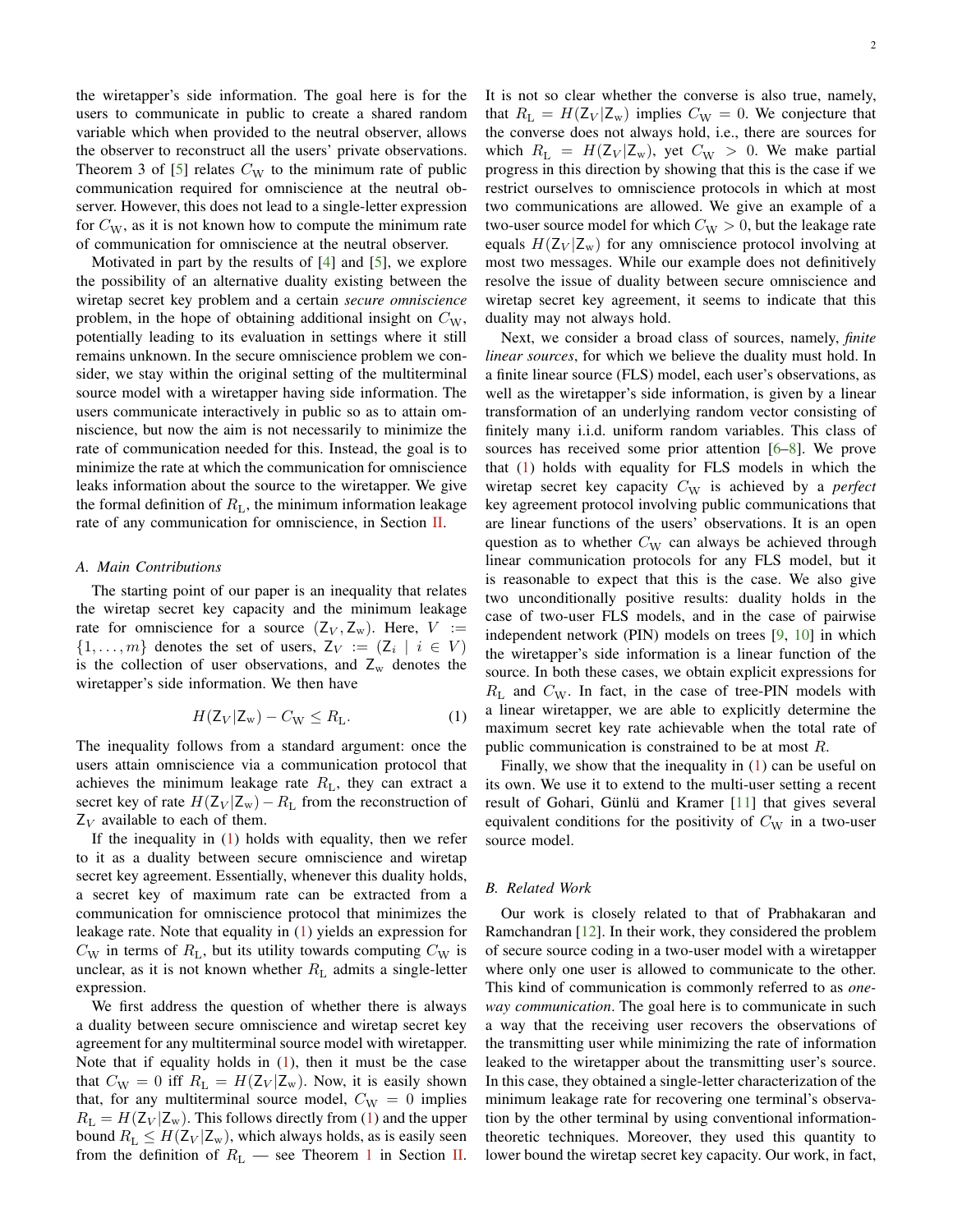generalizes this result by considering the minimum leakage rate for omniscience instead in the multi-user setting where interactive communication is allowed.

The secure source coding problem considered in [\[12](#page-22-10)], has been generalized and studied extensively in the direction of characterizing the minimum rate of leakage of transmitter's source [\[13,](#page-22-11) [14](#page-22-12)] by incorporating various constraints. For instance, Villard and Piantanida [\[14](#page-22-12)] considered a similar model as in [\[12\]](#page-22-10), but the receiving user observes coded side information from a third party. Since uncoded side information is a special case of coded side information, this framework subsumes the model of [\[12](#page-22-10)]. For this model, they studied the problem in a broad generality by considering a lossy recovery of the transmitter's observations at the receiving terminal in the presence of a wiretapper. They gave a characterization of the rate-distortion-leakage rate region which is the set of all achievable tuples of communication rate, distortion and leakage rate.

Recently, in [\[15](#page-22-13)], Tu and Lai have considered the same model but studied the problem of lossy function computation by the receiving terminal, which is a further generalization of the model of [\[14\]](#page-22-12). They considered even the privacy aspect (leakage of the transmitting user's source to the receiving user) and studied it along with the rate-distortion-leakage rate region. They were able to give an explicit characterization of the entire achievable rate region.

This problem falls in the class of source coding for distributed function computation; see, for e.g., [\[15](#page-22-13)[–19](#page-22-14)]. In this problem, each user has access to a private random variable, and they wish to compute functions of these private random variables by communicating in public, possibly interactively or/and in the presence of a wiretapper. For instance, in [\[18](#page-22-15)], Ma and Ishwar have considered a two-user model without a wiretapper, where users, after observing private random variables, interactively communicate to compute functions of these private random variables. They studied the interactive communication rates needed for the computation of functions and completely characterized the rate region. Subsequently, this work has been extended by [\[20\]](#page-22-16) for randomized function computation in the two-user case. Recently, [\[21\]](#page-22-17) has studied the randomized function computation even by including privacy constraints on the users' observation.

One work that studies the function computation in the context of multi-user source model with a wiretapper is [\[19](#page-22-14)]. In their work, Tyagi, Narayan, and Gupta assumed that the wiretapper has no side information and addressed the question: when can a common function be computed securely? Here we say a function is *securely computable* if it is kept asymptotically independent of the communication that is needed to compute this function. It means that the wiretapper can gain almost no knowledge of the function output even with access to the communication. They answered this question by relating it with the secret key capacity of the source model. The precise result is that a common function is securely computable by all the terminals if and only if the entropy of the function is less than the secret key capacity.

Secure omniscience is also a problem of source coding for distributed function computation. Here, all the users try to recover the users' source, and the quantity of interest is the minimum rate of information about the source that gets leaked to the wiretapper through the communication. A problem that is closely related to secure omniscience is the coded cooperative data exchange (CCDE) problem with a secrecy constraint; see, for e.g., [\[22,](#page-22-18) [23\]](#page-22-19). In the problem of CCDE, we consider a hypergraphical source and study oneshot omniscience. The hypergraphical model generalizes the PIN model within the class of FLSs. [\[23\]](#page-22-19) studied the secret key agreement in the CCDE context and characterized the number of transmissions required versus the number of SKs generated. On the other hand, [\[22\]](#page-22-18) considered the same model but with wiretapper side information and explored the leakage aspect of an omniscience protocol. However, the security notion considered therein does not allow the eavesdropper to recover even one hyperedge of the source from the communication except what is already available. However, the communication scheme can still reveal information about the source. In this paper, we are interested in minimizing the rate of information leakage to the wiretapper. Though we consider the asymptotic notion, the designed optimal communication scheme uses only a finite number of realizations of the source. Hence our scheme can find applications even in CCDE problems.

The role of omniscience in the multi-user secret key agreement (with wiretapper side information) was highlighted in the work of Csiszár and Narayan  $[4]$ . They showed that a maximum key rate could be achieved by communicating at a minimum rate for omniscience. This led to the question of whether the omniscience is optimal even in terms of the minimum communication rate needed to achieve secret key capacity. The works [\[24,](#page-22-20) [25\]](#page-22-21) have addressed this question by giving sufficient conditions for general sources and equivalent conditions for hypergraphical sources.

Though the characterization of secret key capacity (without wiretapper side information) is known, and its connection with omniscience is well studied, the characterization of wiretap secret key capacity is still an open problem. Results are known only in special sources [\[1,](#page-22-0) [2\]](#page-22-1). However, there has been some progress in this direction in recent times. For instance, Gohari, Günlü and Kramer, in  $[11]$ , sought for the characterization of the class of two-user sources for which wiretap secret key capacity is positive. They were able to find an equivalent characterization in terms of Rényi divergence. Its usefulness has been demonstrated on sources with an erasure model on the wiretapper side information by deriving a sufficient condition for the positivity of  $C_W$ . In the direction of characterizing  $C_W$ , Poostindouz and Safavi-Naini, in [\[26\]](#page-22-22), have made an effort in the case of some special source models. In particular, they considered tree-PIN models with a wiretapper side information containing noisy versions of the edge random variables. They obtained a characterization of  $C_W$  in terms of the conditional minimum rate of communication for omniscience which is a solution to a certain linear program.

# *C. Organization*

This paper is organized as follows. In Section [II,](#page-3-0) we introduce the problem and notations. In this section, we also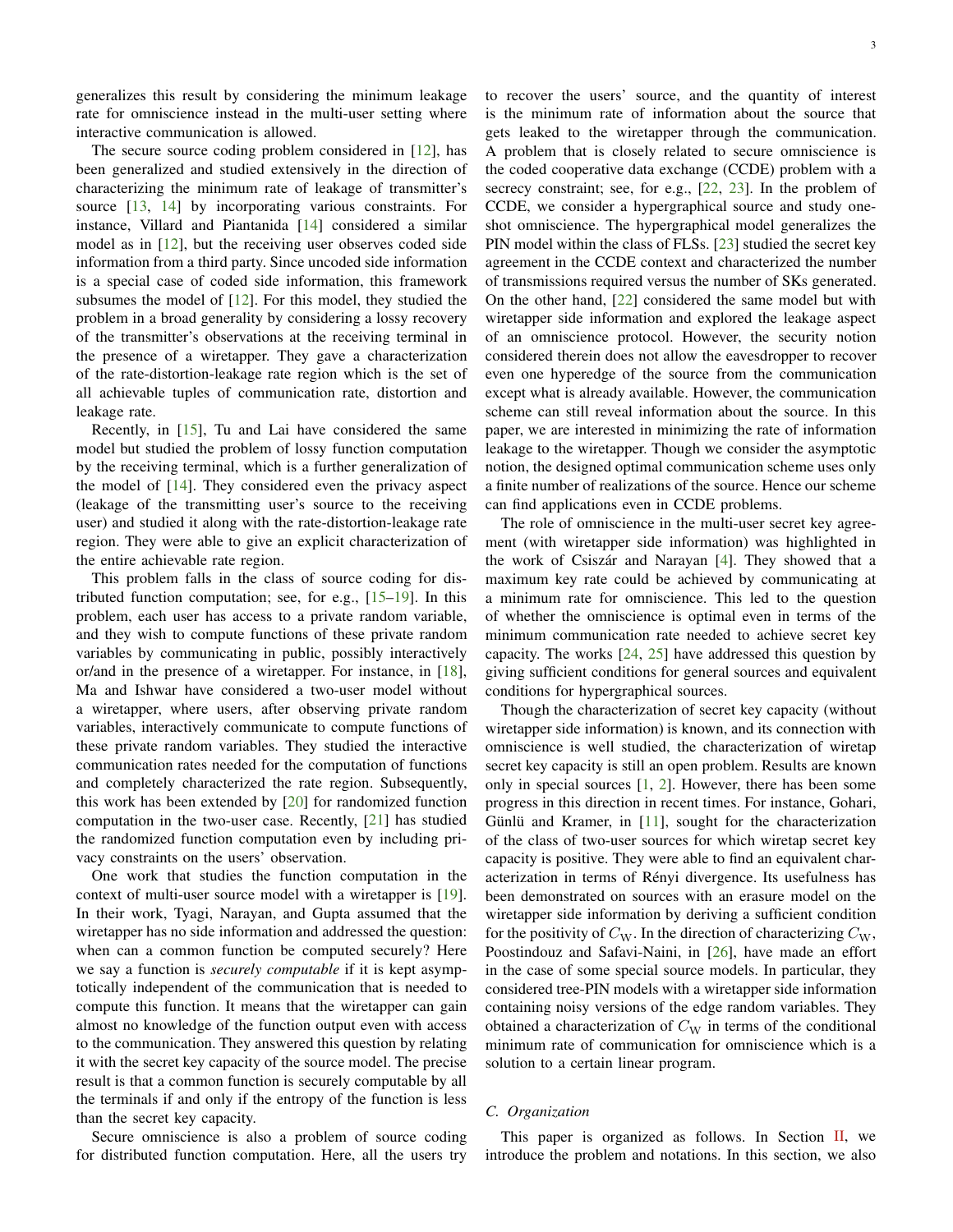establish an inequality relating the minimum leakage rate for omniscience and wiretap secret key capacity for general source models. Section [III](#page-4-1) contains an example showing that the duality does not hold between secure omniscience and secret key agreement in the case of limited interaction (with two messages allowed). This result suggests that the duality need not hold in the general case. In Section [IV,](#page-6-0) we first formally define the finite linear source models and prove a duality result concerning linear protocols. Furthermore, we establish an unconditional result in the two-user FLS. In Section [V,](#page-7-0) we prove the duality in the case of the tree-PIN model with linear wiretapper. Moreover, for this model, we determine the rate region containing all achievable secret key rate and total communication rate pairs. In fact, we use a secure omniscience scheme for a part of the source to obtain this result. In Section  $VI$ , we obtain some equivalent conditions for the positivity of  $C_W$  for multi-user case using [\(1\)](#page-1-0). This generalizes the two-user result of [\[11](#page-22-9)]. Finally, we discuss the open problems and challenges in establishing duality in Section [VII.](#page-10-0)

#### II. PROBLEM FORMULATION

<span id="page-3-0"></span>In this section, we describe two different scenarios, namely wiretap secret key agreement and secure omniscience, in the context of the multiterminal source model. In this model, the terminals communicate publicly using their correlated observations to compute functions securely from the eavesdropper, who has access to the public communication along with some side information. More precisely, let  $V = [m] := \{1, \ldots, m\}$ be the set of users, and let w denote the wiretapper. Let  $Z_1, \ldots, Z_m$  and  $Z_w$  be the random variables taking values in finite alphabets  $\mathcal{Z}_1, \ldots, \mathcal{Z}_m$  and  $\mathcal{Z}_w$  respectively, and their joint distribution is given by  $P_{\mathsf{Z}_1...\mathsf{Z}_m\mathsf{Z}_w}$ . Let  $\mathsf{Z}_V := (\mathsf{Z}_i :$  $i \in V$  and  $Z_i^n$  denote the *n* i.i.d. realizations of  $Z_i$ . For  $i \in V$ , user i has access to the random variable  $Z_i$ , and the wiretapper observes  $Z_w$ . Upon observing *n* i.i.d. realizations, the users communicate interactively using their observations, and possibly independent private randomness, on the noiseless and authenticated channel. In other words, the communication made by a user in any round depends on all the previous rounds' communications and the user's own observations. Let  $F^{(n)}$  denotes this interactive communication. We say  $F^{(n)}$  is *non-interactive*, if it is of the form  $(\tilde{F}_i^{(n)} : i \in V)$ , where  $\tilde{F}_i^{(n)}$ depends only on  $Z_i^n$  and the private randomness of user i. Note that the eavesdropper has access to the pair  $(F^{(n)}, Z_w^n)$ . At the end of the communication, each user outputs a value in a finite set using its observations and  $F^{(n)}$ . For example, user i outputs  $E_i^{(n)}$  using  $(F^{(n)}, Z_i^n)$  and its private randomness. See Fig. [1.](#page-3-1)

## *A. Secure Omniscience*

In the secure omniscience scenario, each user tries to recover the observations of all the users other than the wiretapper. We say that  $(F^{(n)}, E_1^{(n)}, \ldots, E_m^{(n)})_{n \geq 1}$  is an *omniscience scheme* if it satisfies the recoverability condition for omniscience:

$$
\liminf_{n \to \infty} \Pr(E_1^{(n)} = \dots = E_m^{(n)} = Z_V^n) = 1.
$$
 (2)



<span id="page-3-1"></span>Fig. 1. Multiterminal source model with wiretapper side information. The terminals interactively discuss over a public channel using their observations from a correlated source to compute their respective functions.

The *minimum leakage rate for omniscience* is defined as

<span id="page-3-5"></span>
$$
R_{\rm L} := \inf \left\{ \limsup_{n \to \infty} \frac{1}{n} I(F^{(n)} \wedge Z_V^n | Z_w^n) \right\} \tag{3}
$$

where the infimum is over all omniscience schemes. We sometimes use  $R_L(Z_V || Z_w)$  instead of  $R_L$  to make the source explicit. When there is no wiretapper side information, then the above notion coincides with the minimum rate of communication for omniscience,  $R_{CO}$  [\[4\]](#page-22-4). The conditional minimum rate of communication for omniscience,  $R_{\text{CO}}(Z_V | J)$ , is used in situations where all the users have access to a common random variable  $J<sup>n</sup>$  along with their private observations. This means that user *i* observes  $(J^n, Z_i^n)$ .

#### *B. Wiretap Secret Key Agreement*

In the wiretap secret key agreement, each user tries to compute a common function, which is called a *key*, that is kept secure from the wiretapper. Specifically, we say that  $(F^{(n)}, E_1^{(n)}, \ldots, E_m^{(n)})_{n \geq 1}$  is a *wiretap secret key agreement (SKA) scheme* if there exists a sequence  $(K^{(n)})_{n\geq 1}$  such that

<span id="page-3-3"></span><span id="page-3-2"></span>
$$
\liminf_{n \to \infty} \Pr(E_1^{(n)} = \dots = E_m^{(n)} = K^{(n)}) = 1,
$$
 (4a)

$$
\limsup_{n \to \infty} \left[ \log |\mathcal{K}^{(n)}| - H(\mathsf{K}^{(n)} | \mathsf{F}^{(n)}, \mathsf{Z}_{\mathsf{w}}^n) \right] = 0,\tag{4b}
$$

where  $|K^{(n)}|$  denotes the cardinality of the range of  $K^{(n)}$ . Conditions  $(4a)$  and  $(4b)$  are referred to as the key recoverability condition and the secrecy condition of the key, respectively. The *wiretap secret key capacity* is defined as

<span id="page-3-4"></span>
$$
C_{\mathcal{W}} := \sup \left\{ \liminf_{n \to \infty} \frac{1}{n} \log |\mathcal{K}^{(n)}| \right\} \tag{5}
$$

where the supremum is over all SKA schemes. The quantity  $C_{\text{W}}$  is also sometimes written as  $C_{\text{W}}(Z_V || Z_{\text{W}})$ . In [\(5\)](#page-3-4), we use  $C_{\rm S}$  instead of  $C_{\rm W}$ , when the wiretap side information is set to a constant. Similarly, we use  $C_{\rm P}(Z_V | J)$  in the case when wiretap side information is  $Z_w = J$  and all the users have the shared random variable J along with their private observations  $Z_i$ . The quantities  $C_S$  and  $C_P(Z_V|J)$  are referred to as *secret key capacity* of  $Z_V$ , and *private key capacity* of  $Z_V$  with compromised-helper side information J respectively.

The following theorem gives a lower bound on the minimum leakage rate for omniscience for a general source  $(Z_V, Z_w)$ . The lower bound on  $R_L$  in terms of wiretap secret key capacity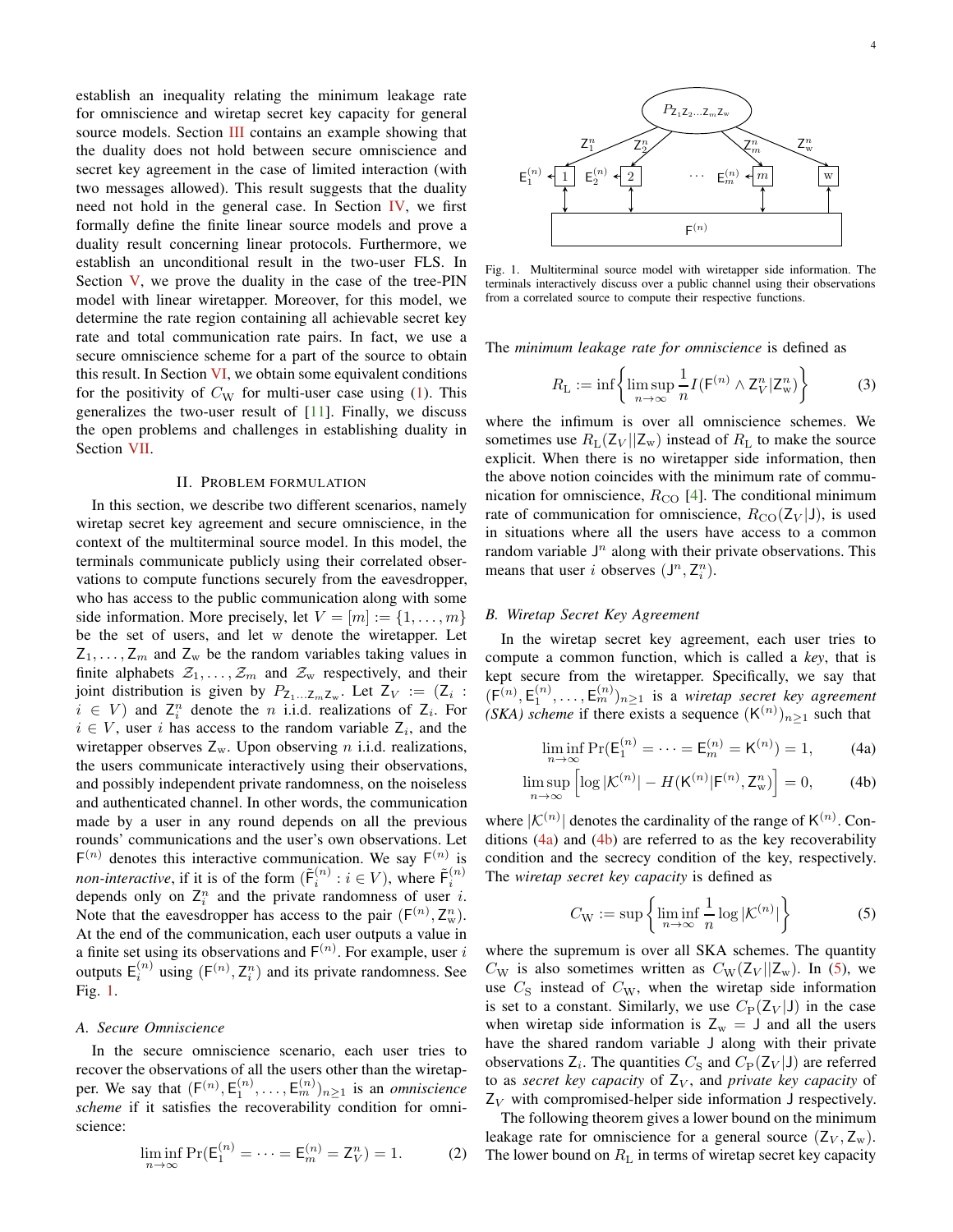<span id="page-4-0"></span>is obtained by using the idea of privacy amplification on the recovered source.

## **Theorem 1** *For a general source*  $(Z_V, Z_w)$ *,*

$$
H(\mathsf{Z}_V|\mathsf{Z}_w) - C_W \le R_L \le H(\mathsf{Z}_V|\mathsf{Z}_w). \tag{6}
$$

PROOF Given a discussion scheme that achieves  $R_L$ , one can apply privacy amplification [\[4,](#page-22-4) Lemma B.2] to extract a secret key of rate  $H(Z_V | Z_w) - R_L$  from the recovered source. Since the secret key rate thus achieved is bounded above by  $C_{W}$ , we obtain the lower bound on  $R_{\rm L}$ . The upper bound on  $R_{\rm L}$  follows from [\(3\)](#page-3-5), upon noting that  $\frac{1}{n}I(F^{(n)} \wedge Z_V^n | Z_w^n) \leq H(Z_V | Z_w)$ .

Remark 1 Note that the achievable key rate is intuitively the total amount of randomness in the recovered source  $Z_V$  that is not in the wiretapper's side information  $Z_w$  nor revealed in public.  $\Box$ 

One can observe that for any source,

$$
R_{\rm L} \le R_{\rm CO},\tag{7}
$$

which follows easily from [\(3\)](#page-3-5) as  $I(F^{(n)} \wedge Z_V^n | Z_w^n) \leq H(F^{(n)})$ and  $F^{(n)}$  is an omniscience scheme. Therefore, we have

$$
R_{\rm L} \leq \max\{R_{\rm CO}, H(\rm Z_V|\rm Z_w)\}.
$$

## <span id="page-4-1"></span>III. DUALITY BETWEEN SECURE OMNISCIENCE AND WIRETAP SECRET KEY AGREEMENT: LIMITED INTERACTION

In this section, we address the question of whether there is always a duality between secure omniscience and wiretap secret key agreement for any multiterminal source model with wiretapper. We study this by considering a necessary condition for duality, which is  $C_{\text{W}} > 0$  iff  $R_{\text{L}} < H(\text{Z}_{V} | \text{Z}_{w})$ . One direction that  $R_L < H(Z_V | Z_w)$  implies  $C_W > 0$  holds for any source follows from  $(6)$ . For the other direction, intuitively, if the users can generate a secret key that is independent of the wiretapper's side information, then they can use this advantage to protect some information during an omniscience scheme. However, we will prove that this need not be the case if we limit the number of messages exchanged between the users.

<span id="page-4-6"></span>To illustrate this result, let us consider a two-user setting  $(m = 2)$  with source distribution  $P_{Z_1Z_2Z_w}$ . Let r be the number of messages exchanged between the users, and let  $C_{\rm W}^{(r)}$  and  $R_{\rm L}^{(r)}$  $L_{\text{L}}^{(r)}$  denote the wiretap secret key capacity and the minimum leakage rate for omniscience, respectively, when we allow at most  $r$  messages to be exchanged among the users. Note that we can ensure omniscience only if we allow  $r \geq 2$  because omniscience is not guaranteed with one message transmission. Moreover, omniscience can be obtained using a non-interactive communication that involves only 2 messages. Here  $R_{\rm L}^{(r)} < H(\rm Z_1, \rm Z_2 | \rm Z_w)$  implies  $C_{\rm W}^{(r)} > 0$ , because if the users can achieve omniscience using  $r$  messages such that  $R_{\text{L}}^{(r)} < H(\text{Z}_1, \text{Z}_2 | \text{Z}_w)$ , then they can apply privacy amplification to recover a key with positive rate implying  $C_{\rm W}^{(\bar{r})} > 0$ . For the other direction, we show that  $C_{\rm W}^{(r)} > 0$ does not imply  $R_{\rm L}^{(r)} < H(\rm Z_1, \rm Z_2 | \rm Z_w)$  if  $r = 2$ . This is stated in the following proposition.

**Proposition 1** If 
$$
r = 2
$$
, then for any source  $P_{Z_1 Z_2 Z_w}$ ,

$$
R_{\rm L}^{(r)} < H(\mathsf{Z}_1, \mathsf{Z}_2 | \mathsf{Z}_{\rm w}) \Longrightarrow C_{\rm W}^{(r)} > 0.
$$

<span id="page-4-2"></span>*However, the converse need not hold.*

To prove the converse, we first derive an upper bound on  $R_{\rm L}^{(\bar{2})}$  $L^{(2)}$  using the results from the one-way communication setting. We then give a source in Lemma [3](#page-6-1) that finally proves the converse. In the rest of this section, we denote  $Z_1, Z_2$  and  $Z_w$  by X, Y, and Z, respectively. The random variables X, Y, and Z take values in finite sets  $X$ ,  $Y$ , and  $Z$ , respectively.

#### *A. One-way communication, i.e.,*  $r = 1$

Before we address the problem completely, first, we consider a model with only one message allowed. Since omniscience requires a minimum of two messages between users, we slightly modify the setup by letting only one of the users recover the other user's observations—see Fig. [2.](#page-4-3) We define the minimum leakage rate for recovery of  $X$  by user 2 as

$$
R_\mathrm{L}^\mathrm{ow} := \inf \biggl\{ \limsup_{n \to \infty} \frac{1}{n} I(\mathsf{F}_1^{(n)} \wedge \mathsf{X}^n | \mathsf{Z}^n) \biggr\},
$$

<span id="page-4-7"></span>where the infimum is over all one-way communication schemes that allow user 2 to recover X. Furthermore, the definition of one-way wiretap secret key capacity, denoted by  $C_{\text{W}}^{\text{ow}}$ , is the same as [\(5\)](#page-3-4) with the exception that the supremum is taken over all one-way SKA schemes.



<span id="page-4-3"></span>Fig. 2. Only one message transfer is allowed. Since omniscience is, in general, not possible within this setup, we only allow user 2 to recover user 1's observations, i.e.,  $E_1^{(n)}$  is constant and  $E_2^{(n)} = \hat{X}^{(n)}$ 

Ahlswede and Csiszár, in  $[2]$ , studied the one-way wiretap secret key agreement, and gave a single-letter expression [\[2,](#page-22-1) Theorem 1] for secret key capacity:

<span id="page-4-5"></span>
$$
C_{\rm W}^{\rm ow} = \max_{\mathsf{V}-\mathsf{U}-\mathsf{X}-(\mathsf{Y},\mathsf{Z})} \Big[ I(\mathsf{U}\wedge\mathsf{Y}|\mathsf{V}) - I(\mathsf{U}\wedge\mathsf{Z}|\mathsf{V}) \Big]. \tag{8}
$$

In the above optimization, it is enough to consider random variables U and V (taking values in sets  $U$  and V, respectively) such that  $|\mathcal{U}| \leq |\mathcal{X}|^2$  and  $|\mathcal{V}| \leq |\mathcal{X}|$ .

On the other hand, the problem of one-way leakage rate was studied in [\[12](#page-22-10)], but with a measure of leakage that only differs from  $R_{\text{L}}^{\text{ow}}$  by  $I(X \wedge Z)$ . They gave a single-letter characterization [\[12,](#page-22-10) Theorem 1] for the minimum leakage rate for recovering X:

<span id="page-4-4"></span>
$$
R_{\rm L}^{\rm ow} = \min_{S-X-(Y,Z)} \left[ I(S \wedge X|Z) + H(X|S,Y) \right],\tag{9}
$$

where the minimization is over random variable S taking values in a set S such that  $|S| \leq |\mathcal{X}|$ .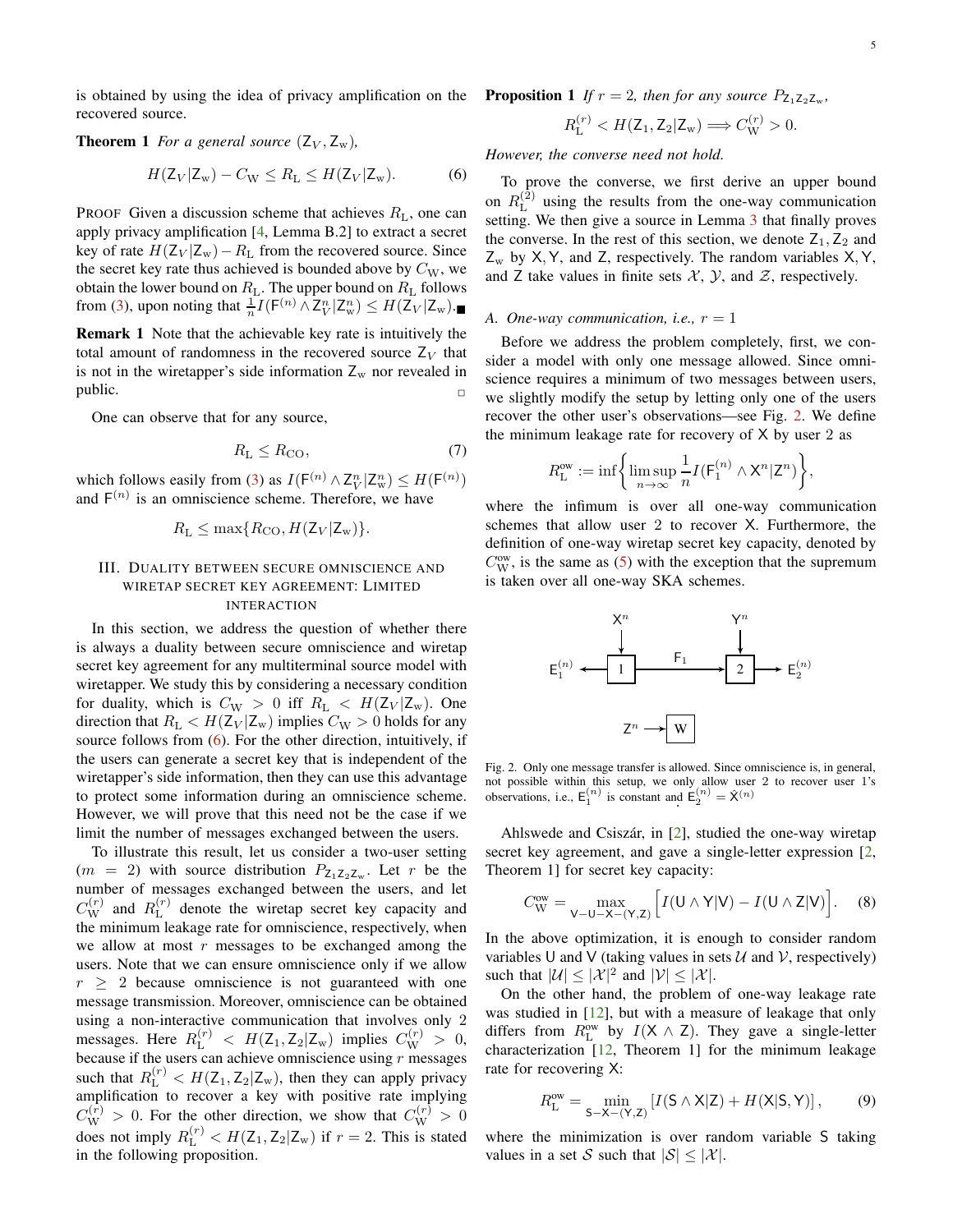We will make use of the following standard result on broadcast channels to construct a source  $P_{\text{XYZ}}$  with  $C_{\text{W}}^{\text{ow}} > 0$ and  $R_{\text{L}}^{\text{ow}} = H(\text{X}|\text{Z})$ . Let  $h(q)$  denote the binary entropy function, i.e,  $h(q) = -q \log_2 q - (1 - q) \log_2 (1 - q)$ , for  $q \in (0, 1).$ 

<span id="page-5-0"></span>Lemma 1 ([\[27,](#page-22-23) p. 121]) *Consider a discrete memoryless broadcast channel*  $P_{YZ|X}$  *with*  $X \in \{0,1\}$ ,  $Y \in \{0,1\}$  *and*  $\mathcal{Z} \in \{0, 1, \Delta\}$ , where the channel from X to Y is BSC(p),  $p \in (0, \frac{1}{2})$ , and the channel from  $X$  to  $Z$  is  $BEC(\epsilon)$ ,  $\epsilon \in (0, 1)$ . *Then, for*  $4p(1-p) < \epsilon \leq h(p)$ ,

*1)* Z *is more capable than* Y*, i.e., for every input distribution* PX*,*

$$
I(X \wedge Z) \geq I(X \wedge Y),
$$

*2)* Z *is not less noisy than* Y*, i.e., there exists a joint distri*bution  $P_{UX}^*$  where  $P_{UXYZ} = P_{UX}^* P_{YZ|X}$  such that

$$
I(\mathsf{U}\wedge\mathsf{Z})< I(\mathsf{U}\wedge\mathsf{Y}).
$$

In fact, a  $P_{\text{UX}}^*$  that satisfies the above condition is obtained *by passing*  $\overline{U} \sim Ber(\frac{1}{2})$  *through BSC*  $(\frac{1}{2} - \delta)$  *with output*  $X$ *, where*  $\delta > 0$  *is small enough, and depends on*  $\epsilon$  *and*  $p$ *.*  $\Box$ 

<span id="page-5-2"></span>Note that, for the distribution  $P_{UX}^*$  in the above lemma, the marginal distribution of X is Ber( $\frac{1}{2}$ ).

**Lemma 2** *There exists a source*  $P_{XYZ}$  *such that*  $C_{W}^{ow} > 0$  *but*  $R_L^{ow} = H(X|Z)$ .

PROOF Consider the source  $P_{XYZ} = P_X P_{Y|X} P_{Z|X}$  where  $X \sim \text{Ber}(\frac{1}{2})$ , the channel from X to Y is BSC(*p*) and the channel from X to Z is BEC( $\epsilon$ ) such that  $4p(1-p) < \epsilon \le$  $h(p)$ . According to Lemma [1,](#page-5-0) Z is not less noisy than Y. Therefore,  $I(U \wedge Z) < I(U \wedge Y)$  for some joint distribution  $P_{\text{U}|X}^* = P_{\text{U}|X}^* P_X$  where  $X \sim \text{Ber}(\frac{1}{2})$ . The joint distribution  $P_{UXYZ} := P_{U|X}^* P_{XYZ} = P_{UX}^* P_{YZ|X}$  satisfies the Markov chain  $U - X - (Y, Z)$ . It follows that

$$
C_{\mathbf{W}}^{\text{ow}} = \max_{\mathbf{V} - \mathbf{U} - \mathbf{X} - (\mathbf{Y}, \mathbf{Z})} \left[ I(\mathbf{U} \wedge \mathbf{Y} | \mathbf{V}) - I(\mathbf{U} \wedge \mathbf{Z} | \mathbf{V}) \right]
$$
  

$$
\stackrel{\text{(a)}}{\geq} I(\mathbf{U} \wedge \mathbf{Y}) - I(\mathbf{U} \wedge \mathbf{Z}) > 0
$$

where (a) is obtained by setting  $V$  to a constant. This proves that wiretap secret key capacity is strictly positive. The minimum leakage rate for one-way communication,

 $R_{\rm L}^{\rm ow} = \min_{\mathsf{S}-\mathsf{X}-(\mathsf{Y},\mathsf{Z})}$  $\big[I(\mathsf{S} \wedge \mathsf{X}|\mathsf{Z}) + H(\mathsf{X}|\mathsf{S},\mathsf{Y})\big]$ 

$$
= \min_{S-X-(Y,Z)} [H(X|Z) + H(X|S,Y) - H(X|S,Z)]
$$

is upper bounded by  $H(X|Z)$ , which is obtained by setting  $S := X$ . For  $H(X|Z) \le R_{\text{L}}^{\text{ow}}$ , it is enough to prove that for any S−X−(Y, Z),  $H(X|S, Y) - H(X|S, Z) = I(X \wedge Z|S) - I(X \wedge Z)$  $Y|S| \geq 0$ . Observe that

$$
I(X \wedge Z|S) - I(X \wedge Y|S) = \sum P_S(s) [I(X \wedge Z|S = s) - I(X \wedge Y|S = s)].
$$

For an s with  $P_S(s) > 0$ , the term  $I(X \wedge Z|S = s)$  –  $I(X \wedge Y|S = s)$  is evaluated with respect to  $P_{X,Y,Z|S=s}$  $P_{X|S=s}P_{Y,Z|X} = P_{X|S=s}P_{Y|X}P_{Z|X}$ . So this term is equal to

## *B. Two messages are allowed, i.e.,*  $r = 2$

If we allow the users to exchange two messages interactively (Fig. [3\)](#page-5-1), then omniscience is possible as users 1 and 2 can communicate non-interactively at any rate larger than  $H(X|Y) + H(Y|X)$  to recover each other's source. Let  $C_{\rm W}^{(r)}$  and  $R_{\rm L}^{(r)}$  $L^{(r)}$  be defined as in [\(5\)](#page-3-4) and [\(3\)](#page-3-5) but with a restriction to communication schemes involving only  $r = 2$ interactive messages. Here we do not impose the condition that a particular user must transmit the first message. So any user can initiate the protocol, but we allow at most two messages to be exchanged. Even in this case, we can ask the same question: Does  $C_{\text{W}}^{(2)} > 0$  imply that  $R_{\text{L}}^{(2)} < H(\text{X}, \text{Y}|\text{Z})$  ?



<span id="page-5-1"></span>Fig. 3. Two messages are allowed. Here omniscience is feasible. If user 1 initiates the communication, then  $F = (F_1, F_2)$  where  $F_2$ , the communication by user 2, depends on  $F_1$  . Similarly, if user 2 starts the communication, then  $F = (F_2, F_1)$  and  $F_1$ , the communication made by user 1, depends on  $F_1$ 

It turns out that with two messages, the ability to generate a positive secret key rate does not imply that the minimum leakage rate for omniscience is strictly less than  $H(X, Y|Z)$ . To show this, we will use the results from the one-way communication setting. Let  $R_{\text{L}}^{\text{ow}}(1 \rightarrow 2)$  (resp.  $R_{\text{L}}^{\text{ow}}(2 \rightarrow 1)$ ) denote the minimum leakage rate for recovery of X by user 2 when user 1 is the transmitter (resp. recovery of Y by user 1 when user 2 is the transmitter). Similarly,  $C_{\text{W}}^{\text{ow}}(1 \rightarrow 2)$  and  $C_{\rm W}^{\rm ow}(2\to1)$  denote the one-way wiretap secret key capacities when the communicator is user 1 and user 2, respectively. By  $(9)$  and  $(8)$ , we have

$$
R_{\text{L}}^{\text{ow}}(1 \to 2) = \min_{\mathsf{S-X-(Y,Z)}} \left[ I(\mathsf{S} \land \mathsf{X}|\mathsf{Z}) + H(\mathsf{X}|\mathsf{S}, \mathsf{Y}) \right],
$$
  

$$
C_{\text{W}}^{\text{ow}}(1 \to 2) = \max_{\mathsf{V-U-X-(Y,Z)}} \left[ I(\mathsf{U} \land \mathsf{Y}|\mathsf{V}) - I(\mathsf{U} \land \mathsf{Z}|\mathsf{V}) \right],
$$

and

$$
R_{\text{L}}^{\text{ow}}(2 \to 1) = \min_{\mathsf{S-Y-(X,Z)}} \left[ I(\mathsf{S} \land \mathsf{Y}|\mathsf{Z}) + H(\mathsf{Y}|\mathsf{S}, \mathsf{X}) \right],
$$
  

$$
C_{\text{W}}^{\text{ow}}(2 \to 1) = \max_{\mathsf{V-U-Y-(X,Z)}} \left[ I(\mathsf{U} \land \mathsf{X}|\mathsf{V}) - I(\mathsf{U} \land \mathsf{Z}|\mathsf{V}) \right].
$$

Since any one-way SKA scheme is also a valid SKA scheme in the  $r = 2$  case,

<span id="page-5-3"></span>
$$
C_{\rm W}^{(2)} \ge \max \left\{ C_{\rm W}^{\rm ow}(1 \to 2), C_{\rm W}^{\rm ow}(2 \to 1) \right\}.
$$
 (10)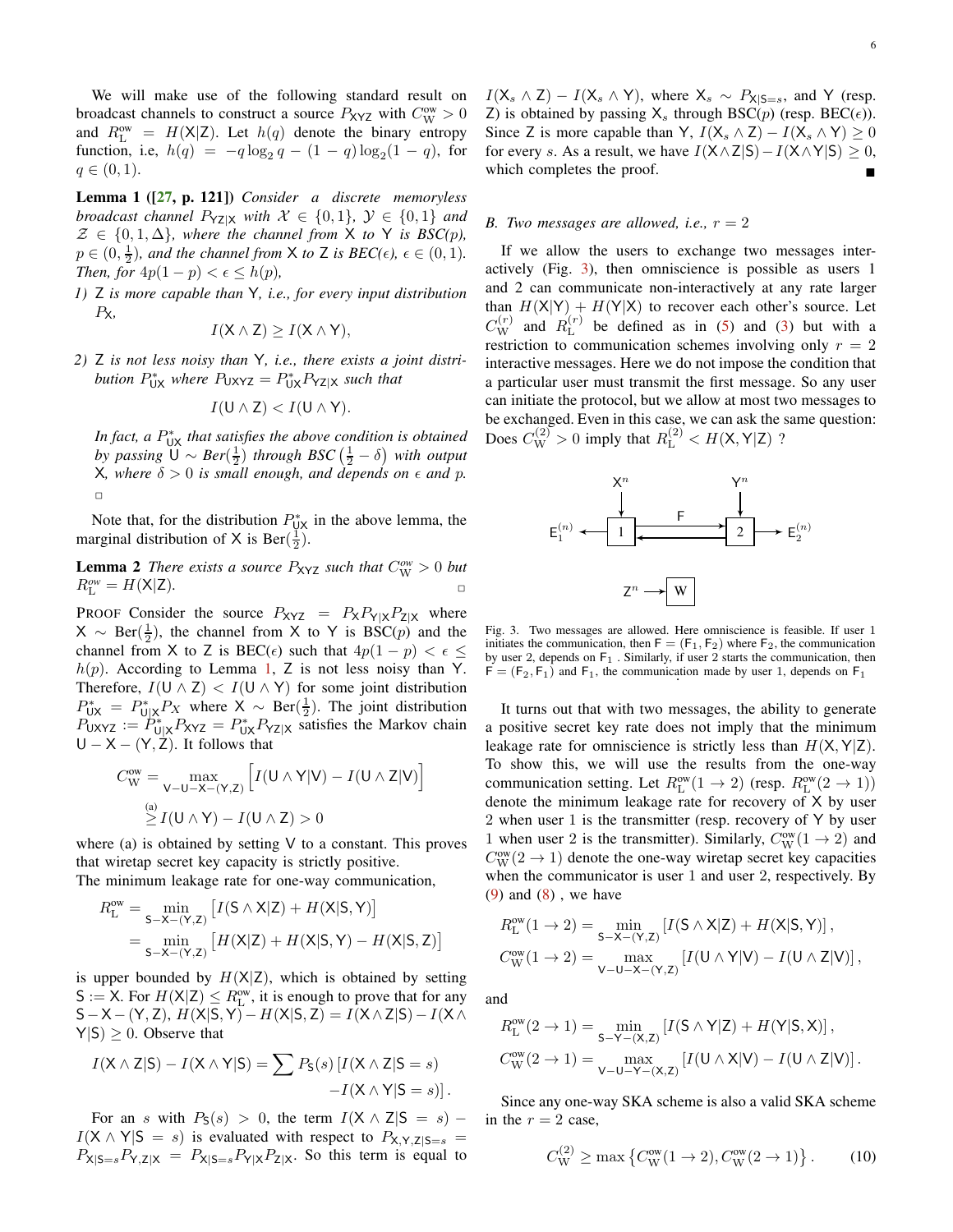We next prove the following lower bound on the minimum leakage rate:

$$
R_{\rm L}^{(2)} \ge \min \left\{ R_{\rm L}^{\rm ow}(1 \to 2) + H(\mathsf{Y}|\mathsf{Z}, \mathsf{X}), \right.\n R_{\rm L}^{\rm ow}(2 \to 1) + H(\mathsf{X}|\mathsf{Z}, \mathsf{Y}) \right\},\n \tag{11}
$$

where each term corresponds to a lower bound on the leakage rate when a particular user transmits first. This bound may not be tight in general but will be enough for our purpose of constructing a counterexample. To prove  $(11)$ , first we will show that  $R_{\rm L}^{(2)} \ge R_{\rm L}^{\rm ow}(1 \rightarrow 2) + H(Y|Z, X)$  when user 1 starts the communication. Note that for any omniscience scheme  $(F_1^{(n)}, F_2^{(n)})$ , we have  $I(F_1^{(n)}, F_2^{(n)} \wedge X_i^n, Y^n | Z^n) \ge$  $I(F_1^{(n)} \wedge X^n | Z^n) + I(F_2^{(n)} \wedge Y^n | Z^n, X^n) \geq I(F_1^{(n)} \wedge X^n | Z^n) +$  $H(Y^n | Z^n, X^n) - n\delta_n$ , where the last equality follows from Fano's inequality and the recoverability condition of  $Y^n$  from  $F_2^{(n)}$  and  $X^n$ . Here,  $\delta_n \to 0$  as  $n \to \infty$ . Therefore, we have

$$
\limsup_{n \to \infty} \frac{1}{n} I(F_1^{(n)}, F_2^{(n)} \wedge X^n, Y^n | Z^n)
$$
\n
$$
\geq \limsup_{n \to \infty} \frac{1}{n} I(F_1^{(n)} \wedge X^n | Z^n) + H(Y | Z, X)
$$
\n
$$
\geq R_{\text{L}}^{\text{ow}} (1 \to 2) + H(Y | Z, X)
$$

Since the above inequality holds for any omniscience scheme where user 1 initiates the communication, we can conclude that  $R_{\rm L}^{(2)} \ge R_{\rm L}^{\rm ow}(1 \to 2) + H({\sf Y}|{\sf Z},{\sf X})$ . Similarly, for omniscience schemes with user 2 starting the communication, we have that  $R_{\rm L}^{(2)} \ge R_{\rm L}^{\rm ow}(2 \to 1) + H(X|Z,Y)$ . This completes the proof of  $(11)$ .

For a source distribution  $P_{XYZ} = P_X P_{YZ|X} = P_Y P_{XZ|Y}$ , if Z is more capable than Y for the channel  $P_{YZ|X}$ , then  $\min_{S-X-(Y,Z)} [I(X \wedge Z|S) - I(X \wedge Y|S)] \geq 0$ , which can be argued as in the proof of Lemma [2.](#page-5-2) Therefore, we have

$$
R_{L}^{ow}(1 \to 2) + H(Y|Z, X)
$$
  
= min<sub>S-X-(Y,Z)</sub> [*I*(S ∧ X|Z) + *H*(X|S,Y)] + *H*(Y|Z, X)  
= *H*(X, Y|Z) + min<sub>S-X-(Y,Z)</sub> [*I*(X ∧ Z|S) – *I*(X ∧ Y|S)]  
\ge *H*(X, Y|Z).

Similarly, for the channel  $P_{XZ|Y}$ , if Z is more capable than X, then we have  $R_{\text{L}}^{\text{ow}}(2 \to 1) \geq H(\text{X}, \text{Y}|\text{Z})$ . Thus  $R_{\text{L}}^{(2)} =$  $H(X, Y|Z)$ , which follows from [\(6\)](#page-4-2) and [\(11\)](#page-6-2).

In addition, if Z is not less noisy than Y for  $P_{\text{YZ}|X}$  then  $C_{\text{W}}^{\text{ow}}$  $W(W(1 \rightarrow 2) > 0$  because  $\max_{V-U-X-(Y,Z)} [I(U \wedge Y | V) - I(U \wedge Z | V)] > 0$ , which can be argued as in the proof of Lemma [2.](#page-5-2) Similarly, if Z is not less noisy than Y for  $P_{XZ|Y}$ , then  $C_{W}^{\text{ow}}(2 \to 1) > 0$ . So, whenever the "not less noisy condition" holds for at least one of the channels, we have  $C_{\rm W}^{(2)} > 0$  by [\(10\)](#page-5-3). The lemma below identifies a source that satisfies the above conditions.

A source  $(X, Y, Z)$  is called a  $DSBE(p, \epsilon)$  *source* if  $(X, Y)$ is a doubly symmetric binary source with parameter  $p$ , and  $Z \in \{0,1\}^2 \cup \{\Delta\}$  is obtained by passing  $(X, Y)$  through an erasure channel with erasure probability  $\epsilon$ . It means that for a

 $DSBE(p, \epsilon)$  source  $(X, Y, Z)$ ,  $X \sim Ber(\frac{1}{2})$ , the channel from X to Y is a BSC $(p)$ , and the channel from  $(X, Y)$  to Z is

<span id="page-6-1"></span>
$$
P_{\mathsf{Z}|\mathsf{X},\mathsf{Y}}\left(z|x,y\right)=\left\{\begin{array}{ll}1-\epsilon, & \text{if } z=(x,y),\\ \epsilon, & \text{if } z=\Delta,\\ 0, & \text{otherwise},\end{array}\right.
$$

<span id="page-6-2"></span>for every  $(x, y) \in \{0, 1\}^2$ .

**Lemma 3** For a DSBE $(p, \epsilon)$  source with p and  $\epsilon$  chosen so *that*  $4p(1-p) < \epsilon \le h(p)$ , we have  $C_{\rm W}^{(2)} > 0$  but  $R_{\rm L}^{(2)} =$  $H(X, Y|Z)$ .

PROOF Since a  $DSBE(p, \epsilon)$  source is symmetrical in X and Y, it is enough to show that the more capable and not less noisy conditions hold for one user. In other words, it is sufficient to show that for the channel  $P_{YZ|X}$ , Z is more capable than Y, and Z is not less noisy than Y.

For any binary input distribution  $P_{\tilde{\chi}} = (P_{\tilde{\chi}}(0), P_{\tilde{\chi}}(1)) :=$  $(q, 1 - q), 0 \le q \le 1$ , to the channel  $P_{YZ|X}$ ,  $I(X \wedge Z) =$  $h(p * q) - h(p)$ , where  $p * q = p(1 - q) + (1 - p)q$ . Let  $f(q) := (1-\epsilon)h(q) - h(p*q) + h(p) = I(\tilde{X} \wedge Z) - I(\tilde{X} \wedge Y)$ . Note that this difference is the same as that of the source considered in Lemma [1.](#page-5-0) The proof of that lemma involves showing that for  $4p(1-p) < \epsilon \leq h(p)$ ,  $f(q)$  is a non-negative function, and moreover,  $f(q)$  is strictly convex around  $q = \frac{1}{2}$ , which are equivalent to the more capable and not less noisy conditions, respectively. Making use of these properties of  $f(q)$ , we can also conclude that for  $4p(1-p) < \epsilon \leq h(p)$ , Z is more capable than Y, and Z is not less noisy than Y for  $P_{YZ|X}$ .

Since Z is not less noisy than Y for  $P_{YZ|X}$ ,  $C_{W}^{\text{ow}}(1 \rightarrow 2)$ is positive, and hence we have  $C_{\text{W}}^{(2)} > 0$ . And, the minimum leakage rate  $R_{\text{L}}^{(2)} = H(\text{X}, \text{Y}|\text{Z})$  because Z is more capable than Y for the channel  $P_{YZ|X}$ , and Z is more capable than X for the channel  $P_{XZ|Y}$ .

For the source given in the above lemma, no user can gain an advantage in terms of  $R_{\text{L}}^{(2)}$  $L^{(2)}$  over the other by starting the communication. This completes the proof of Proposition [1.](#page-4-6)

This result seems to indicate that duality does not always hold. We conjecture that for the DSBE source considered in the above lemma,  $C_{\text{W}}^{(r)} > 0$  need not imply  $R_{\text{L}}^{(r)} < H(\text{Z}_V | \text{Z}_w)$ ,  $r \geq 2$ . Moreover, with no restriction on the number of communications,  $C_{\text{W}} > 0$  need not imply  $R_{\text{L}} < H(\text{Z}_{V} | \text{Z}_{w})$ .

## <span id="page-6-0"></span>IV. DUALITY FOR FINITE LINEAR SOURCE MODELS

In this section, we consider a broad class of sources, namely, finite linear sources, for which we believe the duality between secure omniscience and wiretap secret key agreement must hold.

**Definition 1 (Finite linear source [\[6\]](#page-22-5))** A source  $(Z_V, Z_w)$  is said to be a *finite linear source* if we can express  $Z_V$  and  $Z_w$ as

$$
\begin{bmatrix} Z_V & Z_w \end{bmatrix} = \begin{bmatrix} Z_1 & \cdots & Z_m & Z_w \end{bmatrix} = X \begin{bmatrix} M_1 & \cdots & M_m & W \end{bmatrix},
$$

where  $X$  is a random row vector of some length  $l$  that is uniformly distributed over a field  $\mathbb{F}_q^l$ , and  $\overline{M}_1, \ldots, \overline{M}_m, \overline{W}_q$ are some matrices over  $\mathbb{F}_q$  with dimensions  $l \times l_1, \ldots, l \times l_r$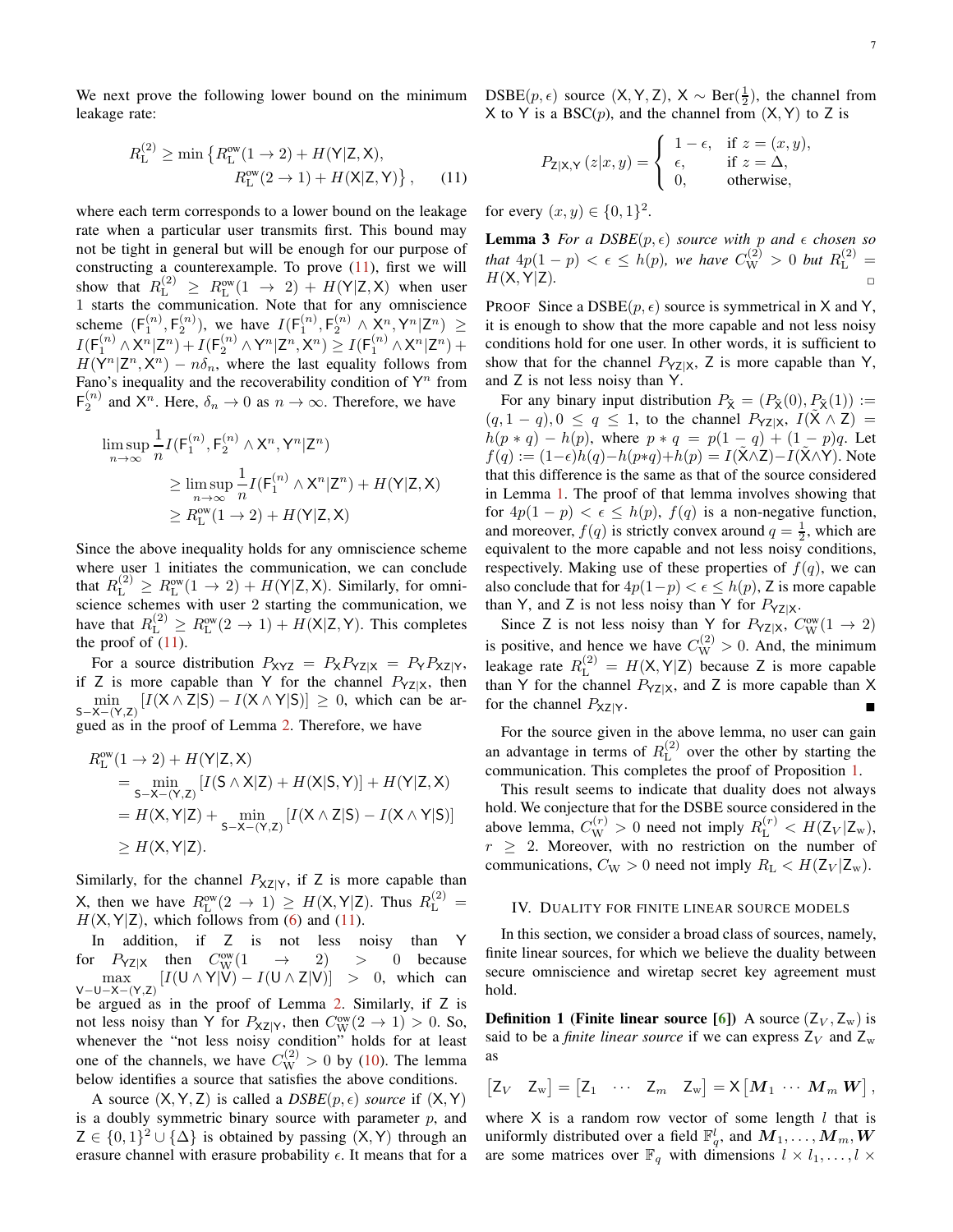$l_m, l \times l_w$ , respectively. Each terminal observes a collection of linear combinations of the entries in X.

In the context of FLS, we say a communication scheme  $F^{(n)}$ is *linear* if each user's communication is a linear function of its observations and the previous communication on the channel. Without loss of generality [\[8](#page-22-6), Sec. II], linear communication can be assumed to be non-interactive. In the rest of the paper, we consider only matrices over  $\mathbb{F}_q$  unless otherwise specified.

The following notions related to Gács-Körner common information will play an important role in proving some of our subsequent results. The *Gács-Körner common information* of X and Y with joint distribution  $P_{X,Y}$  is defined as

$$
J_{\text{GK}}(\mathsf{X} \wedge \mathsf{Y}) := \max \left\{ H(\mathsf{G}) : H(\mathsf{G}|\mathsf{X}) = H(\mathsf{G}|\mathsf{Y}) = 0 \right\}
$$
\n(12)

A G that satisfies the constraint in  $(12)$  is called a common function (c.f.) of  $X$  and Y. An optimal G in  $(12)$  is called a *maximal common function* (m.c.f.) of X and Y, and is denoted by mcf( $X, Y$ ). Similarly, for m random variables,  $X_1, X_2, \ldots, X_m$ , we can extend these definitions by replacing the condition in [\(12\)](#page-7-1) with  $H(G|X_1) = H(G|X_2) = \ldots$  $H(G|X_n) = 0$ . For a finite linear source pair  $(Z_1, Z_2)$ , i.e.,  $Z_1 = XM_1$  and  $Z_2 = XM_2$  for some matrices  $M_1$  and  $M_2$ where X is a  $1 \times l$  row vector uniformly distributed on  $\mathbb{F}_q^l$ , it was shown in [\[28](#page-22-24)] that the mcf( $Z_1, Z_2$ ) is a linear function of each of  $Z_1$  and  $Z_2$ . This means that there exists some matrices  $M_{z_1}$  and  $M_{z_2}$  such that  $\mathrm{mcf}(\mathsf{Z}_1, \mathsf{Z}_2) = \mathsf{Z}_1 M_{z_1} = \mathsf{Z}_2 M_{z_2}$ . One can infer from this relation that if  $Z_1$  and  $Z_2$  are independent, then  $\mathrm{mcf}(Z_1, Z_2)$  is identically 0.

<span id="page-7-2"></span>We prove results in this and the next section favoring the following conjecture.

**Conjecture 1**  $R_{\text{L}} = H(Z_V | Z_w) - C_W$  *holds for finite linear sources.* sources.

The reason to believe Conjecture [1](#page-7-2) comes from the following two theorems. Since the source is linear, it is reasonable to conjecture that linear schemes are optimal. Theorem [2](#page-7-3) below states that if a linear *perfect SKA scheme* is optimal in terms of  $C_{\rm W}$ , then secure omniscience achieves wiretap secret key capacity. Here, we call an SKA scheme *perfect* if there exists a sequence of communication-key pairs  $(F^{(n)}, K^{(n)})_{n\geq 1}$  such that  $H(K^{(n)} | F^{(n)}, Z_i^n) = 0$  for all users  $i \in V$  (perfect key recoverability condition), and  $\log |\mathcal{K}^{(n)}| = H(K^{(n)} | F^{(n)}, Z_w^n)$ (perfect secrecy condition).

<span id="page-7-3"></span>**Theorem 2** For a finite linear source  $(Z_V, Z_w)$ , if a linear *perfect SKA scheme achieves*  $C_W$ , then we have

$$
R_{\rm L}=H(\mathsf{Z}_V|\mathsf{Z}_{\rm w})-C_{\rm W}.
$$

PROOF See Appendix [A.](#page-10-1)

<span id="page-7-4"></span>The next theorem shows the duality between secure omniscience and wiretap secret key agreement for two-user FLS without any restriction to linear schemes. It also provides single-letter expressions for  $R_{\rm L}$  and  $C_{\rm W}$ .

Theorem 3 (Two-user finite linear source) *For secure omniscience with*  $V = \{1, 2\}$  *and finite linear source*  $Z_V$ *, we have*

$$
R_{\rm L} = H(\mathsf{Z}_1, \mathsf{Z}_2 | \mathsf{Z}_{\rm w}) - C_{\rm W},\tag{13}
$$

$$
C_{\rm W} = I(\mathsf{Z}_1 \wedge \mathsf{Z}_2 | \mathsf{G}) \tag{14}
$$

*where* G *can be chosen to be*  $G_1$ ,  $G_2$ , *or*  $(G_1, G_2)$ *, with*  $G_i$ *being the solution to*

$$
J_{\text{GK}}(\mathsf{Z}_{\mathrm{w}} \wedge \mathsf{Z}_{i}) := \max_{\mathsf{G}_{i}: H(\mathsf{G}_{i}|\mathsf{Z}_{\mathrm{w}}) = H(\mathsf{G}_{i}|\mathsf{Z}_{i}) = 0} H(\mathsf{G}_{i}), \qquad (15)
$$

for 
$$
i \in V
$$
.

PROOF See Appendix [B.](#page-11-0)

<span id="page-7-1"></span>In the next section, we prove the duality between secure omniscience and wiretap secret key agreement for tree-PIN sources with linear wiretapper, a sub-class of FLS. Furthermore, we give single-letter expressions for  $R_{\rm L}$  and  $C_{\rm W}$ .

## <span id="page-7-0"></span>V. TREE-PIN SOURCE WITH LINEAR WIRETAPPER

A source  $Z_V$  is said to be *tree-PIN* if there exists a tree  $T = (V, E, \xi)$  and for each edge  $e \in E$ , there is a non-negative integer  $n_e$  and a random vector  $\mathsf{Y}_e = (\mathsf{X}_{e,1}, \ldots, \mathsf{X}_{e,n_e})$ . We assume that the collection of random variables  $X := (X_{e,k} :$  $e \in E, k \in [n_e]$  are i.i.d. and each component is uniformly distributed over a finite field, say  $\mathbb{F}_q$ . For  $i \in V$ ,

$$
\mathsf{Z}_i = (\mathsf{Y}_e : i \in \xi(e)).
$$

The linear wiretapper's side information  $Z_w$  is defined as

$$
\mathsf{Z}_w = \mathsf{X}\boldsymbol{W},
$$

where X is a  $1 \times (\sum_{e \in E} n_e)$  vector and W is a  $(\sum_{e \in E} n_e) \times$  $n_w$  full column-rank matrix over  $\mathbb{F}_q$ . We sometimes refer to X as the base vector. We refer to the pair  $(Z_V, Z_w)$  defined as above as a *tree-PIN source with linear wiretapper*. This is a special case of an FLS.

#### *A. Motivating example*

The following example of a tree-PIN source with linear wiretapper appeared in our earlier work [\[29\]](#page-22-25), where we constructed an optimal secure omniscience scheme. Let  $V =$  $\{1, 2, 3, 4\}$  and

$$
Z_{w} = X_{a} + X_{b} + X_{c}, \qquad (16)
$$

$$
Z_1 = X_a
$$
,  $Z_2 = (X_a, X_b)$ ,  $Z_3 = (X_b, X_c)$ ,  $Z_4 = X_c$ , (17)

where  $X_a$ ,  $X_b$  and  $X_c$  are uniformly random and independent bits. The tree here is a path of length 3 (Fig. [4\)](#page-8-0) and the wiretapper observes the linear combination of all the edge random variables. For secure omniscience, terminals 2 and 3, using  $n = 2$  i.i.d. realizations of the source, communicate linear combinations of their observations. The communication is of the form  $F^{(2)} = (\tilde{F}_2^{(2)}, \tilde{F}_3^{(2)})$ , where  $\tilde{F}_2^{(2)} = X_a^2 + M X_b^2$ and  $\tilde{F}_3^{(2)} = (M + I)X_b^2 + X_c^2$  with  $M := \begin{bmatrix} 1 & 1 \\ 1 & 0 \end{bmatrix}$ . Since the matrices M and  $M + I$  are invertible, all the terminals can recover  $Z_V^2$  using this communication. For example, user 1 can first recover  $X_b^2$  from  $(X_a^2, \tilde{F}_2^{(2)})$  as  $X_b^2 = (M + I)(X_a^2 + \tilde{F}_2^{(2)})$ ,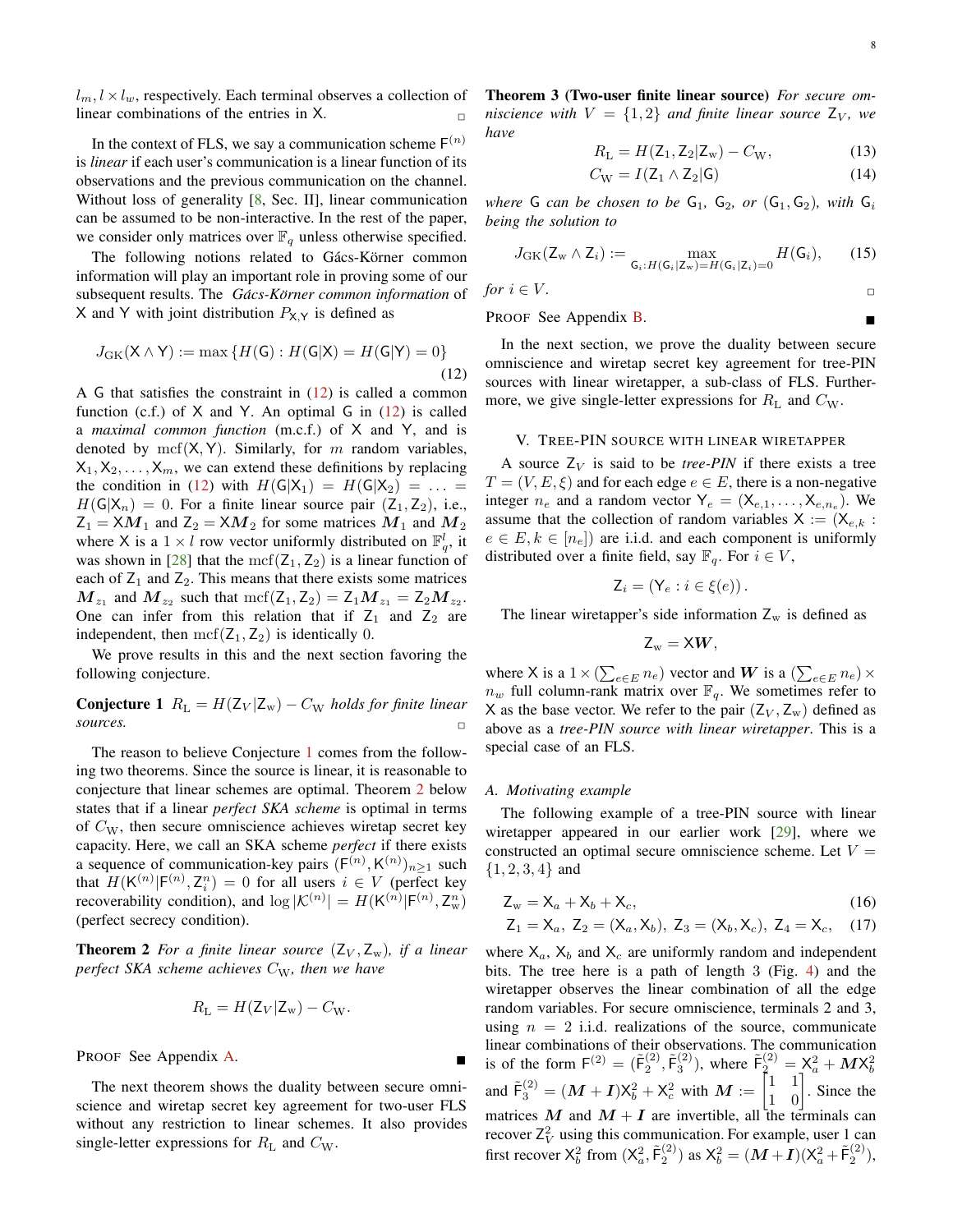then  $X_b^2$  can be used along with  $\tilde{F}_3^{(2)}$  to recover  $X_c^2$  as  $X_c^2 = (M + I)X_b^2 + \tilde{F}_3^{(2)}$ . More interestingly, this communication is "aligned" with the eavesdropper's observations, since  $Z_w^2 = \tilde{F}_2^{(2)} + \tilde{F}_3^{(2)}$ . This scheme achieves  $R_L$ , which is 1 bit.

For minimizing leakage, this kind of alignment must happen. For example, if  $Z_w^2$  were not contained in the span of  $\tilde{F}_2^{(2)}$  and  $\tilde{F}_3^{(2)}$ , then the wiretapper could infer a lot more from the communication. Ideally, if one wants zero leakage, then  $F^{(n)}$  must be within the span of  $Z_w^n$ , which is not feasible in many cases because, with that condition, the communication might not achieve omniscience in the first place. Therefore keeping this in mind, it is reasonable to assume that there can be components of  $F^{(n)}$  outside the span of  $Z_w^n$ . But we look for communication schemes that span as much of  $Z_w$ as possible. Such an alignment condition is used to control the leakage. In this particular example, it turned out that an omniscience communication that achieves  $R_{\text{CO}}$  can be made to align with the wiretapper side information completely, i.e.,  $H(\mathsf{Z}_{\mathsf{w}}^n | \mathsf{F}^{(n)}) = 0$ . Motivated by this example, we show that it is always possible for some omniscience communication to achieve complete alignment with the wiretapper's observations within the class of tree-PIN sources with linear wiretapper.

<span id="page-8-1"></span>**Theorem 4** *For a tree-PIN source*  $Z_V$  *with linear wiretapper observing* Zw*,*

$$
C_{\rm W} = \min_{e \in E} H(\mathsf{Y}_e | \operatorname{mcf}(\mathsf{Y}_e, \mathsf{Z}_{\rm w})),
$$

$$
R_{\rm L} = \left(\sum_{e \in E} n_e - n_w\right) \log_2 q - C_{\rm W} \text{ bits.}
$$

*In fact, a linear non-interactive scheme is sufficient to achieve both*  $C_{\rm W}$  *and*  $R_{\rm L}$  *simultaneously.* 

The theorem guarantees that we can achieve the wiretap secret key capacity in the tree-PIN case with linear wiretapper through a linear secure omniscience scheme, which establishes the duality between the two problems. This illustrates that omniscience can be helpful even beyond the case when there is no wiretapper side information.

Our proof of Theorem [4](#page-8-1) is through a reduction to the particular subclass of *irreducible* sources, which we defined next.

<span id="page-8-4"></span>Definition 2 A tree-PIN source with linear wiretapper is said to be *irreducible* if  $\mathrm{mcf}(\mathsf{Y}_e, \mathsf{Z}_w)$  is a constant function for every edge  $e \in E$ .

Whenever there is an edge e such that  $G_e := \text{mcf}(Y_e, Z_w)$ is a non-constant function, the user corresponding to a vertex incident on  $e$  can reveal  $G_e$  to the other users. This communication does not leak any additional information to the wiretapper because  $G_e$  is a function of  $Z_w$ . Intuitively, for further communication,  $G_e$  is not useful and hence can be removed from the source. After the reduction, the m.c.f. corresponding to e becomes a constant function. In fact, we can carry out the reduction until the source becomes irreducible. This idea of reduction is illustrated in the following example.

**Example 1** Let us consider a source  $Z_V$  defined on a path of length 3, which is shown in Fig. [4.](#page-8-0) Let  $Y_a = (X_{a1}, X_{a2})$ ,  $Y_b = X_{b1}$  and  $Y_c = X_{c1}$ , where  $X_{a1}$ ,  $X_{a2}$ ,  $X_{b1}$  and  $X_{c1}$  are uniformly random and independent bits. If  $Z_w = X_{b1} + X_{c1}$ ,



<span id="page-8-0"></span>Fig. 4. A path of length 3

then the source is irreducible because  $\mathrm{mcf}(\mathsf{Y}_e, \mathsf{Z}_w)$  is a constant function for all  $e \in \{a, b, c\}.$ 

However if  $Z_w = (X_{a1} + X_{a2}, X_{b1} + X_{c1})$ , then the source is not irreducible, as  $\text{mcf}(Y_a, Z_w) = X_{a1} + X_{a2}$ , which is a non-constant function. An equivalent representation of the source is  $Y_a = (X_{a1}, G_a), Y_b = X_{b1}, Y_c = X_{c1}$  and  $Z_{w} = (G_{a}, X_{b1} + X_{c1})$ , where  $G_{a} = X_{a1} + X_{a2}$ , which is also a uniform bit independent of  $(X_{a1}, X_{b1}, X_{c1})$ . So, for omniscience, user 2 initially can reveal  $G_a$  without affecting the information leakage as it is completely aligned to  $Z_w$ . Since everyone has  $G_a$ , users can just communicate according to the omniscience scheme corresponding to the source without  $G_a$ . Note that this new source is irreducible.  $\Box$ 

The next lemma shows that the kind of reduction to an irreducible source used in the above example is indeed optimal in terms of  $R_L$  and  $C_W$  for all tree-PIN sources with linear wiretapper.

<span id="page-8-2"></span>Lemma 4 *If a tree-PIN source with linear wiretapper*  $(Z_V, Z_w)$  *is not irreducible then there exists an irreducible source*  $(\tilde{Z}_V, \tilde{Z}_w)$  *such that* 

$$
C_{\rm W}(Z_V||Z_{\rm w}) = C_{\rm W}(\tilde{Z}_V||\tilde{Z}_{\rm w}),
$$
  
\n
$$
R_{\rm L}(Z_V||Z_{\rm w}) = R_{\rm L}(\tilde{Z}_V||\tilde{Z}_{\rm w}),
$$
  
\n
$$
H(\mathsf{Y}_e | \operatorname{mcf}(\mathsf{Y}_e, \mathsf{Z}_{\rm w})) = H(\tilde{\mathsf{Y}}_e),
$$

*for all*  $e \in E$ .

PROOF See Appendix [C-A.](#page-12-0)

Note that, in the above lemma, the scheme that achieves  $R_L(Z_V || Z_w)$  involves revealing the reduced m.c.f. components first and then communicating according to the scheme that achieves  $R_{\rm L}(\tilde{Z}_V || \tilde{Z}_{w})$ . As a consequence of Lemma [4,](#page-8-2) to prove Theorem [4,](#page-8-1) it suffices to consider only irreducible sources. For ease of reference, we re-state the theorem for irreducible sources below.

<span id="page-8-3"></span>**Theorem 5** If a tree-PIN source  $Z_V$  with linear wiretapper  $Z_{w}$  *is irreducible then* 

$$
C_{\rm W} = \min_{e \in E} H(\mathsf{Y}_e) = C_{\rm S},
$$
  

$$
R_{\rm L} = \left(\sum_{e \in E} n_e - n_w\right) \log_2 q - C_{\rm W} \text{ bits},
$$

*where*  $C_S$  *is the secret key capacity of Tree-PIN source without the wiretapper side information* [\[4](#page-22-4)].

PROOF See Appendix [C-B.](#page-14-0)

Theorem [5](#page-8-3) shows that, for irreducible sources, even when the wiretapper has side information, the users can still extract a key at rate  $C_{\rm S}$ . In terms of secret key generation, the users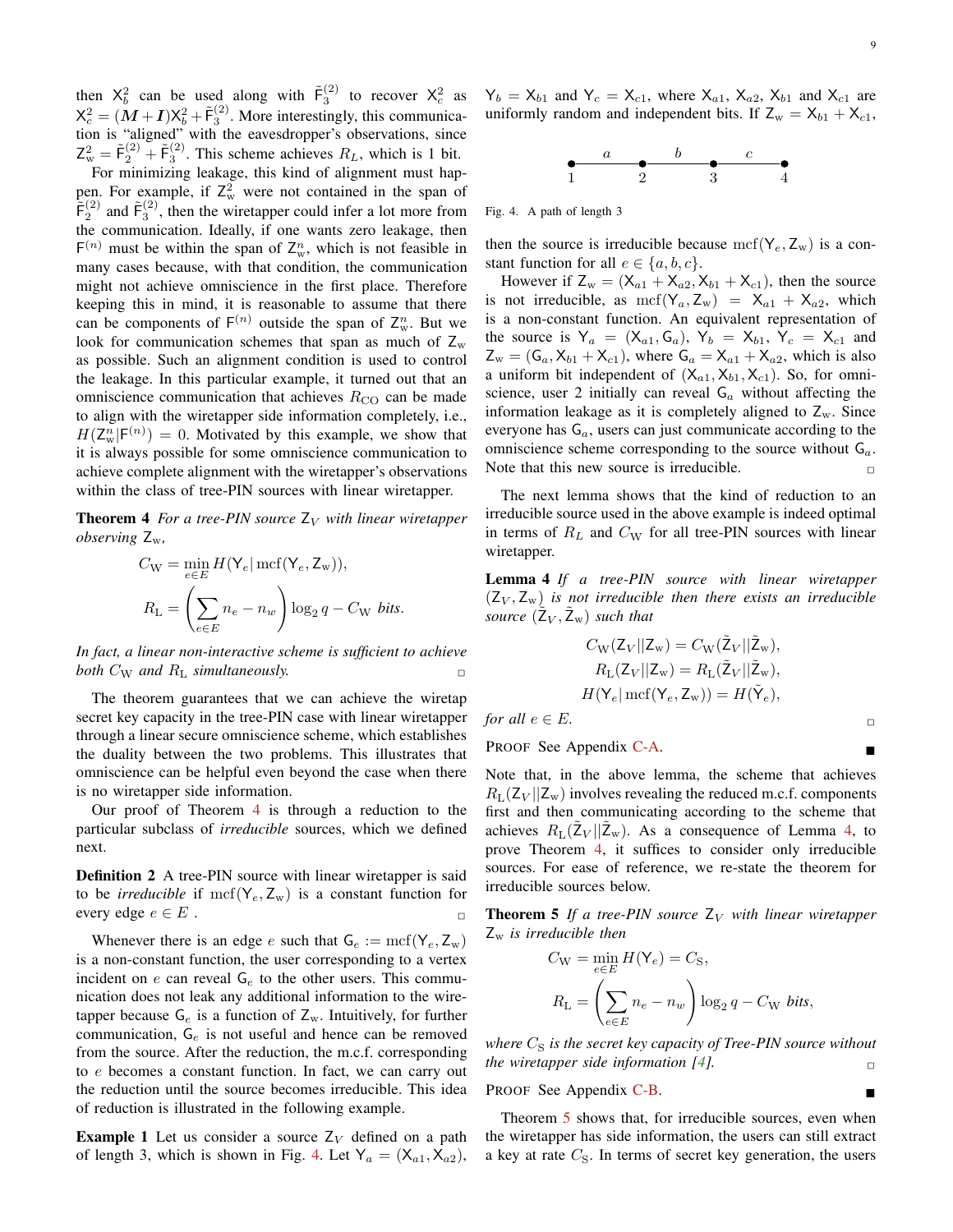are not really at a disadvantage if the wiretapper has linear observations.

# *B. Constrained wiretap secret key capacity of tree-PIN source with linear wiretapper*

Secure omniscience in fact plays a role even in achieving the constrained wiretap secret key capacity of tree-PIN source with linear wiretapper. The constrained wiretap secret key capacity, denoted by  $C_{\text{W}}(R)$ , is defined as in [\(5\)](#page-3-4) but with the supremum over all SKA schemes with  $\limsup_{n} \frac{1}{n} \log |\mathcal{F}^{(n)}| < R$  where  $\mathcal{F}^{(n)}$  is the alphabet of  $F^{(n)}$ . The following theorem gives a single-letter expression for the constrained wiretap secret key capacity whose form is reminiscent of the constrained secret key capacity, [\[30](#page-22-26), Theorem 4.2]. The proof involves a construction of a secure omniscience communication scheme for a part of the source.

<span id="page-9-2"></span>**Theorem 6** Given a tree-PIN source  $Z_V$  with a linear wire*tapper* Zw*, we have*

$$
C_{\rm W}(R)=\min\left\{\frac{R}{|E|-1},C_{\rm W}\right\}
$$

*where*  $R$  *is the total discussion rate and*  $C_W$  $\min_{e \in E} H(Y_e | \text{mcf}(Y_e, Z_w))$ , which is the unconstrained *wiretap secret key capacity.* 

<span id="page-9-0"></span>PROOF See Appendix [D.](#page-18-0)

## VI. POSITIVITY OF  $C_W$

In this section, we will use the inequality  $H(Z_V | Z_w)$  −  $C_{\rm W} \leq R_{\rm L}$  to establish an equivalent condition for the positivity of  $C_W$ . This result extends the two-user result of [\[11](#page-22-9), Theorem 4] to the multiuser case. In the two-user setting [\[11](#page-22-9)], Gohari, Günlü and Kramer have studied the positivity of  $C_{\rm W}$ , and gave an equivalent characterization in terms of Rényi divergence by using hypothesis testing and a coding scheme that involves repetition with block-swapping. This coding idea remains one of the main ingredients of our proof.

Another ingredient is the next lemma, which is in a similar vein to [\[1](#page-22-0), Lemma 3], that relates  $R_{\rm L}$  of a source  $(Z_V, Z_w)$ to the source  $(\hat{Z}_V, Z_w)$  whose distribution is obtained by conditioning the distribution of  $(Z_V, Z_w)$  by a certain event. Formally, given some non-empty sets  $A_1 \subseteq \mathcal{Z}_1, \ldots, \mathcal{A}_m \subseteq$  $\mathcal{Z}_m$ , let  $\mathcal E$  denote the event that  $Z_V \in \mathcal A_1 \times \cdots \times \mathcal A_m$ . Define a new source  $(\hat{Z}_V, Z_w)$  taking values in the same alphabets  $\mathcal{Z}_1, \ldots, \mathcal{Z}_m$  and  $\mathcal{Z}_w$  with the probability distribution

$$
P_{\hat{\mathbf{Z}}_1\ldots\hat{\mathbf{Z}}_m\mathbf{Z}_w}(z_1,\ldots,z_m,z_w) := \frac{P_{\mathbf{Z}_1\ldots\mathbf{Z}_m,\mathbf{Z}_w}(z_1,\ldots,z_m,z_w)}{\Pr(\mathcal{E})}
$$
\n(18)

if  $(z_1, \ldots, z_m)$   $\in$   $\mathcal{A}_1 \times \cdots \times \mathcal{A}_m$ , and  $P_{\hat{Z}_1...\hat{Z}_mZ_w}(z_1,\ldots,z_m,z_w) := 0$  otherwise. It was shown in [\[1](#page-22-0), Lemma 3] that  $C_{\text{W}}(Z_V || Z_{\text{w}}) \ge \Pr(\mathcal{E}) C_{\text{W}}(\hat{Z}_V || Z_{\text{w}})$ .

**Lemma 5** For sources  $(Z_V, Z_w)$  and  $(\hat{Z}_V, Z_w)$ , which is *defined as above for some event*  $\mathcal{E} := \{ \mathsf{Z}_V \in \mathcal{A}_1 \times \cdots \times \mathcal{A}_m \},\$ *we have*

$$
H(Z_V|Z_w) - R_{L}(Z_V||Z_w)
$$
  
\n
$$
\geq \Pr(\mathcal{E})[H(\hat{Z}_V|Z_w) - R_{L}(\hat{Z}_V||Z_w)] \quad (19)
$$

PROOF Let  $\hat{\mathsf{F}}^{(n)}$  be an omniscience scheme for the source  $\hat{\mathsf{Z}}_V$ that achieves  $R_{\rm L}(\hat{\mathbb{Z}}_V || \mathbb{Z}_{w})$ . We will construct an omniscience scheme for the source  $Z_V$  with the leakage rate  $H(Z_V | Z_w)$  –  $Pr(\mathcal{E})[H(\hat{Z}_V | Z_w) - R_L(\hat{Z}_V || Z_w)],$  which proves the lemma. Fix a large enough  $n$  and consider  $n$  i.i.d. realizations of the source  $(Z_V, Z_w)$ . In the first phase of communication, each user reveals publicly the indices of those realizations that fall in their corresponding set  $A_i$  to the other users. For instance, user *i* transmits  $F_{1,i}(Z_i^n) := (b_{ij} : b_{ij} = 1_{\mathcal{A}_i}(Z_{ij}), 1 \leq j \leq$ n), which is a sequence indicating the locations where  $Z_{ij} \in$  $A_i$ . This communication involves m message transmissions. At the end of the first phase, through ( $F_{1,i} : i \in V$ ), every user knows the indices where the event  $\mathcal E$  has occurred, i.e.,  $\mathcal E$  occurs at an index j if  $b_{ij} = 1$  for all  $i \in V$ .

In the second phase of communication, users discuss interactively based on the first phase of communication. Let  $J$ denote the set of indices for which  $\mathcal E$  occurs. On the indices in  $\mathcal{J}^c$ , users reveal their complete observations. For example, user *i* communicates  $F_{2,i}(Z_i^n, F_{1,1}, \ldots, F_{1,m}) := Z_{i,\mathcal{J}^c}$ . And, for the block corresponding to  $J$ , they communicate according to  $\hat{\mathsf{F}}^{(\mathcal{J})}$ , which is in general interactive. And, the corresponding communication is  $\overline{F}_3 := \hat{F}^{(\mathcal{J})}(\mathcal{Z}_{V}^{n})$ , which acts only on the block corresponding to  $J$  . Note that conditioning on a realization  $\mathcal{J} = J \subset 2^{[n]}$ , the distribution of  $(Z_{V,J}, Z_{w,J})$ is the same as that of |J| i.i.d. realizations of  $(\hat{Z}_V, \hat{Z}_w)$ .

Let  $(C_i : 1 \le j \le n)$  be a random sequence where  $C_j = 1_{A_1 \times \cdots \times A_m} (Z_{V,j})$ , and observe that this is an i.i.d. sequence. Using the strong typicality of this sequence, it is easy to verify that the communication  $F^{(n)}$  :=  $(F_{1,1},\ldots,F_{1,m},F_{2,1},\ldots,F_{2,m},F_3)$  satisfies the recoverability condition [\(2\)](#page-3-3) for omniscience. The leakage rate is

$$
\frac{1}{n}I(Z_V^n \wedge \mathsf{F}^{(n)} \mid Z_w^n) = H(Z_V \mid Z_w) - \frac{1}{n}H(Z_V^n \mid \mathsf{F}^{(n)}, Z_w^n).
$$

Consider the term  $\frac{1}{n}H(Z_V^n \mid F^{(n)}, Z_w^n)$  which is equal to  $\frac{1}{n}H(\mathsf{Z}_{V,\mathcal{J}}\left[\right.\mathcal{J},\hat{\mathsf{F}}^{(\mathcal{J})},\mathsf{Z}_{\mathrm{w},\mathcal{J}})\;=\;\frac{1}{n}[H(\mathsf{Z}_{V,\mathcal{J}}\;\mid\;\mathcal{J},\mathsf{Z}_{\mathrm{w},\mathcal{J}})\; I(Z_{V, \mathcal{J}} \wedge \hat{F}^{(\mathcal{J})} | \mathcal{J}, Z_{w, \mathcal{J}})$ . It goes to  $Pr(\mathcal{E})[H(\hat{Z}_V | Z_w) R_{\text{L}}(\hat{Z}_V || Z_{\text{w}})$  which follows from using again the strong typicality of the sequence  $(C_j)_{j=1}^n$ . Thus we have

$$
R_{\mathcal{L}}(\mathcal{Z}_V||\mathcal{Z}_w) \le \limsup_{n \to \infty} \frac{1}{n} I(\mathcal{Z}_V^n \wedge \mathsf{F}^{(n)} | \mathcal{Z}_w^n)
$$
  
=  $H(\mathcal{Z}_V|\mathcal{Z}_w)$   
-  $\Pr(\mathcal{E})[H(\hat{\mathcal{Z}}_V|\mathcal{Z}_w) - R_{\mathcal{L}}(\hat{\mathcal{Z}}_V||\mathcal{Z}_w)].$ 

This completes the proof.

<span id="page-9-4"></span><span id="page-9-3"></span><span id="page-9-1"></span>The following theorem gives necessary and sufficient conditions for the positivity of secret key rate by using the lower bound in Theorem [1](#page-4-0) and Lemma [5.](#page-9-1) For two distributions  $P_X$  and  $P_{\tilde{X}}$  on a common alphabet  $X$ , the *Rényi divergence of order*  $1/2$  between  $P_X$  and  $P_{\tilde{X}}$  is given by  $D_{\frac{1}{2}}(P_X||P_{\tilde{X}}) := -2 \log \left( \sum_{x \in \mathcal{X}} \sqrt{P_X(x) P_{\tilde{X}}(x)} \right)$ , and the total variation (TV) distance between  $P_X$  and  $P_X^{\prime}$  is given by  $||P_X - P_{\tilde{X}}||_{TV} := \frac{1}{2} \sum_{x \in \mathcal{X}} |P_X(x) - P_{\tilde{X}}(x)|$ . To state the theorem, let us define  $\Delta(Z_V||Z_w) := \inf ||P_{K_1,...,K_m,F^{(n)},Z_w^n} -$ 1  $\frac{1}{2}$ **1**<sub>K<sub>1</sub>= $\cdots$  = K<sub>m</sub> .  $P_{F(n)}$ ,  $Z_n^n$  ||*TV* where the infimum is over all</sub> communication schemes and the possible binary keys (see  $[11,$ Def. 8]).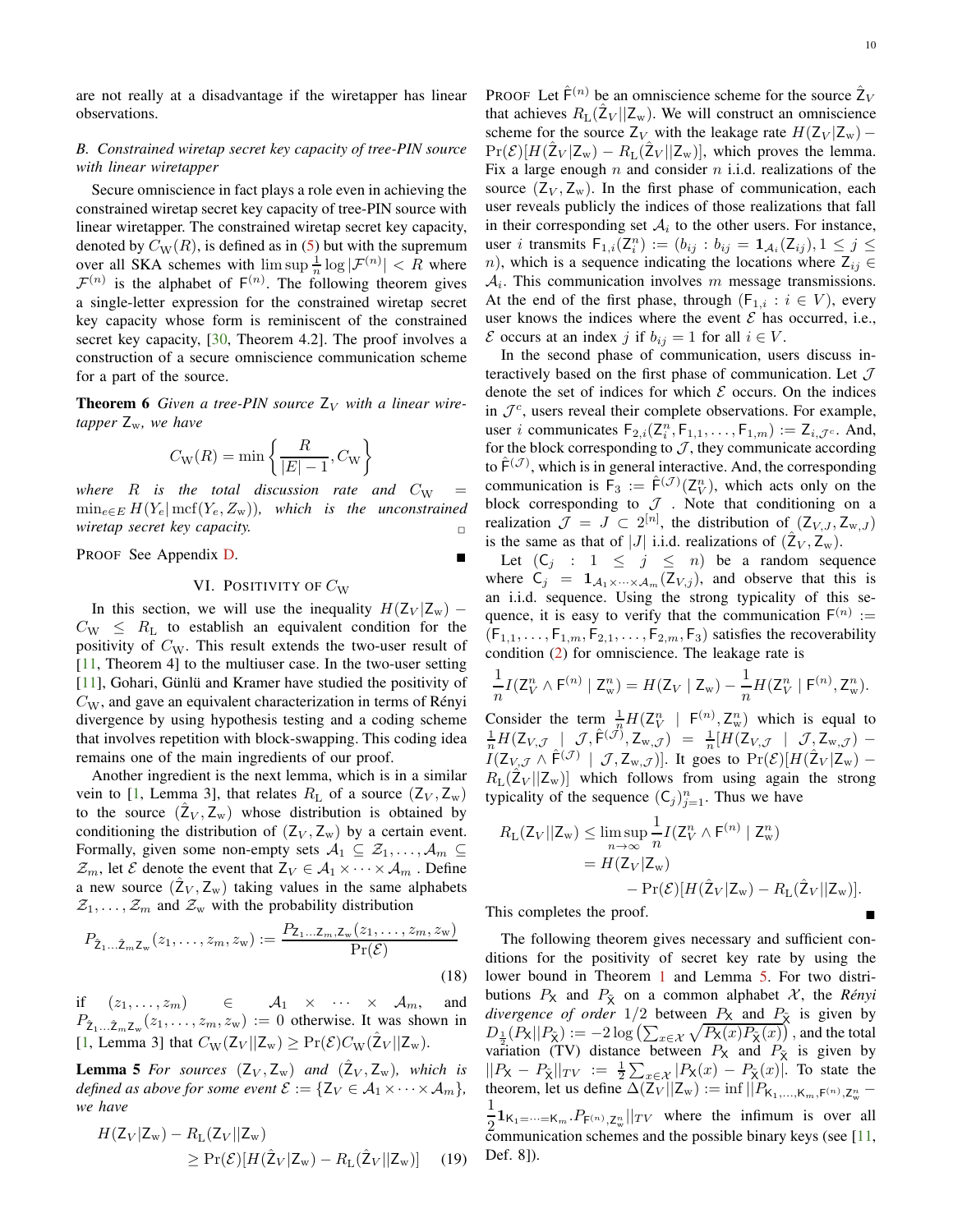**Theorem 7** *For a source*  $(Z_1, \ldots, Z_m, Z_w)$  *with distribution*  $P_{\mathsf{Z}_1...\mathsf{Z}_m\mathsf{Z}_w}$  and  $m\geq 2$ , the following statements are equiva*lent:*

*1) There is an integer* r *and non-empty disjoint sets*  $A_{11}, A_{12} \subset \mathcal{Z}_{1}^{r}, A_{21}, A_{22} \subset \mathcal{Z}_{2}^{r}, \ldots, A_{m1}, A_{m2} \subset \mathcal{Z}_{m}^{r}$ *such that*

$$
D_{\frac{1}{2}}\left(P_{Z_{w}^{r}}(.|\mathcal{E}_{1,1,...,1})||P_{Z_{w}^{r}}(.|\mathcal{E}_{2,2,...,2})\right)
$$
  

$$
< \log \left(\frac{\Pr(\mathcal{E}_{1,...,1}) \Pr(\mathcal{E}_{2,...,2})}{\sum\limits_{(\mathit{j}_{1},...,\mathit{j}_{m})} \frac{\Pr(\mathcal{E}_{j_{1},...,j_{m}}) \Pr(\mathcal{E}_{3-\mathit{j}_{1},...,3-\mathit{j}_{m}})}{2}}\right)
$$

where  $\mathcal{E}_{j_1,\dots,j_m}$  denotes the event  $\mathsf{Z}_1^r \in \mathcal{A}_{1j_1},\dots,\mathsf{Z}_m^r \in$  $A_{mj_m}$  *for*  $(j_1, ..., j_m) \in \{1, 2\}^m$ .

- 2)  $C_{\text{W}}(Z_V || Z_{\text{w}}) > 0$ .
- *3*)  $\Delta(Z_V||Z_w) = 0$ .
- *4)*  $\Delta (Z_V || Z_w) < \delta_1$  *where*  $\delta_1$  *is the smallest root of the equation*  $16\delta^2 - (8 + 4\sqrt{2^{m-1} - 1})\delta + 1 = 0$ . *(It can be seen that*  $\delta_1$  *is strictly positive for any*  $m \geq 2$ *.)*

<span id="page-10-0"></span>PROOF See Appendix [E.](#page-20-0)

## VII. DISCUSSION

In this paper, we have explored the possibility of a duality between the wiretap secret key agreement problem and the secure omniscience problem. Though the problem of characterizing the class of sources for which these two problems are dual to each other is far from being solved completely, we made some progress in the case of limited interaction (with at most two communications allowed), and for the class of finite linear sources. Furthermore, we have made use of  $(1)$ to identify several equivalent conditions for the positivity of  $C_{\rm W}$  in the multi-user case, which is an extension of a recent two-user result of [\[11\]](#page-22-9).

By limiting the number of messages to two, we showed that for the source in Lemma [3,](#page-6-1) the duality does not hold. This result seems to indicate that the duality does not always hold. In particular, we believe that for the DSBE source considered in Lemma [3,](#page-6-1) the duality does not hold even if we relax the restriction on the number of messages (Conjecture [2\)](#page-10-2). To prove this result, we actually need a single-letter lower bound on  $R_L$ that strictly improves our current bound  $H(Z_V | Z_w) - C_W$ . However, it has turned out to be challenging to find a better lower bound on  $R_L$ .

**Conjecture [1](#page-7-2)**  $R_L = H(Z_V | Z_w) - C_W$  holds for finite linear sources. sources.  $\Box$ 

<span id="page-10-2"></span>**Conjecture 2** For  $r \ge m$ ,  $C_{\rm W}^{(r)} > 0$  need not imply  $R_{\rm L}^{(r)} <$  $H(Z_V | Z_w)$ *. Moreover, with no restriction on the number of messages,*  $C_{\text{W}} > 0$  *need not imply*  $R_{\text{L}} < H(Z_V | Z_w)$ .

In our attempt to resolve the duality for finite linear sources (Conjecture [1\)](#page-7-2), we were able to prove it in the case of twouser FLS models and in the case of tree-PIN models. The proof construction mainly relies on the idea of aligning the communication with the wiretapper side information. Specifically, in the case of tree-PIN models, we used a reduction to obtain an irreducible source on which we constructed an  $R_{\rm CO}$ -achieving omniscience scheme that aligns perfectly with the wiretapper side information. In fact, we have shown that this construction is  $R_L$ -achieving.

However, for more general PIN sources, this proof strategy fails. The notion of irreducibility in Definition [2](#page-8-4) can certainly be extended to general PIN sources. However, it turns out that this definition of irreducibility is not good enough. There are irreducible PIN sources on graphs with cycles whose  $R_{\rm L}$  is not achieved by an omniscience protocol of rate  $R_{\rm CO}$ that is perfectly aligned with the wiretapper side information. So, proving the duality conjecture for sources beyond the tree-PIN model could be interesting as it will require new communication strategies other than the ones we used in the proof of the tree-PIN model with a linear wiretapper.

## <span id="page-10-1"></span>APPENDIX A PROOF OF THEOREM [2](#page-7-3)

It suffices to show that  $C_W$  can be achieved through omniscience because then

$$
nH(Z_V|Z_w) \ge I(K^{(n)}, F^{(n)} \wedge Z_V^n|Z_w^n)
$$
  
=  $I(F^{(n)} \wedge Z_V^n|Z_w^n) + I(K^{(n)} \wedge Z_V^n|Z_w^n, F^{(n)})$   
 $\ge n(R_L - \delta_n) + I(K^{(n)} \wedge Z_V^n|Z_w^n, F^{(n)})$   
 $\ge n(R_L - \delta_n) + n(C_W - \delta_n)$ 

for some  $\delta_n \to 0$ , and the last inequality follows from the fact an optimal key is recoverable from  $Z_V^n$ . Therefore,  $R_L \leq$  $H(\mathsf{Z}_V | \mathsf{Z}_w) - C_W.$ 

Let  $(F^{(n)}, K^{(n)})$  be a communication-key pair of a linear perfect SKA scheme that achieves  $C_{\rm W}$ , but  $F^{(n)}$  need not achieve omniscience. By [\[8](#page-22-6), Theorem 1], we can assume that  $F^{(n)}$  is a linear function of  $Z_V^n$  alone (additional randomization by any user is not needed) and the key is also a linear function of  $Z_V^n$ .

If  $F^{(n)}$  already attains omniscience, then we are done. If not, for some  $i, j \in V$ ,  $i \neq j$ , we have a component  $X \in \mathbb{F}_q$ of random vector  $Z_i^n$  such that

<span id="page-10-3"></span>
$$
H(\mathsf{X}|\mathsf{F}^{(n)},\mathsf{Z}_{j}^{n})\neq 0.
$$

We will show that there exists an additional discussion  $F'(n)$ such that

<span id="page-10-4"></span>
$$
H(\mathsf{X}|\mathsf{F}^{(n)},\mathsf{F}'^{(n)},\mathsf{Z}_{j}^{n})=0
$$
 (20)

and

$$
I(K^{(n)} \wedge F^{(n)}, F'^{(n)}, Z_w^n) = 0.
$$
 (21)

If  $(F^{(n)}, F^{(n)})$  achieves omniscience, we are done; else, we repeat the construction in our argument till we obtain the desired omniscience-achieving communication.

So, consider the non-trivial case where  $H(\mathsf{X}|\mathsf{F}^{(n)}, \mathsf{Z}_{j}^{n}) \neq 0$ and  $I(K^{(n)} \wedge F^{(n)}, X, Z^n_{w}) \neq 0$ . (If  $I(K^{(n)} \wedge F^{(n)}, X, Z^n_{w}) = 0$ , then user *i* transmits  $F'(n) := X$  which satisfies [\(20\)](#page-10-3) and [\(21\)](#page-10-4).) Let  $L^{(n)}$  be a common linear function, not identically 0, of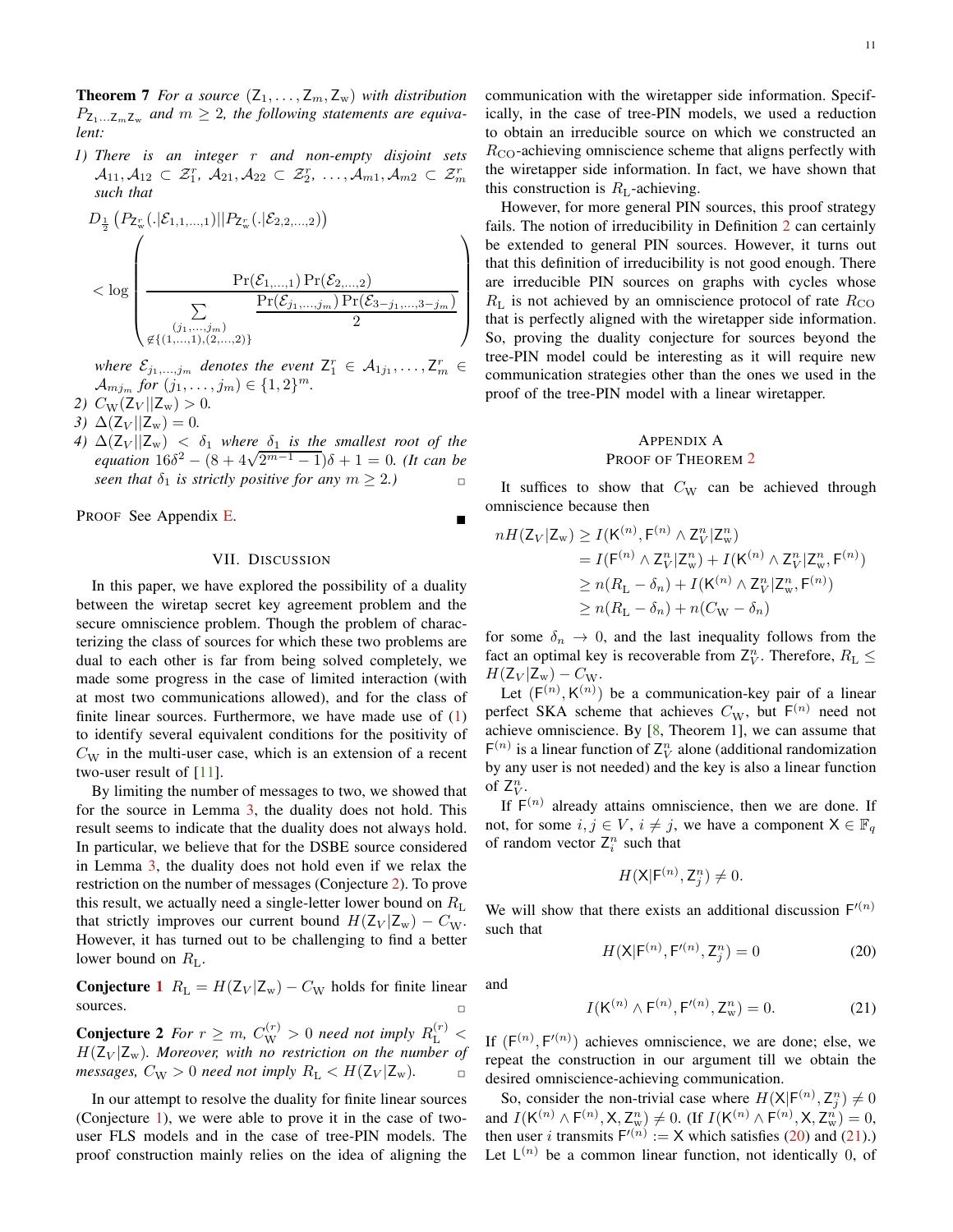$K^{(n)}$  and  $(F^{(n)}, X, Z_w^n)$  taking values in  $\mathbb{F}_q$ . Such a function exists since  $I(K^{(n)} \wedge F^{(n)}, X, Z_w^n) \neq 0$ . So, we can write

$$
\mathsf{L}^{(n)} = \mathsf{K}^{(n)} \mathbf{M}_K = a\mathsf{X} + \mathsf{F}^{(n)} \mathbf{M}_F + \mathsf{Z}_{\mathsf{w}}^n \mathbf{M}_{\mathsf{w}} \tag{22}
$$

for some non-zero element  $a \in \mathbb{F}_q$ , and some column vectors  $M_{K_{\perp}} \neq 0, M_{F}$ , and  $M_{w}$  over  $\mathbb{F}_{q}$ . (Here,  $\mathsf{L}^{(n)}, \mathsf{K}^{(n)}, \mathsf{F}^{(n)}$ and  $Z_w^n$  are the random row vectors with entries uniformly distributed over  $\mathbb{F}_q$ .) Note the coefficient a in the above linear combination must be a non-zero element in  $\mathbb{F}_q$ . If not, then  $\mathsf{L}^{(n)}(=\mathsf{K}^{(n)}\boldsymbol{M}_K = \mathsf{F}^{(n)}(M_F + \mathsf{Z}_{\mathrm{w}}^n \boldsymbol{M}_{\mathrm{w}})$  is a non-constant common function of  $\mathsf{K}^{(n)}$  and  $(\mathsf{F}^{(n)}, \mathsf{Z}_{\mathrm{w}}^n)$ . This contradicts the secrecy condition  $I(K^{(n)} \wedge F^{(n)}, Z_w^n) = 0.$ 

Define  $F'(n) := K^{(n)} M_K - aX$ . User i can compute  $F'(n)$ , as it is a function of  $K^{(n)}$  and  $Z_i^n$ , and transmit it publicly. Let us verify that  $F^{(n)}$  satisfies [\(20\)](#page-10-3) and [\(21\)](#page-10-4). For (20), observe that  $H(X | F^{(n)}, F^{(n)}, Z_j^n) \leq H(X | F^{(n)}, K^{(n)}) = 0$ , the inequality following from  $H(K^{(n)} | F^{(n)}, Z_j^n) = 0$ , and the equality from the fact that X is recoverable from  $(F^{(n)}, K^{(n)})$ . For [\(21\)](#page-10-4),  $I(K^{(n)} \wedge F^{(n)}, F^{(n)}, Z_w^n) = I(K^{(n)} \wedge F^{(n)}, Z_w^n) = 0,$ the first equality being a consequence of  $F^{(n)}$  also being expressible as  $F^{(n)}M_F + Z_w^nM_w$ , and the last equality from the secrecy condition of the key, i.e.,  $I(K^{(n)} \wedge F^{(n)}, Z_w^n) = 0$ . This completes the proof.

# <span id="page-11-0"></span>APPENDIX B PROOF OF THEOREM [3](#page-7-4)

PROOF *Converse part.* Note that G satisfies the Markov condition  $G - Z_w - Z_V$  because G is a function of  $Z_w$  whether it is chosen to be  $G_1$ ,  $G_2$  or both. By [\(6\)](#page-4-2), we have

$$
R_{\rm L} \ge H(Z_V|Z_{\rm w}) - C_{\rm W}(Z_V||Z_{\rm w})
$$
  
\n
$$
\ge H(Z_V|Z_{\rm w}) - C_{\rm P}(Z_V|G)
$$
  
\n
$$
\stackrel{\text{(b)}}{=} H(Z_V|Z_{\rm w}) - I(Z_1 \wedge Z_2|G)
$$

where (a) is because for W –  $Z_w - Z_V$ ,  $C_W(Z_V || Z_w) \le$  $C_P(Z_V | W)$  [\[4](#page-22-4), Theorem 4] and G forms the Markov condition  $G - Z_w - Z_V$ , and we have used the fact that  $C_P(Z_V | G) = I(Z_1 \wedge Z_2 | G)$  [\[4,](#page-22-4) Theorem 2] in (b).

*Achievability part.* It suffices to prove the reverse inequality for  $G = G_1$ , i.e.,

$$
R_{\rm L} \le H(Z_V | Z_{\rm w}) - \underbrace{I(Z_1 \wedge Z_2 | \mathsf{G}_1)}_{\odot} \tag{23}
$$

because then the reverse inequality will also hold for  $G = G_2$ by symmetry, and for  $G = (G_1, G_2)$  since

$$
I(Z_1 \wedge Z_2 | G_1, G_2) \leq I(Z_1 \wedge Z_2, G_2 | G_1) = I(Z_1 \wedge Z_2 | G_1)
$$

by the assumption that  $G_2$  is a function of  $Z_2$ .

The desired reverse inequality  $(23)$  will follow from the following upper bound with an appropriate choice of public discussion F ′ of block length 1, i.e.,

$$
R_{\mathrm{L}} \leq \underbrace{R_{\mathrm{CO}}(Z_V|\mathrm{F}')}_{=H(Z_V|\mathrm{F}')-I(Z_1 \wedge Z_2|\mathrm{F}')}_{=H(Z_V|Z_w)-H(Z_V|Z_w,\mathrm{F}')}_{=H(Z_V|Z_w,\mathrm{F}')}=H(Z_V|Z_w,\mathrm{F}')}_{=H(Z_V|Z_w)+\underbrace{I(Z_V \wedge Z_w|\mathrm{F}')}_{\textcircled{\tiny 2}}- \underbrace{I(Z_1 \wedge Z_2|\mathrm{F}')}_{\textcircled{\tiny 3}}.
$$

The idea behind this upper bound involves splitting of the leakage rate into two components after a discussion F': one component is the leakage rate due to F ′ , and the other one is the residual leakage rate for subsequent omniscience, which is upper bounded by  $R_{\text{CO}}(Z_V | F')$ . It suffices to give a feasible F' with  $\odot$  = 0 and  $\odot$  =  $\odot$ . We will construct this F' by decomposing the source  $(Z_V, Z_w)$ .

We know from the proof of [\[28,](#page-22-24) Lemma 5.2] that a finite linear source  $(X, Y)$  can be decomposed as

<span id="page-11-4"></span>
$$
X = (X', C), \tag{24}
$$

<span id="page-11-6"></span><span id="page-11-5"></span>
$$
Y = (Y', C), \tag{25}
$$

where  $X'$  (resp. Y') is a linear function of X (resp. Y) and  $C =$  $mcf(X, Y)$  is a linear function of each of X and Y; altogether, they satisfy the independence relation

$$
H(X', C, Y') = H(X') + H(C) + H(Y').
$$
 (26)

We call X' the complement of Y in X, and denote it by  $X \ Y$ . For the source  $(X, Y)$  with  $X = (Z_1, G_1)$  and  $Y = (Z_2, G_1)$ , the decomposition is as follows:

$$
(Z_1, G_1) := (X_a, X_c), \tag{27}
$$

<span id="page-11-3"></span><span id="page-11-2"></span>
$$
(\mathsf{Z}_2, \mathsf{G}_1) := (\mathsf{X}_b, \mathsf{X}_c), \tag{28}
$$

where  $X_a$ ,  $X_b$ , and  $X_c = \text{mcf}((Z_1, G_1), (Z_2, G_1))$  are uniformly random row vectors over some finite field, say  $\mathbb{F}_q$ , satisfying the independence relation

$$
H(\mathsf{X}_a, \mathsf{X}_b, \mathsf{X}_c) = H(\mathsf{X}_a) + H(\mathsf{X}_b) + H(\mathsf{X}_c). \tag{29}
$$

Observe that  $G_1$  is a linear common function of  $(Z_1, G_1)$ and  $(Z_2, G_1)$ . Using the decomposition  $(27)$  and  $(28)$ , we can write  $G_1 = X_a M_a + X_c M_c = X_b M_b + X_c M_c$  for some matrices  $\boldsymbol{M}_a, \boldsymbol{M}_b, \boldsymbol{M}_c$  and  $\boldsymbol{\tilde{M}}_c$ . Therefore, we have  $X_a \boldsymbol{M}_a - X_b \boldsymbol{M}_b + X_c(\boldsymbol{M}_c - \tilde{\boldsymbol{M}}_c) = 0$ . But,  $X_a$ ,  $X_b$ , and  $X_c$  are mutually independent, which implies (for finite linear sources) that  $\overline{M}_a = \overline{M}_b = \overline{M}_c - \tilde{M}_c = 0$  and  $G_1 = X_c M_c$ . This shows that  $G_1$  is a linear function of  $X_c$ . Let  $X'_c := X_c \setminus G_1$ . So, we can write  $X_c = (X'_c, G_1)$ , where  $X'_c$  is independent of  $G_1$ , and both are linear functions of  $X_c$ . Therefore, we can further decompose the source in  $(27)$  and  $(28)$  as

<span id="page-11-7"></span>
$$
(\mathsf{Z}_1, \mathsf{G}_1) = (\mathsf{X}_a, \mathsf{X}'_c, \mathsf{G}_1), \tag{30}
$$

<span id="page-11-8"></span>
$$
(\mathsf{Z}_2, \mathsf{G}_1) = (\mathsf{X}_b, \mathsf{X}_c', \mathsf{G}_1), \tag{31}
$$

<span id="page-11-1"></span>where  $X_a$ ,  $X_b$ , and  $X_c'$  are uniformly random row vectors such that

$$
H(\mathsf{X}_a, \mathsf{X}_b, \mathsf{X}_c', \mathsf{G}_1) = H(\mathsf{X}_a) + H(\mathsf{X}_b) + H(\mathsf{X}_c') + H(\mathsf{G}_1). \tag{32}
$$

Note that  $(X_b, X_c') = Z_2 \setminus G_1$  which is a linear function of  $Z_2$ . Now consider the decomposition of the form  $(24)$  and  $(25)$ for the source  $(Z_V, Z_w)$ :

<span id="page-11-11"></span>
$$
Z_V := (Z'_V, \mathsf{G}_w),\tag{33}
$$

<span id="page-11-10"></span><span id="page-11-9"></span>
$$
Z_w := (Z'_w, G_w), \tag{34}
$$

where  $G_w$  is the m.c.f. of  $Z_V$  and  $Z_w$ . As the components  $(Z'_V, G_w, Z'_w)$  are mutually independent by [\(26\)](#page-11-6), we have

$$
I(\mathsf{Z}_V \wedge \mathsf{Z}_w | \mathsf{G}_w) = 0. \tag{35}
$$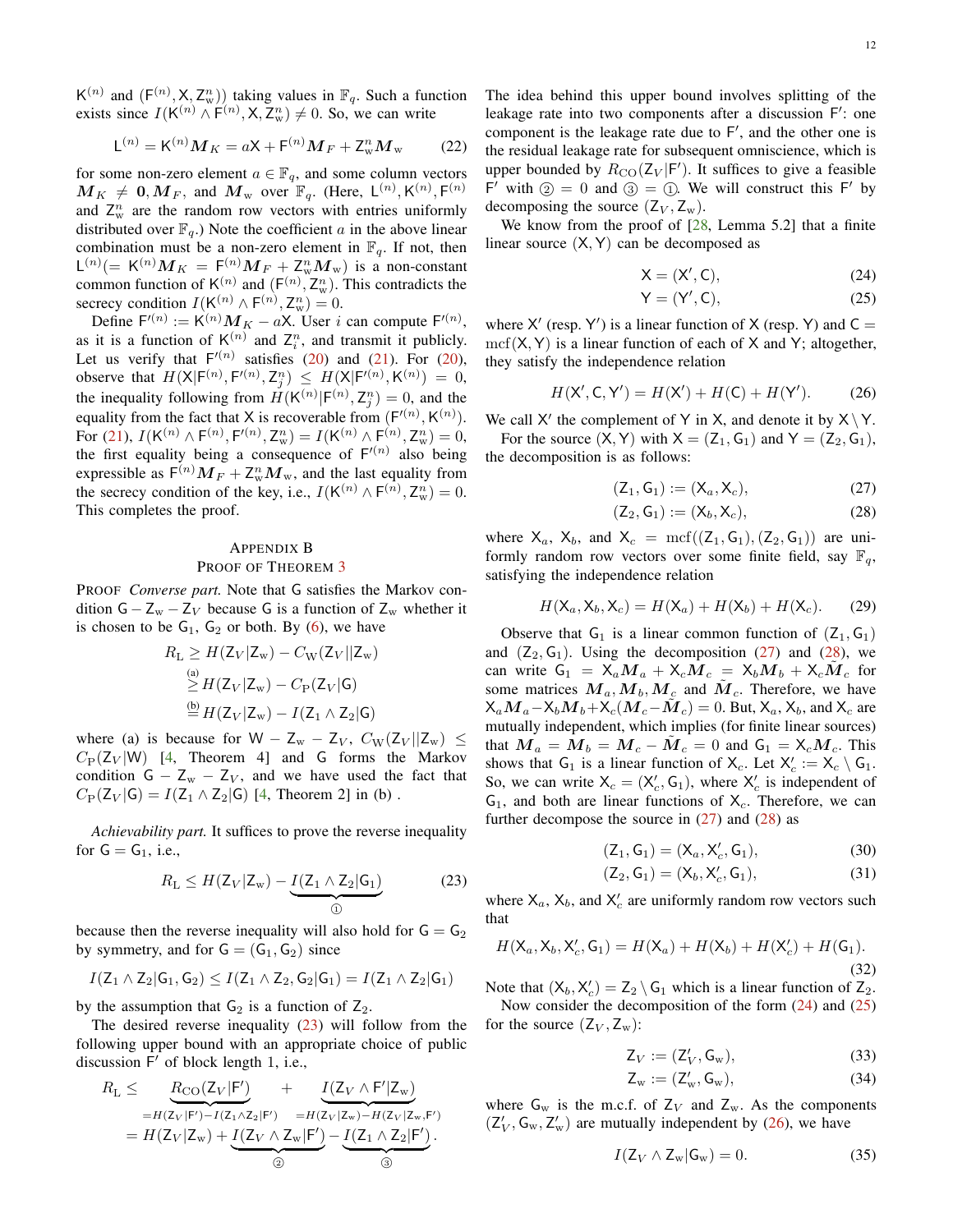Moreover, using the fact that the m.c.f  $G_w$  is a linear function of  $Z_V$ , and  $(X_a, X_b, X_c', G_1)$  is an invertible linear transformation of  $Z_V$  (by [\(30\)](#page-11-7) and [\(31\)](#page-11-8)), we can write  $G_w$  as

$$
\mathsf{G}_{\mathrm{w}} = \mathsf{X}_{a}\tilde{\mathbf{A}} + \mathsf{X}_{b}\tilde{\mathbf{B}} + \mathsf{X}_{c}'\tilde{\mathbf{C}} + \mathsf{G}_{1}\tilde{\mathbf{D}} \tag{36}
$$

for some deterministic matrices  $\tilde{A}$ ,  $\tilde{B}$ ,  $\tilde{C}$  and  $\tilde{D}$  over  $\mathbb{F}_q$  such that  $[\tilde{\boldsymbol{A}}^T \tilde{\boldsymbol{B}}^T \tilde{\boldsymbol{C}}^T \tilde{\boldsymbol{D}}^T]^T$  is a full column-rank matrix. Since  $G_1$  is a m.c.f of  $Z_1$  and  $Z_w$ , it is a linear function of  $G_w$ , which can also be argued along the same lines as the proof of  $G_1$  is a linear function of  $X_c$ . So we can write [\(36\)](#page-12-1) as

$$
\mathsf{G}_{w} = (\mathsf{X}_{a}\boldsymbol{A} + \mathsf{X}_{b}\boldsymbol{B} + \mathsf{X}_{c}'\boldsymbol{C}, \mathsf{G}_{1})
$$
(37)

for some deterministic matrices A, B, and C over  $\mathbb{F}_q$  such that  $X_a\boldsymbol{A} + X_b\boldsymbol{B} + X_c'\boldsymbol{C} = \mathsf{G}_{\mathrm{w}}\setminus \mathsf{G}_1.$ 

Finally, by  $(30)$ ,  $(31)$ ,  $(34)$ ,  $(35)$  and  $(37)$ , we can write the decomposition of the source  $(Z_V, Z_w)$  as

$$
\mathsf{Z}_1 = (\mathsf{X}_a, \mathsf{X}_c', \mathsf{G}_1),\tag{38}
$$

$$
(\mathsf{Z}_2, \mathsf{G}_1) = (\mathsf{X}_b, \mathsf{X}_c', \mathsf{G}_1) \tag{39}
$$

$$
\mathsf{Z}_{w} = (\mathsf{Z}'_{w}, \mathsf{X}_{a}\mathbf{A} + \mathsf{X}_{b}\mathbf{B} + \mathsf{X}'_{c}\mathbf{C}, \mathsf{G}_{1}), \qquad (40)
$$

where the components  $X_a$ ,  $X_b$ ,  $X_c'$ ,  $G_1$ ,  $Z_w'$  and  $X_aA + X_bB +$  $X_c'$ C) satisfy the following independence relations:

- 1) [\(32\)](#page-11-11) holds, i.e.,  $X_a$ ,  $X_b$ ,  $X_c$  and  $G_1$  are mutually independent;
- 2)  $X_a$ ,  $X'_c$ ,  $G_1$ ,  $Z'_w$  and  $X_aA + X_bB + X'_cC$  are mutually independent.

To verify the second independence relation above, it is enough to show that  $I(X_a, X'_c \wedge G_1, Z'_w, X_aA + X_bB + X'_cC) = 0$ because of  $(32),(34)$  $(32),(34)$ , and  $(37)$ , which is equivalent to showing  $I(X_a, X'_c \wedge Z'_w, X_aA + X_bB + X'_cC|G_1) = 0$  by [\(32\)](#page-11-11). Note that by [\(35\)](#page-11-10),  $0 = I(Z_1 \wedge Z_w | G_1) = I(Z_1, G_1 \wedge Z_w | G_1) =$  $I(\mathsf{X}_a,\mathsf{X}'_c,\mathsf{G}_1 \wedge \mathsf{G}_1,\mathsf{Z}'_w,\mathsf{X}_a\boldsymbol{A} + \mathsf{X}_b\boldsymbol{B} + \mathsf{X}'_c\boldsymbol{C}|\mathsf{G}_1) = I(\mathsf{X}_a,\mathsf{X}'_c \wedge \mathsf{X}'_c)$  $\mathsf{Z}^{\prime}_{\mathrm{w}}, \mathsf{X}_{a}\tilde{\boldsymbol{A}} + \mathsf{X}_{b}\boldsymbol{B} + \mathsf{X}_{c}^{\prime}\boldsymbol{C}|\mathsf{G}_{1}).$ 

Let us construct a linear communication using the components from the above decomposition. User 1 transmits  $F'_1 := (X_a A, G_1)$  using his source  $Z_1 = (X_a, X'_c, G_1)$ . User 2 communicates  $F'_2 := X_b B + X'_c C$  using the source  $(X_b, X'_c)$ which is a function of  $Z_2$ . Define  $F' := (F'_1, F'_2)$ , a valid discussion of block length  $n = 1$ .

By [\(35\)](#page-11-10), we have  $0 = I(Z_V \wedge Z_w | G_w) = I(Z_V, F' \wedge$  $Z_{\rm w}|\mathsf{G}_{\rm w}) = I(\mathsf{F}' \wedge Z_{\rm w}|\mathsf{G}_{\rm w}) + I(Z_V \wedge Z_{\rm w}|\mathsf{G}_{\rm w},\mathsf{F}') = I(Z_V \wedge$  $Z_{\rm w}$ |F'), where the last equality follows from  $I(F' \wedge Z_{\rm w}|G_{\rm w}) \leq$  $I(\mathsf{Z}_V \wedge \mathsf{Z}_w | \mathsf{G}_w) \stackrel{(35)}{=} 0$  $I(\mathsf{Z}_V \wedge \mathsf{Z}_w | \mathsf{G}_w) \stackrel{(35)}{=} 0$  $I(\mathsf{Z}_V \wedge \mathsf{Z}_w | \mathsf{G}_w) \stackrel{(35)}{=} 0$ , and  $H(\mathsf{G}_w | \mathsf{F}') = 0$ . Hence we conclude that

$$
\textcircled{2} = I(\text{Z}_V \wedge \text{Z}_w | \text{F}') = 0 \tag{41}
$$

Let us show the remaining inequality  $(3) = (1)$ . By the independence relation 1), we evidently have

$$
I(\mathsf{X}_a \mathbf{A} \wedge \mathsf{X}_b, \mathsf{X}_c' | \mathsf{G}_1) = 0 \tag{42}
$$

Using the independence condition 2), we also obtain

<span id="page-12-1"></span>
$$
I(X_a, X'_c \wedge X_b B + X'_c C | G_1, X_a A)
$$
  
=  $I(X_a, X'_c \wedge X_a A + X_b B + X'_c C | G_1, X_a A)$   
=  $H(X_a A + X_b B + X'_c C | G_1, X_a A)$   
 $- H(X_a A + X_b B + X'_c C | G_1, X_a A, X_a, X'_c)$   
=  $H(X_a A + X_b B + X'_c C | G_1, X_a A)$   
 $- H(X_a A + X_b B + X'_c C | G_1, X_a, X'_c)$   
=  $H(X_a A + X_b B + X'_c C)$   
 $- H(X_a A + X_b B + X'_c C)$   
= 0. (43)

<span id="page-12-2"></span>It follows from  $(38)$  and  $(39)$  that

<span id="page-12-6"></span><span id="page-12-4"></span><span id="page-12-3"></span>
$$
① = I(Z_1 \wedge Z_2 | G_1)
$$
  
\n= I(X<sub>a</sub>, X<sub>c</sub>', G<sub>1</sub> | G<sub>1</sub>)  
\n= I(X<sub>a</sub>, X<sub>c</sub>', G<sub>1</sub> ∧ X<sub>b</sub>, X<sub>c</sub>', G<sub>1</sub> | G<sub>1</sub>)  
\n= I(X<sub>a</sub>, X<sub>c</sub>' ∧ X<sub>b</sub>, X<sub>c</sub>' | G<sub>1</sub>)  
\n= I(X<sub>a</sub>, X<sub>c</sub>', X<sub>a</sub> A ∧ X<sub>b</sub>, X<sub>c</sub>' | G<sub>1</sub>)  
\n= I(X<sub>a</sub>, A ∧ X<sub>b</sub>, X<sub>c</sub>' | G<sub>1</sub>)  
\n= I(X<sub>a</sub>, A ∧ X<sub>b</sub>, X<sub>c</sub>' | G<sub>1</sub>) + I(X<sub>a</sub>, X<sub>c</sub>' ∧ X<sub>b</sub>, X<sub>c</sub>' | G<sub>1</sub>, X<sub>a</sub>A)  
\n
$$
\stackrel{(42)}{=} I(Xa, Xc' ∧ Xb, Xc' | G1, XaA)
$$
\n= I(X<sub>a</sub>, X<sub>c</sub>' ∧ X<sub>b</sub>, X<sub>c</sub>', X<sub>b</sub>B + X<sub>c</sub>'C | G<sub>1</sub>, X<sub>a</sub>A)  
\n+ I(X<sub>a</sub>, X<sub>c</sub>' ∧ X<sub>b</sub>, X<sub>c</sub>' | G<sub>1</sub>, X<sub>a</sub>A, X<sub>b</sub>B + X<sub>c</sub>'C)  
\n
$$
\stackrel{(43)}{=} I(Xa, Xc' ∧ Xb, Xc' | G1, XaA, XbB + Xc'C)\n= I(Z1 ∧ Z2 | F') = ③
$$

This completes the proof.

## APPENDIX C PROOFS FROM SECTION [V](#page-7-0)

### <span id="page-12-0"></span>*A. Proof of Lemma [4](#page-8-2)*

In this proof, we first identify an edge whose m.c.f. with the wiretapper's observations is a non-constant function. Then, by appropriately transforming the source, we separate out the m.c.f. from the random variables corresponding to the edge and the wiretapper. Later we argue that the source can be reduced by removing the m.c.f. component entirely without affecting  $C_W$  and  $R_L$ . And we repeat this process until the source becomes irreducible. At each stage, to show that the reduction indeed leaves the m.c.f. related to the other edges unchanged and makes the m.c.f. of the reduced edge a constant function, we use the following lemma which is proved in Appendix [C-C.](#page-16-0)

<span id="page-12-7"></span>Lemma 6 *If* (X, Y) *is independent of* Z*, then*  $mcf(X,(Y,Z)) = mcf(X,Y)$  *and*  $mcf((X,Z),(Y,Z)) =$  $(\text{mcf}(X, Y), Z)$ .

<span id="page-12-5"></span>Since  $(Z_V, Z_w)$  is not irreducible, there exists an edge  $e \in E$ such that  $G_e := \text{mcf}(Y_e, Z_w)$  is a non-constant function. By using the result that the m.c.f. of a finite linear source is a linear function [\[28\]](#page-22-24), we can write  $G_e = Y_e M_e = Z_w M_w$  for some full column-rank matrices,  $M_e$  and  $M_w$  over  $\mathbb{F}_q$ .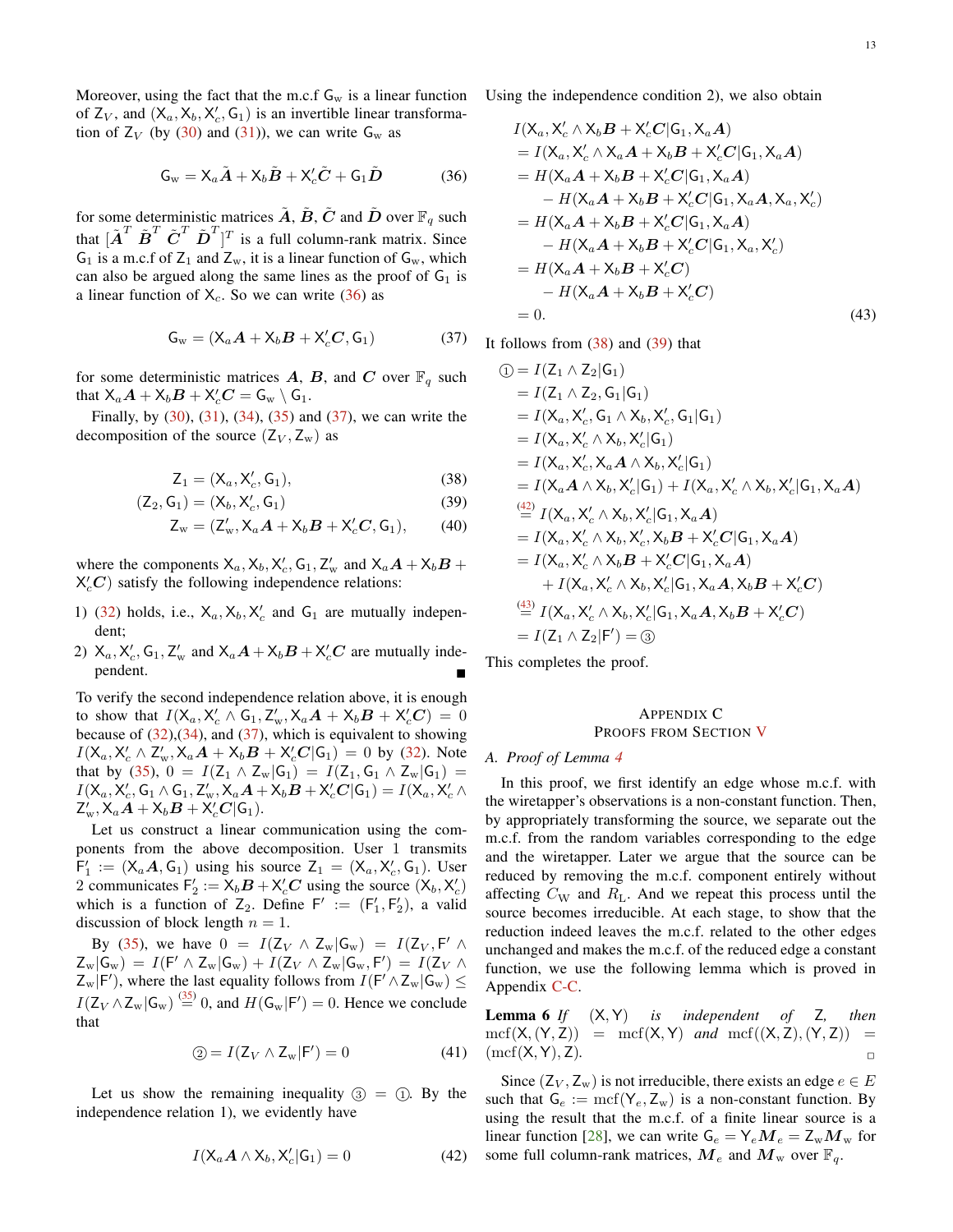We will appropriately transform the random vector  $Y_e$ . Let  $N_e$  be any matrix with full column-rank such that  $\left[Me\right]$   $N_e$ is invertible. Define  $\tilde{Y}_e := Y_e \mathbf{N}_e$ , then

$$
\begin{aligned} \left[\mathsf{X}_{e,1}, \ldots, \mathsf{X}_{e,n_e}\right] \left[\boldsymbol{M}_e \mid \boldsymbol{N}_e\right] & = \mathsf{Y}_e \left[\boldsymbol{M}_e \mid \boldsymbol{N}_e\right] \\ & = \left[\mathsf{G}_e, \tilde{\mathsf{Y}}_e\right] \\ & = \left[\mathsf{G}_{e,1}, \ldots, \mathsf{G}_{e,\ell}, \tilde{\mathsf{X}}_{e,1}, \ldots, \tilde{\mathsf{X}}_{e,\tilde{n}_e}\right] \end{aligned}
$$

where  $\tilde{\mathsf{Y}}_e = [\tilde{\mathsf{X}}_{e,1}, \dots, \tilde{\mathsf{X}}_{e,\tilde{n}_e}], \mathsf{G}_e = [\mathsf{G}_{e,1}, \dots, \mathsf{G}_{e,\ell}], \ell$  is the length of the vector  $G_e$  and  $\tilde{n}_e = n_e - \ell$ . Therefore, we can obtain  $(G_e, \tilde{Y}_e)$  by an invertible linear transformation of  $Y_e$ . Note that the components  $G_{e,1}, \ldots, G_{e,\ell}, \tilde{X}_{e,1}, \ldots, \tilde{X}_{e, \tilde{n}_e}$  are also i.i.d. random variables that are uniformly distributed over  $\mathbb{F}_q$ , and they are independent of  $\mathsf{Y}_{E \setminus \{e\}} := (\mathsf{Y}_b : b \in E \setminus \{e\})$ . Hence  $G_e$  is independent of  $\tilde{Y}_e$  and  $\tilde{Y}_{E \setminus \{e\}}$ .

Now we will express  $Z_w$  in terms of  $\tilde{G}_e$  and  $\tilde{Y}_e$ .

$$
\begin{aligned} \mathsf{Z}_{\mathrm{w}}&=\mathsf{X}\boldsymbol{W} \\ &=\mathsf{Y}_{e}\boldsymbol{W}_{e}+\mathsf{Y}_{E\setminus\left\{e\right\}}\boldsymbol{W}_{E\setminus\left\{e\right\}} \\ &=\left[\mathsf{G}_{e}\quad\widetilde{\mathsf{Y}}_{e}\right]\left[\boldsymbol{M}_{e}\quad\boldsymbol{N}_{e}\right]^{-1}\boldsymbol{W}_{e}+\mathsf{Y}_{E\setminus\left\{e\right\}}\boldsymbol{W}_{E\setminus\left\{e\right\}} \\ &=\mathsf{G}_{e}\boldsymbol{W}_{e}^{'}+\widetilde{\mathsf{Y}}_{e}\boldsymbol{W}_{e}^{''}+\mathsf{Y}_{E\setminus\left\{e\right\}}\boldsymbol{W}_{E\setminus\left\{e\right\}} \end{aligned}
$$

where the matrices  $W_e$  and  $W_{E\setminus\{e\}}$  are sub-matrices of W formed by rows corresponding to e and  $E \setminus \{e\}$ respectively. Also, the matrices  $\boldsymbol{W}'_e$  $\int_{e}^{e}$  and  $\boldsymbol{W}_{e}^{''}$  $e$  are submatrices of  $\left[ M_e \quad N_e \right]^{-1} W_e$  formed by first  $\ell$  rows and last  $\tilde{n}_e$  rows respectively. Define  $\tilde{Z}_w := \tilde{Y}_e W_e'' +$  $Y_{E\setminus\{e\}}W_{E\setminus\{e\}}$ . Since  $Z_{w} = [G_{e} \tilde{Z}_{w}] [W_{e} \tilde{Z}_{w}]$  $\overset{\bullet}{I}{}^e$ 1 and  $\begin{bmatrix} \mathsf{G}_{e} & \tilde{\mathsf{Z}}_{\mathrm{w}} \end{bmatrix} \; = \; \mathsf{Z}_{\mathrm{w}} \begin{bmatrix} \boldsymbol{M}_{\mathrm{w}} & \boldsymbol{I} - \boldsymbol{M}_{\mathrm{w}} \boldsymbol{W}_{e}' \end{bmatrix}$ e ,  $[G_e \quad \tilde{Z}_w]$  can be obtained by an invertible linear transformation of  $Z_w$ .

Since the transformations are invertible,  $Y_e$  and  $Z_w$  can equivalently be written as  $(G_e, \tilde{Y}_e)$  and  $(G_e, \tilde{Z}_w)$  respectively. We will see that  $G_e$  can be removed from the source without affecting  $C_W$  and  $R_L$ . Let us consider a new tree-PIN source  $\tilde{Z}_V$ , which is the same as  $Z_V$  except that  $\tilde{Y}_e$  and  $\tilde{n}_e$  are associated to the edge  $e$ , and the wiretapper side information is  $\tilde{Z}_w$ . Note that  $(\tilde{Z}_V, \tilde{Z}_w)$  is also a tree-PIN source with linear wiretapper, and  $G_e$  is independent of  $(\tilde{Z}_V, \tilde{Z}_w)$ .

For the edge e,  $\text{mcf}(\tilde{\mathsf{Y}}_e, \tilde{\mathsf{Z}}_w)$  is a constant function. Suppose if it were a non-constant function  $\tilde{G}_e$  w.p. 1, which is indeed independent of  $G_e$ , then  $\mathrm{mcf}(Y_e, Z_w)$  =  $\mathrm{mcf}((\mathsf{G}_e, \tilde{\mathsf{Y}}_e),(\mathsf{G}_e, \tilde{\mathsf{Z}}_w)) = (\mathsf{G}_e, \tilde{\mathsf{G}}_e)$ . The last equality uses Lemma [6.](#page-12-7) Therefore,  $H(\mathsf{G}_e) = H(\text{mcf}(\mathsf{Y}_e, \mathsf{Z}_w)) =$  $H(\mathsf{G}_e, \tilde{\mathsf{G}}_e) > H(\mathsf{G}_e)$ , which is a contradiction. Moreover  $H(\mathsf{Y}_e | \operatorname{mcf}(\mathsf{Y}_e,\mathsf{Z}_w)) = H(\mathsf{Y}_e | \mathsf{G}_e) = H(\tilde{\mathsf{Y}}_e,\mathsf{G}_e | \mathsf{G}_e) =$  $H(\tilde{Y}_e)$ . For the other edges  $b \neq e$ ,  $\tilde{Y}_b = Y_b$  and  ${\rm mcf}(\tilde{\mathsf{Y}}_b,\tilde{\mathsf{Z}}_{\mathrm{w}}) \;\;\; = \;\; {\rm mcf}({\mathsf{Y}}_b,\tilde{\mathsf{Z}}_{\mathrm{w}}) \;\;\; = \;\; {\rm mcf}({\mathsf{Y}}_b,({\mathsf{G}}_e,\tilde{\mathsf{Z}}_{\mathrm{w}})) \;\;\; =$  $\text{mcf}(Y_b, Z_w)$ , which follows from Lemma [6.](#page-12-7)

Now we will verify that  $C_W$  and  $R_L$  do not change. First let us show that  $R_{\text{L}}(Z_V||Z_w) \leq R_{\text{L}}(Z_V||\tilde{Z}_w)$  and  $C_{\rm W}(Z_V || Z_{\rm w}) \geq C_{\rm W}(\tilde{Z}_V || \tilde{Z}_{\rm w}).$  Let  $\tilde{F}^{(n)}$  be an optimal communication for  $R_L(\tilde{Z}_V || \tilde{Z}_w)$ . We can make use of  $\tilde{F}^{(n)}$ to construct an omniscience communication for the source  $(Z_V, Z_w)$ . Set  $F^{(n)} = (G_e^n, \tilde{F}^{(n)})$ . This communication is made as follows. Both the terminals incident on the edge  $e$  have  $Y_e^n$  or equivalently  $(G_e^n, \tilde{Y}_e^n)$ . One of them communicates  $G_e^n$ .

In addition, all the terminals communicate according to  $\tilde{F}^{(n)}$ because for every user i,  $\tilde{Z}_i^n$  is recoverable from  $Z_i^n$ . It is easy to verify that this is an omniscience communication for  $(Z_V, Z_w)$ . The minimum rate of leakage for omniscience

$$
R_{\mathcal{L}}(Z_V||Z_{\mathbf{w}}) \leq \frac{1}{n} I(Z_V^n \wedge \mathsf{F}^{(n)}|Z_{\mathbf{w}}^n)
$$
  
\n
$$
= \frac{1}{n} I(Z_V^n \wedge \mathsf{G}_e^n, \tilde{\mathsf{F}}^{(n)}|Z_{\mathbf{w}}^n)
$$
  
\n
$$
\stackrel{\text{(a)}}{=} \frac{1}{n} I(\tilde{Z}_V^n, \mathsf{G}_e^n \wedge \mathsf{G}_e^n, \tilde{\mathsf{F}}^{(n)}|\tilde{Z}_{\mathbf{w}}^n, \mathsf{G}_e^n)
$$
  
\n
$$
= \frac{1}{n} I(\tilde{Z}_V^n \wedge \tilde{\mathsf{F}}^{(n)}|\tilde{Z}_{\mathbf{w}}^n, \mathsf{G}_e^n)
$$
  
\n
$$
\stackrel{\text{(b)}}{=} \frac{1}{n} I(\tilde{Z}_V^n \wedge \tilde{\mathsf{F}}^{(n)}|\tilde{Z}_{\mathbf{w}}^n) \stackrel{\text{(c)}}{\leq} R_{\mathcal{L}}(\tilde{Z}_V||\tilde{Z}_{\mathbf{w}}) + \delta_n,
$$

for some  $\delta_n \to 0$ . Here, (a) is due to the fact that  $(\mathsf{G}_e, \mathsf{Z}_w)$ is obtained by a linear invertible transformation of  $Z_w$ , (b) follows from the independence of  $G_e$  and  $(\tilde{Z}_V, \tilde{Z}_w)$ , and (c) uses the fact that  $\tilde{F}^{(n)}$  is an  $R_L(\tilde{Z}_V || \tilde{Z}_w)$  -achieving communication. It shows that  $R_{\text{L}}(Z_V || Z_w) \leq R_{\text{L}}(\tilde{Z}_V || \tilde{Z}_w)$ . Similarly, let  $(\tilde{\mathsf{F}}^{(n)}, \tilde{\mathsf{K}}^{(n)})$  be a communication and key pair which is optimal for  $C_{\text{W}}(\tilde{Z}_V || \tilde{Z}_{\text{w}})$ . By letting  $(F^{(n)}, K^{(n)}) =$  $(\tilde{\mathsf{F}}^{(n)}, \tilde{\mathsf{K}}^{(n)})$  for the source  $(Z_V, Z_w)$ , we can see that the key recoverability condition is satisfied. Thus  $(F^{(n)}, K^{(n)})$ constitute a valid SKA scheme for  $(Z_V, Z_w)$  which implies that  $C_{\text{W}}(\mathsf{Z}_V || \mathsf{Z}_{\text{w}}) \geq C_{\text{W}}(\tilde{\mathsf{Z}}_V || \tilde{\mathsf{Z}}_{\text{w}})$ .

To prove the reverse inequalities,  $R_L(Z_V || Z_w) \geq$  $R_{\text{L}}(\tilde{Z}_V||\tilde{Z}_w)$  and  $C_{\text{W}}(Z_V||Z_w) \leq C_{\text{W}}(\tilde{Z}_V||\tilde{Z}_w)$ , we use the idea of simulating source  $(Z_V, Z_w)$  from  $(\tilde{Z}_V, \tilde{Z}_w)$ . Consider the source  $(\tilde{Z}_V, \tilde{Z}_w)$  in which one of the terminals i incident on the edge  $e$ , generates the randomness  $G_e$  that is independent of the source and broadcasts it, after which the other terminal j incident on  $e$  and the wiretapper has  $G_e$ . These two terminals i and j simulate  $Y_e$  from  $\tilde{Y}_e$  and  $G_e$ , whereas the other terminals observations are the same as those of  $Z_V$ . Hence they can communicate according to  $F^{(n)}$  on the simulated source  $Z_V$ . If  $F^{(n)}$  achieves omniscience for  $Z_V^n$  then so does  $\tilde{\mathsf{F}}^{(n)} = (\mathsf{G}_e^n, \mathsf{F}^{(n)})$  for  $\tilde{\mathsf{Z}}_V^n$  . Therefore the omniscience recoverability condition is satisfied. Furthermore, if we choose  $F^{(n)}$  to be an  $R_L(Z_V||Z_w)$  – achieving communication, then the minimum rate of leakage for omniscience,

$$
R_{\mathcal{L}}(\tilde{Z}_{V}||\tilde{Z}_{w}) \leq \frac{1}{n} I(\tilde{Z}_{V}^{n} \wedge \tilde{\mathsf{F}}^{(n)}|\tilde{Z}_{w}^{n})
$$
  
\n
$$
= \frac{1}{n} I(\tilde{Z}_{V}^{n} \wedge \mathsf{G}_{e}^{n}, \mathsf{F}^{(n)}|\tilde{Z}_{w}^{n})
$$
  
\n
$$
= \frac{1}{n} I(\tilde{Z}_{V}^{n} \wedge \mathsf{G}_{e}^{n}|\tilde{Z}_{w}^{n}) + \frac{1}{n} I(\tilde{Z}_{V}^{n} \wedge \mathsf{F}^{(n)}|\tilde{Z}_{w}^{n}, \mathsf{G}_{e}^{n})
$$
  
\n
$$
\stackrel{\text{(a)}}{=} \frac{1}{n} I(\tilde{Z}_{V}^{n}, \mathsf{G}_{e}^{n} \wedge \mathsf{F}^{(n)}|\tilde{Z}_{w}^{n}, \mathsf{G}_{e}^{n})
$$
  
\n
$$
\stackrel{\text{(b)}}{=} \frac{1}{n} I(Z_{V}^{n} \wedge \mathsf{F}^{(n)}|Z_{w}^{n})
$$
  
\n
$$
\stackrel{\text{(c)}}{\leq} R_{\mathcal{L}}(Z_{V}||Z_{w}) + \delta_{n},
$$

for some  $\delta_n \to 0$ . Here, (a) follows from the independence of  $G_e$  and  $(\tilde{Z}_V, \tilde{Z}_w)$ , (b) is because  $(G_e, \tilde{Z}_w)$  can be obtained by a linear invertible transformation of  $Z_w$ , and (c) uses the fact that  $F^{(n)}$  is an  $R_L(Z_V||Z_w)$ -achieving communication. This shows that  $R_{\text{L}}(Z_V||Z_w) \ge R_{\text{L}}(\tilde{Z}_V||\tilde{Z}_w)$ . Similarly, if  $(F^{(n)}, K^{(n)})$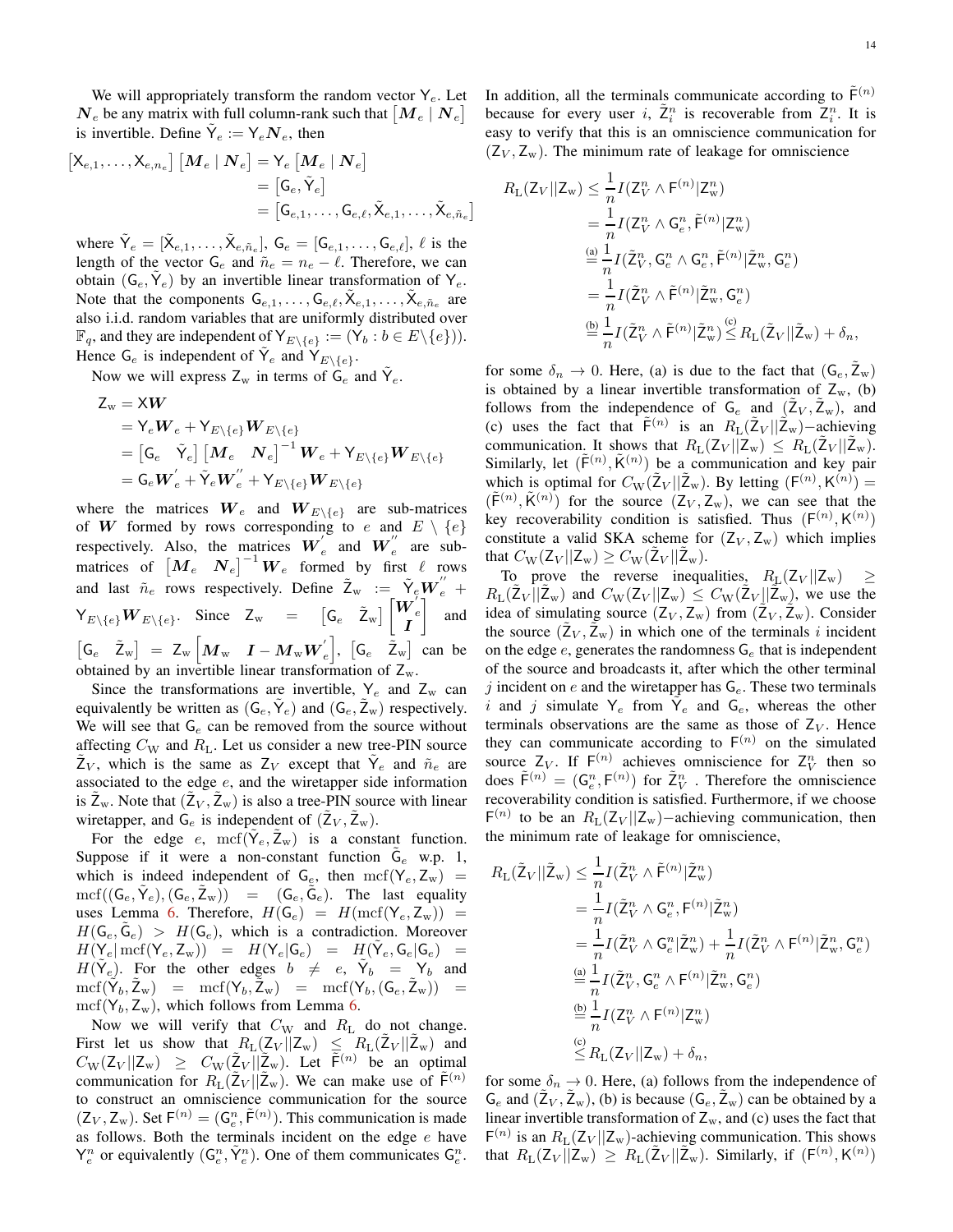is a communication and key pair for  $(Z_V, Z_w)$  then terminals can communicate according to  $\tilde{F}^{(n)} = (G_e^n, F^{(n)})$  and agree upon the key  $\tilde{K}^{(n)} = \tilde{K}^{(n)}$ , which is possible due to simulation. Hence the key recoverability is immediate. The secrecy condition is also satisfied because  $I(K^{(n)} \wedge$  $\tilde{F}^{(n)}, \tilde{Z}^n_{w}$  =  $I(K^{(n)} \wedge F^{(n)}, G^n_e, \tilde{Z}^n_w) = I(K^{(n)} \wedge F^{(n)}, Z^n_w).$ Hence  $(\tilde{\mathsf{F}}^{(n)}, \tilde{\mathsf{K}}^{(n)})$  forms a valid SKA scheme for  $(\tilde{\mathsf{Z}}_V, \tilde{\mathsf{Z}}_w)$ which implies that  $C_{\text{W}}(\mathsf{Z}_V || \mathsf{Z}_{\text{w}}) \geq C_{\text{W}}(\tilde{\mathsf{Z}}_V || \tilde{\mathsf{Z}}_{\text{w}})$ .

We have shown that  $R_{\rm L}(\mathbf{Z}_V || \mathbf{Z}_w) = R_{\rm L}(\mathbf{Z}_V || \mathbf{Z}_w)$ ,  $C_{\rm W}(Z_V || Z_{\rm w})$  =  $C_{\rm W}(Z_V||Z_{\rm w})$  and for the<br>is a constant function and edge  $e$ ,  $\text{mcf}(\tilde{\mathsf{Y}}_e, \tilde{\mathsf{Z}}_w)$  is a constant function and  $H(\mathsf{Y}_e | \text{mcf}(\mathsf{Y}_e, \mathsf{Z}_w)) = H(\tilde{\mathsf{Y}}_e)$ . Furthermore, we have shown that this reduction does not change the m.c.f. of  $Y_b$  and  $\tilde{Z}_w$ , when  $b \neq e$ . If the source  $(\tilde{Z}_V, \tilde{Z}_w)$  is not irreducible, then we can apply the above reduction again on  $(\tilde{Z}_V, \tilde{Z}_w)$  without affecting  $C_W$  and  $R_L$ . Note that the cardinality of the set of all edges b such that  $\text{mcf}(Y_b, Z_w)$  is a non-constant function reduces by one after each reduction step. So, this process terminates after a finite number of steps at an irreducible source, which completes the proof.

## <span id="page-14-0"></span>*B. Proof of Theorem [5](#page-8-3)*

*Converse part.* An upper bound on  $C_W$  is  $C_S$  because the key generation ability of the users can only increase if the wiretapper has no side information. It was shown in [\[4](#page-22-4), Example 5] that if the random variables of a source form a Markov chain on a tree, then  $C_{\rm S} = \min_{(i,j): \{i,j\} = \xi(e)} I(Z_i \wedge Z_j)$ . In the tree-PIN case, which satisfies the Markov property, this turns out to be  $C_{\rm S} = \min_{e \in E} H(Y_e)$ . As a consequence, we have  $C_{\text{W}} \leq \min_{e \in E} H(\mathsf{Y}_e)$  and

$$
R_{\text{L}} \geq H(Z_V | Z_w) - C_W
$$
  
\n
$$
\stackrel{\text{(b)}}{=} \left( \sum_{e \in E} n_e - n_w \right) \log_2 q - C_W
$$
  
\n
$$
\geq \left( \sum_{e \in E} n_e - n_w \right) \log_2 q - \min_{e \in E} H(Y_e)
$$
\n(44)

where (a) follows from Theorem  $1$  and (b) is due to the full column-rank assumption on  $W$ .

*Achievability part.* In this section, we will show the existence of an omniscience scheme with leakage rate  $\begin{array}{l} \left(\sum_{e\in E}n_{e}-n_{w}\right)\log_{2}q\ -\ \min_{e\in E}H(\mathsf{Y}_{e}).\quad \text{Hence}\quad R_{\text{L}}\quad\leq\\ \left(\sum_{e\in E}n_{e}-n_{w}\right)\log_{2}q\ -\ \min_{e\in E}H(\mathsf{Y}_{e}),\quad \text{which}\quad \text{together} \end{array}$ with the chain of inequalities [\(44\)](#page-14-1) imply that  $C_{\rm W}$  =  $\min_{e \in E} H(\mathsf{Y}_e) = C_{\mathsf{S}}$  and  $R_{\mathsf{L}} = (\sum_{e \in E} n_e - n_w) \log_2 q C_{\rm S}$ . In particular, for achieving a secret key of rate  $C_{\rm W}$  =  $\min_{e \in E} H(Y_e)$ , the terminals use privacy amplification on the recovered source.

In fact, the existence of an omniscience scheme is shown by first constructing a template for the communication with desired properties and then showing the existence of an instance of it by a probabilistic argument. The following are the key components involved in this construction.

1) *Deterministic scheme:* A scheme is said to be *deterministic* if terminals are not allowed to use any locally generated private randomness.

2) *Perfect omniscience [\[10\]](#page-22-8)*: For a fixed  $n \in \mathbb{N}$ ,  $F^{(n)}$  is said to achieve *perfect omniscience* if terminals can recover the source  $Z_V^n$  perfectly, i.e.,  $H(Z_V^n | F^{(n)}, Z_i^n) = 0$  for all  $i \in V$ . If we do not allow any private randomness, then  $H(\mathsf{F}^{(n)}|\mathsf{Z}_{V}^{n})=0$ , which implies

$$
\frac{1}{n}I(Z_V^n \wedge \mathsf{F}^{(n)}|Z_{\mathsf{w}}^n) = \frac{1}{n} \left[ H(\mathsf{F}^{(n)}|Z_{\mathsf{w}}^n) - H(\mathsf{F}^{(n)}|Z_{\mathsf{w}}^n, Z_V^n) \right] \n= \frac{1}{n} H(\mathsf{F}^{(n)}|Z_{\mathsf{w}}^n).
$$

3) *Perfect alignment:* For an  $n \in \mathbb{N}$ , we say that  $F^{(n)}$  *perfectly aligns* with  $Z_w^n$  if  $H(Z_w^n | F^{(n)}) = 0$ . Note that  $Z_w^n$  is recoverable from  $F^{(n)}$  but not the other way around. In this case,  $H(\mathsf{F}^{(n)}|\mathsf{Z}_{\mathrm{w}}^n) = H(\mathsf{F}^{(n)}) - H(\mathsf{Z}_{\mathrm{w}}^n)$ . In an FLS, the wiretapper side information is  $Z_w^n = X^n W^{(n)}$  where X is the base vector. Suppose the communication is of the form  $F^{(n)} = X^n F^{(n)}$ , for some matrix  $F^{(n)}$ , then the condition of perfect alignment is equivalent to the condition that the column space of  $F^{(n)}$  contains the column space of  $W^{(n)}$ . This is in turn equivalent to the condition that the left nullspace of  $W^{(n)}$  contains the left nullspace of  $F^{(n)}$ , i.e., if  $y\tilde{\mathbf{F}}^{(n)} = 0$  for some vector y then  $y\tilde{\mathbf{W}}^{(n)} = 0$ .

So we will construct a linear communication scheme (deterministic), for some fixed  $n$ , achieving both perfect omniscience and perfect alignment. As a consequence, the leakage rate for omniscience is equal to  $\frac{1}{n}I(Z_V^n \wedge F^{(n)}|Z_w^n) = \frac{1}{n}H(F^{(n)}|Z_w^n) = \frac{1}{n}[H(F^{(n)}) - H(Z_w^n)] = \frac{1}{n}H(F^{(n)})$  $n_w \log_2 q$ . To show the desired rate, it is enough to have  $\frac{1}{n}H(\bar{\mathsf{F}}^{(n)}) = \left(\sum_{e \in E} n_e\right) \log_2 q - \min_{e \in E} H(\mathsf{Y}_e).$ 

<span id="page-14-1"></span>We describe our construction first for the case of a PIN model on a path of length L, and  $n_e = s$  for all edges  $e \in E$ . The essential ideas in this construction will serve as a road map for other, more general, cases. The construction is extended to the case of tree-PIN models, again with  $n_e = s$  for all edges e, using the the fact that there exists a unique path from any vertex to a particular vertex designated as the root of the tree. Finally, for tree-PIN models in which  $n_e$  can be different for distinct edges e, we give only a sketch of the proof; the technical details required to fill in the sketch can be found in [\[31](#page-22-27)].

*1) Path of length L* and  $n_e = s$  *for all*  $e \in E$ *:* Let  $V = \{0, 1, \ldots, L\}$  be the set of vertices and  $E = \{1, \ldots, L\}$ be the edge set such that edge i is incident on vertices  $i - 1$ and *i* (Fig. [5\)](#page-14-2). Since  $n_e = s$ ,  $\min_{e \in E} H(Y_e) = s \log_2 q$ . Fix a positive integer *n*, such that  $n > \log_q(sL)$ . With  $n$  i.i.d. realizations of the source, the vector corresponding to edge *i* can be expressed as  $Y_i^n = [X_{i,1}^n \dots X_{i,s}^n]$ where  $X_{i,j}^{n}$ 's can be viewed as elements in  $\mathbb{F}_{q^n}$ . Hence  $Y_i^n \in (\mathbb{F}_{q^n}^{\mathbb{Z}})^s$ . The goal is to construct a linear communication scheme  $F^{(n)}$  that achieves both perfect omniscience and perfect alignment simultaneously such that  $H(\mathsf{F}^{(n)}) =$  $n \left[ \left( \sum_{e \in E} n_e \right) \log_2 q - \min_{e \in E} H(\mathsf{Y}_e) \right] = n \left( sL - s \right) \log_2 q.$ 



<span id="page-14-2"></span>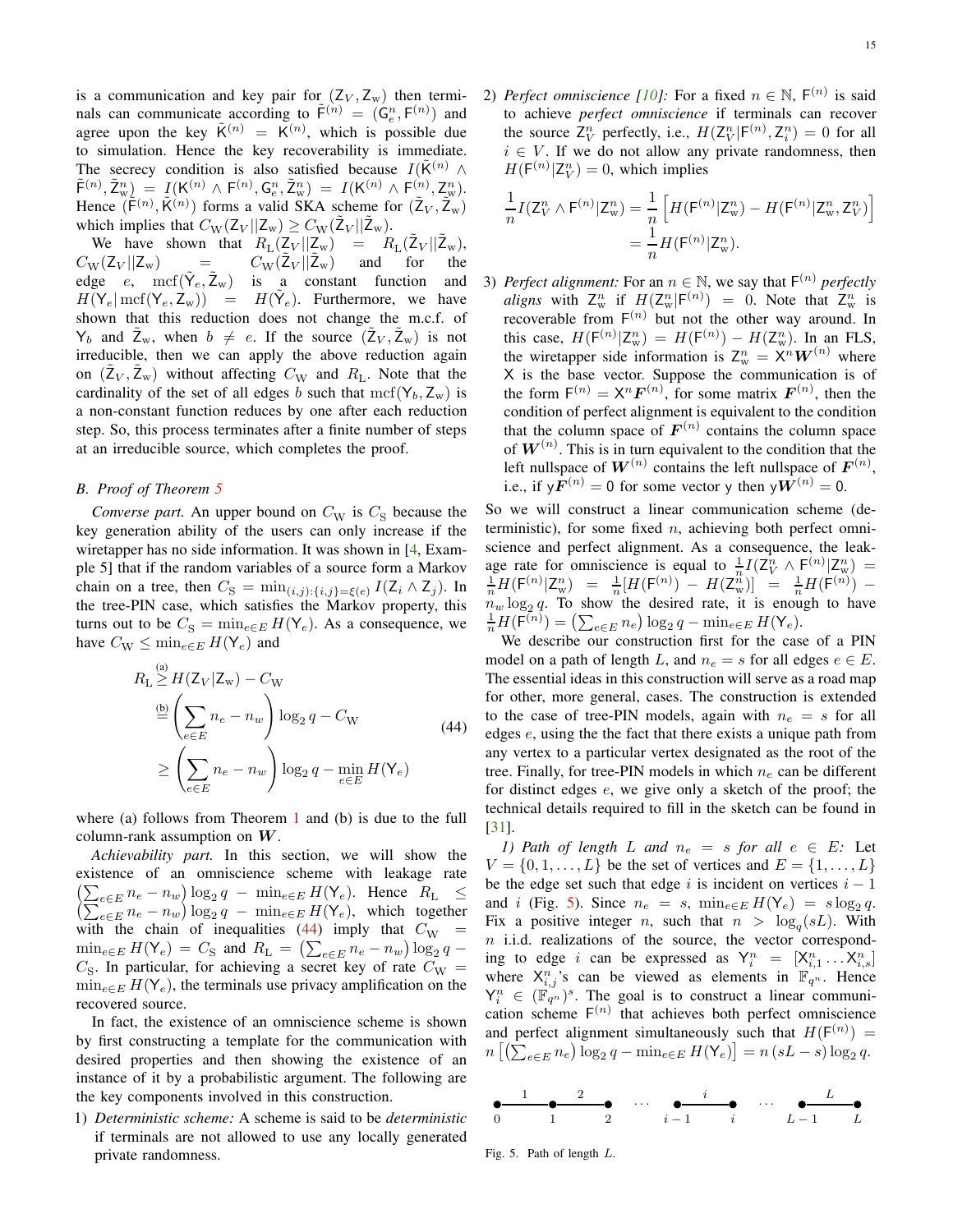Now we will construct the communication as follows. Leaf nodes  $0$  and  $L$  do not communicate. The internal node  $i$ communicates  $\tilde{\mathsf{F}}_i^{(n)} = \mathsf{Y}_i^n + \mathsf{Y}_{i+1}^n A_i$ , where  $A_i$  is an  $s \times s$ matrix with elements from  $\mathbb{F}_{q^n}$ . This communication is of the form

$$
\mathbf{F}^{(n)} = \begin{bmatrix} \tilde{\mathbf{F}}_1^{(n)} \cdots \tilde{\mathbf{F}}_{L-1}^{(n)} \end{bmatrix}
$$

$$
= \begin{bmatrix} \mathbf{Y}_1^n \cdots \mathbf{Y}_L^n \end{bmatrix} \begin{bmatrix} \mathbf{I} & \mathbf{0} & \cdots & \mathbf{0} & \mathbf{0} \\ \mathbf{A}_1 & \mathbf{I} & \cdots & \mathbf{0} & \mathbf{0} \\ \mathbf{0} & \mathbf{A}_2 & \cdots & \mathbf{0} & \mathbf{0} \\ \vdots & \vdots & \ddots & \vdots & \vdots \\ \mathbf{0} & \mathbf{0} & \cdots & \mathbf{A}_{L-2} & \mathbf{I} \\ \mathbf{0} & \mathbf{0} & \cdots & \mathbf{0} & \mathbf{A}_{L-1} \end{bmatrix}
$$

$$
:= \mathbf{F}^{(n)}
$$

Here  $\mathbf{F}^{(n)}$  is an  $sL \times s(L-1)$  matrix over  $\mathbb{F}_{q^n}$ . Observe that  $\operatorname{rank}_{\mathbb{F}_{q^n}}(\boldsymbol{F}^{(n)}) = s(L-1)$ , which implies that  $H(\mathsf{F}^{(n)}) =$  $(sL - s) \log_2 q^n$  and the dimension of the left nullspace of  $F^{(n)}$  is s. Now the communication coefficients,  $(A_i : 1 \leq$  $i \leq L - 1$ , have to be chosen such that  $F^{(n)}$  achieves both perfect omniscience and perfect alignment. Let us derive some conditions on these matrices.

For perfect omniscience, it is sufficient for the  $A_i$ 's to be invertible. This follows from the observation that for any  $i \in$ V,  $[F^{(n)} \mid H_i]$  is full rank, where  $H_i$  is a block-column vector with an  $s \times s$  identity matrix at block-index i and allzero  $s \times s$  matrix at the rest of the block-indices. In other words,  $(Y_1^n \cdots Y_L^n)$  is recoverable from  $(F^{(n)}, Y_i^n)$  for any  $i \in$ E, hence achieving omniscience. So we assume that the  $A_i$ 's are invertible.

For perfect alignment, we require that the left nullspace of  $F^{(n)}$  is contained in the left nullspace of  $W^{(n)}$ , which is the wiretapper matrix corresponding to  $n$  i.i.d. realizations. Note that  $\overline{W}^{(n)}$  is a  $\left(\sum_{e \in E} n_e\right) \times n_w$  matrix over  $\mathbb{F}_{q^n}$ with entries  $\mathbf{W}^{(n)}(k,l) = \mathbf{W}(k,l) \in \mathbb{F}_q$ ; since  $\mathbb{F}_q \subseteq \mathbb{F}_{q^n}$ ,  $W^{(n)}(k, l) \in \mathbb{F}_{q^n}$ . As pointed out before, the dimension of the left nullspace of  $F^{(n)}$  is s whereas the dimension of the left nullspace of  $W^{(n)}$  is  $sL - n_w$ . Since the source is irreducible, it follows from Lemma [9](#page-17-0) in Appendix [C-D](#page-16-1) that  $s \leq sL - n_w$ . Since the dimensions are appropriate, the left nullspace inclusion condition is not impossible. Set  $S = [S_1 \ S_2 \ \cdots \ S_L]$ , where  $S_1$  is some invertible matrix (over  $\mathbb{F}_{q^n}$ ) and  $S_{i+1} := (-1)^i S_1 A_1^{-1} \cdots A_i^{-1}$  for  $1 \le i \le L - 1$ . Observe that  $SF^{(n)} = 0$ . Note that the  $S_i$ 's are also invertible, and  $A_i = -S_{i+1}^{-1}S_i$  for  $1 \le i \le L-1$ . The dimension of the left nullspace of  $F^{(n)}$  is s, and all the s rows of S are independent, so these rows span the left nullspace of  $\boldsymbol{F}^{(n)}$ . Therefore for the inclusion, we must have  $\boldsymbol{SW}^{(n)} = \boldsymbol{0}$ .

Thus, proving the existence of communication coefficients  $A_i$ 's that achieve perfect omniscience and perfect alignment is equivalent to proving the existence of  $S_i$ 's that are invertible and satisfy  $[S_1 \cdots S_L]W^{(n)} = 0$ . To do this, we use the probabilistic method. Consider the system of equations  $[y_1 \cdots y_{sL}]$  $W^{(n)} = 0$  in sL variables. Since the matrix  $W^{(n)}$ has full column rank, the solutions can be described in terms of  $m := sL - n_w$  free variables. As a result, any S that satisfies  $SW^{(n)} = 0$  can be parametrized by ms variables.

Without loss of generality, we assume that the submatrix of  $S$ formed by the first  $m$  columns has these independent variables,  $(s_{i,j} : 1 \leq i \leq s, 1 \leq j \leq m)$ . Knowing these entries will determine the rest of the entries of S. So we choose  $s_{i,j}$ 's independently and uniformly from  $\mathbb{F}_{q^n}$ . We would like to know if there is any realization such that all the  $S_i$ 's are invertible, which is equivalent to the condition  $\prod_{i=1}^{L} \det(\mathbf{S}_i) \neq 0$ . Note that  $\prod_{i=1}^{L} \det(\mathbf{S}_i)$  is a multivariate polynomial in the variables  $s_{i,j}, 1 \leq i \leq s, 1 \leq j \leq m$ , with degree at most sL. Furthermore the polynomial is not identically zero, which follows from the irreducibility of  $W^{(n)}$ . A proof of this fact is given in Lemma [10](#page-18-1) in Appendix [C-D.](#page-16-1) Therefore, applying the Schwartz-Zippel lemma (Lemma [7](#page-16-2) in Appendix [C-D\)](#page-16-1), we have

$$
\Pr\left\{\prod_{i=1}^{L}\det(\boldsymbol{S}_{i})\neq 0\right\}\geq 1-\frac{sL}{q^{n}}\stackrel{(a)}{>}0
$$

where (*a*) follows from the choice  $n > log<sub>q</sub>(sL)$ . Since the probability is strictly positive, there exists a realization of  $S$ such that  $SW^{(n)} = 0$  and  $S_i$ 's are invertible which in turn shows the existence of a desired  $F^{(n)}$ .

*2)* Tree with L edges and  $n_e = s$  for all  $e \in E$ : For tree-PIN model, we essentially use the same kind of communication construction as that of the path model. Consider a PIN model on a tree with  $L + 1$  nodes and L edges. To describe the linear communication, fix some leaf node as the root,  $\rho$ , of the tree. For any internal node i of the tree, let  $E_i$  denote the edges incident with i, and in particular, let  $e^*(i) \in E_i$  denote the edge incident with  $i$  that is on the unique path between  $i$ and  $\rho$ . Fix a positive integer n, such that  $n > \log_q(sL)$ . The communication from an internal node i is  $(Y_{e^*(i)}^n + Y_e^n A_{i,e}$ :  $e \in E_i \setminus \{e^*(i)\}\)$ , where  $\mathbf{A}_{i,e}$  is an  $s \times s$  matrix. Each internal node communicates  $s(d_i - 1)$  symbols from  $\mathbb{F}_{q^n}$ , where  $d_i$  is the degree of the node  $i$ . Leaf nodes do not communicate. The total number of  $\mathbb{F}_{q^n}$ -symbols communicated is  $\sum_i s(d_i - 1)$ , where the sum is over all nodes, including leaf nodes. The contribution to the sum from leaf nodes is in fact 0, but including all nodes in the sum allows us to evaluate the sum as  $s[2\times$ (number of edges) – (number of nodes)] =  $s(L-1)$ . Thus, we have the overall communication of the form

$$
\mathsf{F}^{(n)} = \mathsf{Y}^n \bm{F}^{(n)}
$$

where  $\mathbf{F}^{(n)}$  is a  $sL \times s(L-1)$  matrix over  $\mathbb{F}_{q^n}$  and  $\mathsf{Y}^n = (\mathsf{Y}_e^n)$ . The rows of  $\boldsymbol{F}^{(n)}$  correspond to the edges of the tree. The aim is to choose the matrices  $A_i$  that achieves both perfect omniscience and perfect alignment simultaneously such that  $H(\mathsf{F}^{(n)}) = n \left[ \left( \sum_{e \in E} n_e \right) \log_2 q - \min_{e \in E} H(\mathsf{Y}_e) \right] =$  $n (sL - s) \log_2 q$ .

For perfect omniscience, it is sufficient for the  $A_i$ 's to be invertible. First observe that all the leaf nodes are connected to the root node  $\rho$  via paths. On each of these paths the communication has exactly the same form as that of the path model considered before. So when the  $A_i$ 's are invertible, the root node can recover the entire source using  $Y_{e_{\rho}}^n$ , where  $e_{\rho}$ is the edge incident on  $\rho$ . Now take any node i, there is a unique path from i to  $\rho$ . Again the form of the communication restricted to this path is the same as that of the path model.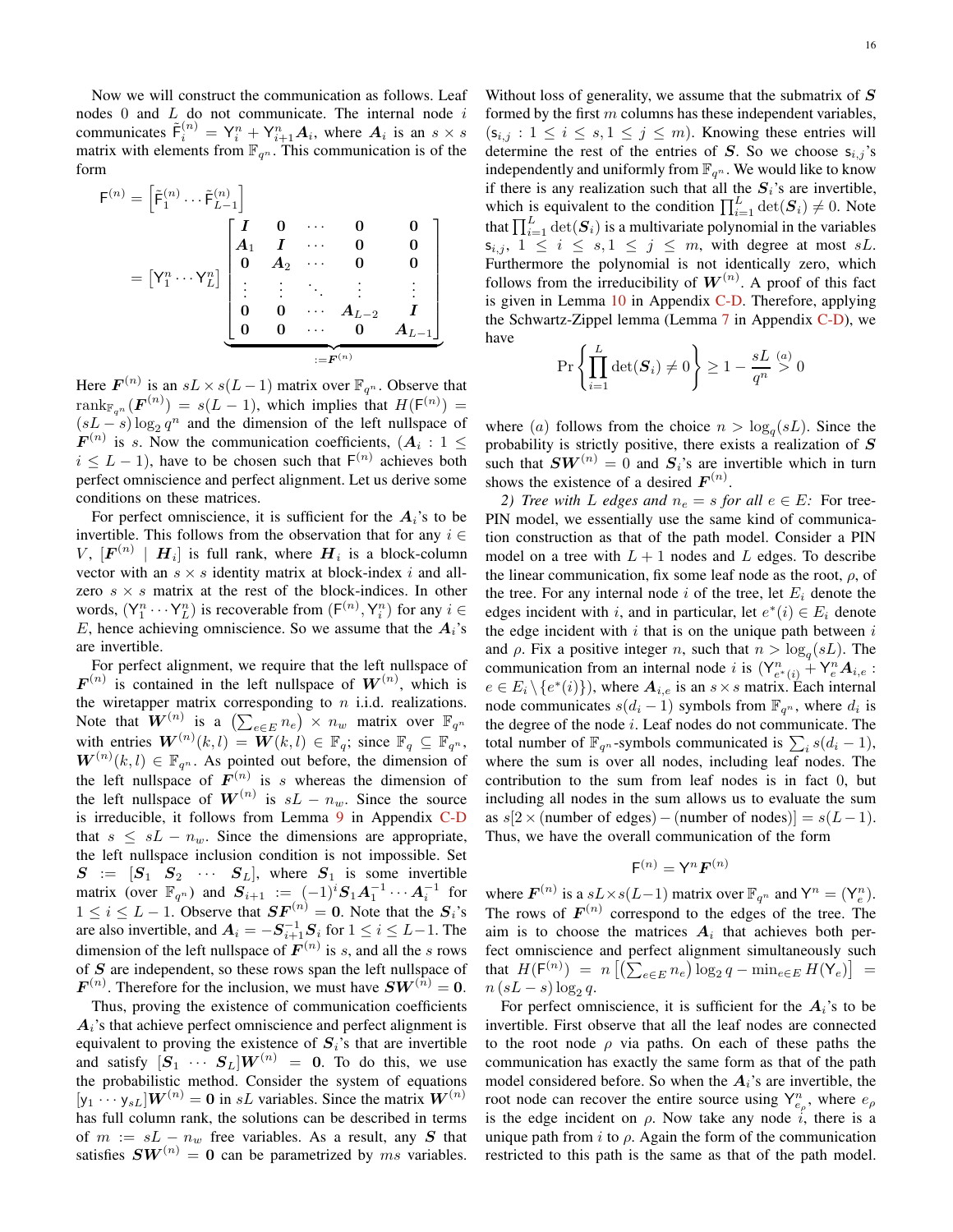Hence node *i*, just using  $Y_{e^*(i)}^n$  can recover  $Y_{e_p}^n$ , which in turn, along with the overall communication, allows node  $i$  to recover the entire source. Indeed, only edge observations  $Y_e^n$ are used in the recovery process.

Because  $Y^n$  is recoverable from  $(F^{(n)}, Y_e^n)$  for any  $e \in E$ ,  $[\mathbf{F}^{(n)} | \mathbf{H}_e]$  is an invertible  $sL \times sL$  matrix, where  $\mathbf{H}_e$  is a block-column vector with an  $s \times s$  identity matrix at blockindex corresponding to edge e and all-zero  $s \times s$  matrix at the rest of the block-indices. Therefore  $F^{(n)}$  is a full columnrank matrix, i.e.,  $\text{rank}_{\mathbb{F}_{q^n}}(\mathbf{F}^{(n)}) = s(L-1)$ , which implies that  $H(\mathsf{F}^{(n)}) = (sL - s) \log_2 q^n$  and the dimension of the left nullspace of  $F^{(n)}$  is s.

For perfect alignment, we require that the left nullspace of  $F^{(n)}$  is contained in the left nullspace of  $W^{(n)}$ . So, let us construct an  $S = (S_e)$  such that  $SF^{(n)} = 0$  as follows. Let  $S_1$  be an invertible matrix. Each edge e has two nodes incident with it; let  $i^*(e)$  denote the node that is closer to the root  $\rho$ . There is a unique path  $i^*(e) = i_1 \longrightarrow i_2 \longrightarrow \cdots \longrightarrow i_\ell = \rho$ that connects  $i^*(e)$  to  $\rho$  and let the edges along the path in this order be  $(e = e_1, e_2, \dots, e_\ell)$  — see Fig. [6.](#page-16-3) We set



<span id="page-16-3"></span>Fig. 6. Unique path between an internal node i and the root  $\rho$ 

 $S_e := (-1)^{\ell-1} S_1 A_{i_{\ell-1}, e_{\ell-1}}^{-1} \cdots A_{i_1, e_1}^{-1}$  for all edges e except for the edge incident with  $\rho$ , to which we associate  $S_1$ . Note that the  $S_e$ 's are invertible and  $S_e = -S_{e#} A_{i^*(e),e}^{-1}$ , where  $e^{\#}$  is the edge adjacent to e on the unique path from  $i^*(e)$ to  $\rho$ . Let us now verify that  $SF^{(n)} = 0$ . The component corresponding to the internal node i in  $SF^{(n)}$  is of the form  $(\mathbf{S}_{e^*(i)} + \mathbf{S}_e \mathbf{A}_{i,e} : e \in E_i \setminus \{e^*(i)\})$ . But for an  $e \in E_i \setminus \{e^*(i)\}, i^*(e) = i \text{ and } e^{\#} = e^*(i)$ , thus  $S_e A_{i,e} =$  $-S_{e^{\#}}A_{i^*(e),e}^{-1}A_{i,e} = -S_{e^*(i)}A_{i,e}^{-1}A_{i,e} = -S_{e^*(i)}$ . Hence we have  $S_{e^*(i)} + S_e A_{i,e} = 0$  which implies  $SF^{(n)} = 0$ . The dimension of the left nullspace of  $F^{(n)}$  is s and all the s rows of  $S$  are independent, so these rows span the left nullspace of  $F^{(n)}$ . Therefore, for the inclusion of one nullspace within the other, we must have  $SW^{(n)} = 0$ .

Finally, we can prove the existence of S such that  $SW^{(n)} =$ 0 and  $S_i$ 's are invertible, using the probabilistic method exactly as before. The details are omitted. This shows the existence of a desired  $F^{(n)}$ .

*3) Path and tree with* L *edges and arbitrary*  $n_e$ : In this case, we define  $s := \min\{n_e : e \in E\}$ . We consider a communication  $F^{(n)}$  that consists of two parts. One part involves the communication that is similar to that of the  $n_e = s$ 

For this kind of a communication structure, we can in fact show, in a similar way as in the  $n_e = s$  case, the existence of an  $F^{(n)}$  with the desired properties. The technical details are omitted but they can be found in [\[31\]](#page-22-27).

## <span id="page-16-0"></span>*C. Proof of Lemma [6](#page-12-7)*

Recall that we assume that  $Z$  is independent of  $(X, Y)$ . Any common function  $(c.f.)$  of  $X$  and  $Y$  is also a common function of  $X$  and  $(Y, Z)$ . Let  $F$  be a c.f. of  $X$  and  $(Y, Z)$  which means that  $H(F|X) = 0 = H(F|Y, Z)$ . Note that  $H(F|Y) =$  $H(Z|Y) + H(F|Y, Z) - H(Z|F, Y) = H(Z) - H(Z|F, Y)$ . Also we have  $H(Z|F, Y) \geq H(Z|X, Y)$  which follows from the fact that F is a function of X. Both these inequalities together imply that  $0 \leq H(F|Y) \leq H(Z) - H(Z|X,Y) = 0$ . So any c.f. of  $X$  and  $(Y, Z)$  is also a c.f. of  $X$  and  $Y$ . Therefore  $\mathrm{mcf}(X,(Y,Z)) = \mathrm{mcf}(X,Y).$ 

We can see that  $(mcf(X, Y), Z)$  is a c.f. of  $(X, Z)$  and  $(Y, Z)$ . To show that  $\mathrm{mcf}((X, Z), (Y, Z)) = (\mathrm{mcf}(X, Y), Z)$ , it is enough to show that  $H(\text{mcf}(X, Y), Z) \geq H(G)$  for any G satisfying  $H(G|X, Z) = 0 = H(G|Y, Z)$ . Since  $\sum_{z \in \mathcal{Z}} P_Z(z) H(G|X, Z = z) = H(G|X, Z) = 0$ , for a  $z \in \text{supp}(P_Z)$ , we have  $H(G|X, Z = z) = 0$ . Similarly,  $H(G|Y, Z = z) = 0$ . Thus, for a fixed  $Z = z$ , G is a c.f. of rvs X and Y jointly distributed according to  $P_{X,Y|Z=z}$ . In this case, let  $\text{mcf}(X, Y)_{Z=z}$  denote the m.c.f. which indeed depends on the conditional distribution. However, because of the independence  $P_{X,Y|Z=z} = P_{X,Y}$ , the mcf(X,Y)<sub>Z=z</sub> remains the same across all z, and is equal to  $\text{mcf}(X, Y)$ . Therefore, from the optimality of m.c.f., we have  $H(G|Z =$  $z) \leq H(\text{mcf}(X, Y)_{Z=z}|Z=z) = H(\text{mcf}(X, Y)|Z=z) =$  $H(\text{mcf}(X, Y))$ , where the last equality follows from the independence of  $Z$  and  $(X, Y)$ . As a consequence, we have  $H(\mathsf{G}|\mathsf{Z}) = \sum_{\mathsf{z}\in\mathcal{Z}} P_{\mathsf{Z}}(\mathsf{z})H(\mathsf{G}|\mathsf{Z}=\mathsf{z}) \leq H(\mathrm{mcf}(\mathsf{X},\mathsf{Y})).$  The desired inequality follows from  $H(G) \leq H(G, Z) = H(G|Z) +$  $H(Z) \leq H(\text{mcf}(X, Y)) + H(Z) = H(\text{mcf}(X, Y), Z)$ . This proves that  $\mathrm{mcf}((X, Z), (Y, Z)) = (\mathrm{mcf}(X, Y), Z).$ 

## <span id="page-16-2"></span><span id="page-16-1"></span>*D. Useful Lemmas related to the proof of Theorem [5](#page-8-3)*

**Lemma 7 (Schwartz-Zippel lemma)** *Let*  $P(X_1, \ldots, X_n)$  *be a non-zero polynomial in* n *variables with degree* d *and coefficients from a finite field* Fq*. Given a non-empty set*  $S \subseteq \mathbb{F}_q$ , if we choose the *n*-tuple  $(\mathbf{x}_1, \dots, \mathbf{x}_n)$  *uniformly from* S <sup>n</sup>*, then*

$$
\Pr\{(\mathbf{x}_1,\ldots,\mathbf{x}_n)\in S^n:\mathrm{P}(\mathbf{x}_1,\ldots,\mathbf{x}_n)=0\}\leq \frac{d}{|S|}.
$$

Fix two positive integers m and s such that  $s \leq m$ . Consider the integral domain  $\mathbb{F}_q [X_{11}, \ldots, X_{1m}, \ldots, X_{s1}, \ldots, X_{sm}],$ which is the set of all multivariate polynomials in indetermi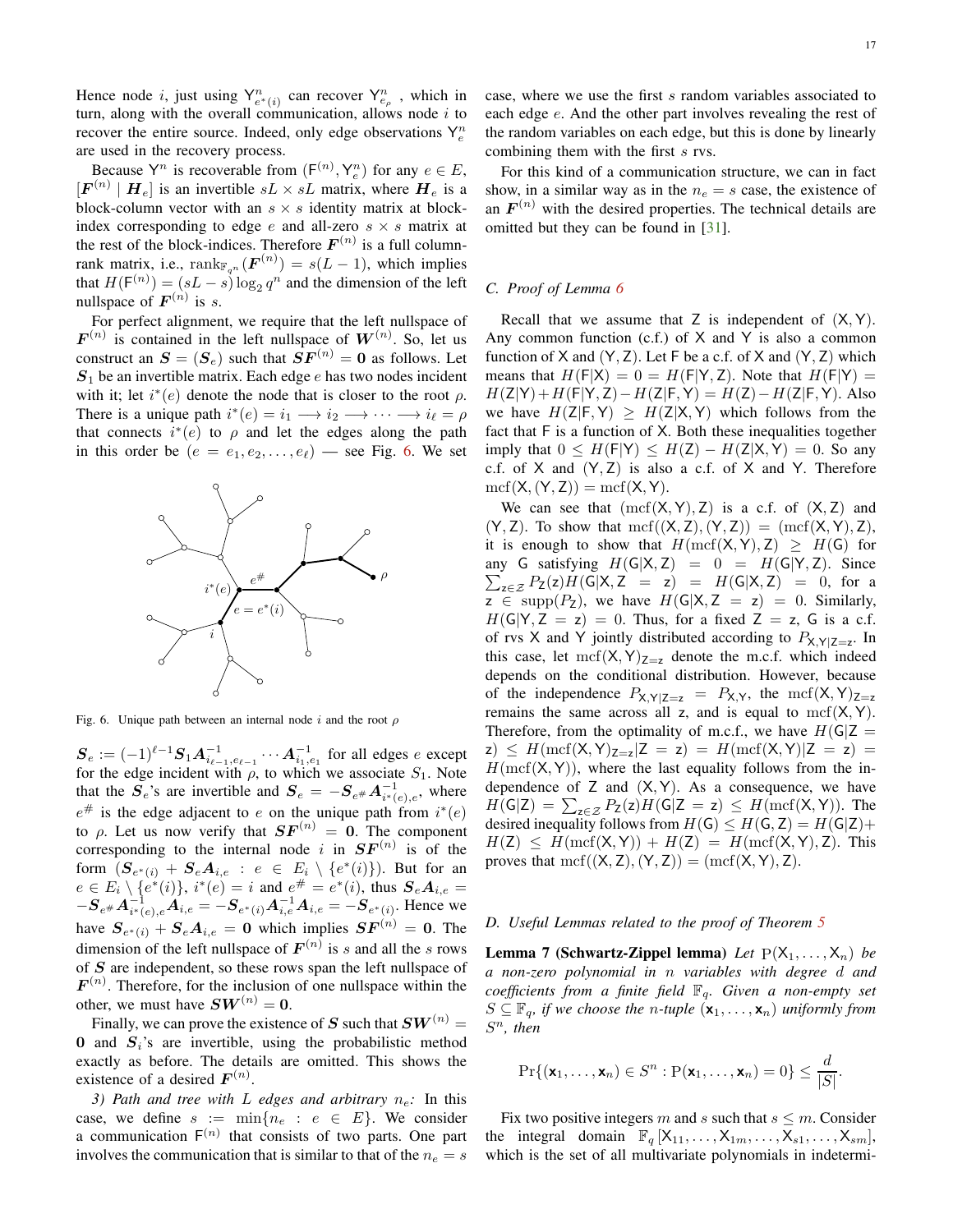nates  $X_{11}, \ldots, X_{1m}, \ldots, X_{s1}, \ldots, X_{sm}$  with coefficients from a finite field  $\mathbb{F}_q$ . Let us consider a matrix of the form

$$
M = \begin{bmatrix} L_1(Y_1) & L_2(Y_1) & \cdots & L_s(Y_1) \\ L_1(Y_2) & L_2(Y_2) & \cdots & L_s(Y_2) \\ \vdots & \vdots & \ddots & \vdots \\ L_1(Y_s) & L_2(Y_s) & \cdots & L_s(Y_s) \end{bmatrix}_{s \times s},
$$
 (45)

where  $Y_k := [X_{k1}, \ldots, X_{km}]$  for  $1 \leq k \leq s$  and  $L_i(Y_k)$ denotes a linear combination over  $\mathbb{F}_q$  of the indeterminates  $X_{k1}, \ldots, X_{km}$ . Note that row k depends only on  $Y_k$ . Let  $X := [Y_1^T, \ldots, Y_s^T]^T$ , and let  $P(X)$  denote a polynomial in the indeterminates  $X_{11}, \ldots, X_{1m}, \ldots, X_{s1}, \ldots, X_{sm}$ , with coefficients from  $\mathbb{F}_q$ .

It is a fact  $[32, p. 528]$  that for a general matrix M with entries from  $\mathbb{F}_q$  [X],  $\det(M) = 0$  if and only if there exist polynomials  $P_k(X)$ ,  $1 \leq k \leq s$ , not all zero, such that

$$
\boldsymbol{M}\left[\mathrm{P}_1(\mathsf{X}),\ldots,\mathrm{P}_s(\mathsf{X})\right]^T=\mathbf{0}.
$$

But this does not guarantee a non-zero  $\lambda = [\lambda_1, \dots, \lambda_s] \in \mathbb{F}_q^s$ such that  $M\lambda^T = 0$ . However, the following lemma shows that if the matrix is of the form  $(45)$ , then this is the case.

<span id="page-17-4"></span>Lemma 8 *Let* M *be a matrix of the form [\(45\)](#page-17-1). Then*  $\det(\boldsymbol{M}) = 0$  *iff there exists a non-zero*  $\lambda = [\lambda_1, \dots, \lambda_s] \in \mathbb{F}_q^s$ *such that*  $M\lambda^T = 0$ .

PROOF The "if" part holds for any matrix  $M$  by the fact stated above. For the "only if" part, suppose that  $\det(\mathbf{M}) = 0$ . We can write  $M$  as follows

$$
M = \underbrace{\begin{bmatrix} X_{11} & X_{12} & \cdots & X_{1m} \\ X_{21} & X_{22} & \cdots & X_{2m} \\ \vdots & \vdots & \ddots & \vdots \\ X_{s1} & X_{s2} & \cdots & X_{sm} \end{bmatrix}}_{=X} \underbrace{\begin{bmatrix} a_{11} & a_{21} & \cdots & a_{s1} \\ a_{12} & a_{22} & \cdots & a_{s2} \\ a_{13} & a_{23} & \cdots & a_{s3} \\ \vdots & \vdots & \ddots & \vdots \\ a_{1m} & a_{2m} & \cdots & a_{sm} \end{bmatrix}}_{:=A}
$$

for some  $A \in \mathbb{F}_q^{m \times s}$ . Now consider the determinant of the matrix M,

$$
\det(M) = \sum_{\sigma \in S_s} \text{sgn}(\sigma) L_{\sigma(1)}(Y_1) \cdots L_{\sigma(s)}(Y_s)
$$
  
\n
$$
= \sum_{\sigma \in S_s} \text{sgn}(\sigma) \left( \sum_{j_1=1}^m a_{\sigma(1)j_1} X_{1j_1} \right) \cdots \left( \sum_{j_s=1}^m a_{\sigma(s)j_s} X_{sj_s} \right)
$$
  
\n
$$
= \sum_{\sigma \in S_s} \text{sgn}(\sigma) \sum_{j_1, \dots, j_s \in [m]^s} \left( a_{\sigma(1)j_1} \cdots a_{\sigma(s)j_s} \right) X_{1j_1} \cdots X_{sj_s}
$$
  
\n
$$
= \sum_{j_1, \dots, j_s \in [m]^s} \left( \sum_{\sigma \in S_s} \text{sgn}(\sigma) a_{\sigma(1)j_1} \cdots a_{\sigma(s)j_s} \right) X_{1j_1} \cdots X_{sj_s}
$$
  
\n
$$
= \sum_{j_1, \dots, j_s \in [m]^s} \det(A_{j_1 \dots j_s}) X_{1j_1} \cdots X_{sj_s}
$$

where  $A_{j_1j_2...j_s}$  is the  $s \times s$  submatrix of A formed by the rows  $j_1, j_2, \ldots, j_s$ . Since  $\det(M) = 0$ ,  $\det(A_{j_1 j_2 \ldots j_s}) = 0$ for every collection of distinct indices  $j_1, j_2, \ldots, j_s$ , which implies that any s rows of A are linearly dependent over  $\mathbb{F}_q$ . This shows that the rank $\mathbb{F}_q(A) < s$ , therefore the columns of A are linearly dependent over  $\mathbb{F}_q$ . Hence there exists a nonzero  $\lambda = [\lambda_1, ..., \lambda_s] \in \mathbb{F}_q^n$  such that  $A\lambda^T = 0 \Rightarrow M\lambda^T =$  $0.$ 

<span id="page-17-1"></span>**Definition 3** Let  $W$  be a row-partitioned matrix of the form

<span id="page-17-2"></span>
$$
\left[\begin{array}{c}\nW_1 \\
\hline\nW_2 \\
\hline\n\vdots \\
\hline\nW_{|E|}\n\end{array}\right]
$$
\n(46)

where  $W_i$  is an  $n_i \times n_w$  matrix over  $\mathbb{F}_q$ . We say that the matrix  $W$  is *reducible* if there exist an index  $i$  and a non-zero row vector  $r_i$  in  $\mathbb{F}_q^{n_i}$  such that the column span of W contains the column vector  $[-0-|\cdots|-r_i-|\cdots|-0-]^T$ . If the matrix W is not reducible then, we say it is *irreducible*.  $\Box$ 

A tree-PIN source with linear wiretapper is irreducible iff the wiretapper matrix  $W$  is irreducible.

**Lemma 9** *Let W be a*  $\left(\sum_{e \in E} n_e\right) \times n_w$  *wiretapper matrix in the row-partitioned form* [\(46\)](#page-17-2)*. If the matrix* W *is irreducible then*  $n_w \leq (\sum_{e \in E} n_e) - s$  *where*  $s = \min\{n_e : e \in E\}$ .  $\Box$ 

PROOF By elementary column operations and block-row swapping, we can reduce  $W$  into the following form

<span id="page-17-0"></span>

| $\boldsymbol{W}_{11}$   | 0                       | 0                       |
|-------------------------|-------------------------|-------------------------|
| $\boldsymbol{W}_{21}$   | $\boldsymbol{W}_{22}$   | 0                       |
|                         |                         |                         |
| $\boldsymbol{W}_{k1}$   | $\boldsymbol{W}_{k2}$   | $\boldsymbol{W}_{kk}$   |
|                         |                         |                         |
| $\boldsymbol{W}_{ E 1}$ | $\boldsymbol{W}_{ E 2}$ | $\boldsymbol{W}_{ E k}$ |

where the diagonal matrices  $W_{jj}$  are full column-rank matrices. Since W is an irreducible matrix,  $k \leq (|E| - 1)$ . An upper bound on the number of columns of  $\overline{W}_{jj}$  is  $n_{e_j}$ , where  $e_i$  is the edge corresponding to the row j (after block-row swapping). So,

$$
n_w \le \max\left\{\sum_{j\in K} n_{e_j} : K \subseteq [|E|], |K| \le (|E|-1)\right\}
$$
  

$$
\le \max\left\{\sum_{j\in K} n_{e_j} : |K| = (|E|-1)\right\}
$$
  

$$
= \max\left\{\sum_{e\in E} n_e - n_{e'} : e' \in E\right\}
$$
  

$$
= \sum_{e\in E} n_e - s.
$$

This completes the proof.

.

The next lemma is about matrices over  $\mathbb{F}_q$  [X] of the form

<span id="page-17-3"></span>
$$
\begin{bmatrix}\nX_{11} & \cdots & X_{1m} & L_1(Y_1) & \cdots & L_l(Y_1) \\
X_{21} & \cdots & X_{2m} & L_1(Y_2) & \cdots & L_l(Y_2) \\
\vdots & \ddots & \vdots & \vdots & \ddots & \vdots \\
X_{s1} & \cdots & X_{sm} & L_1(Y_s) & \cdots & L_l(Y_s)\n\end{bmatrix}_{s \times m + l}
$$
\n(47)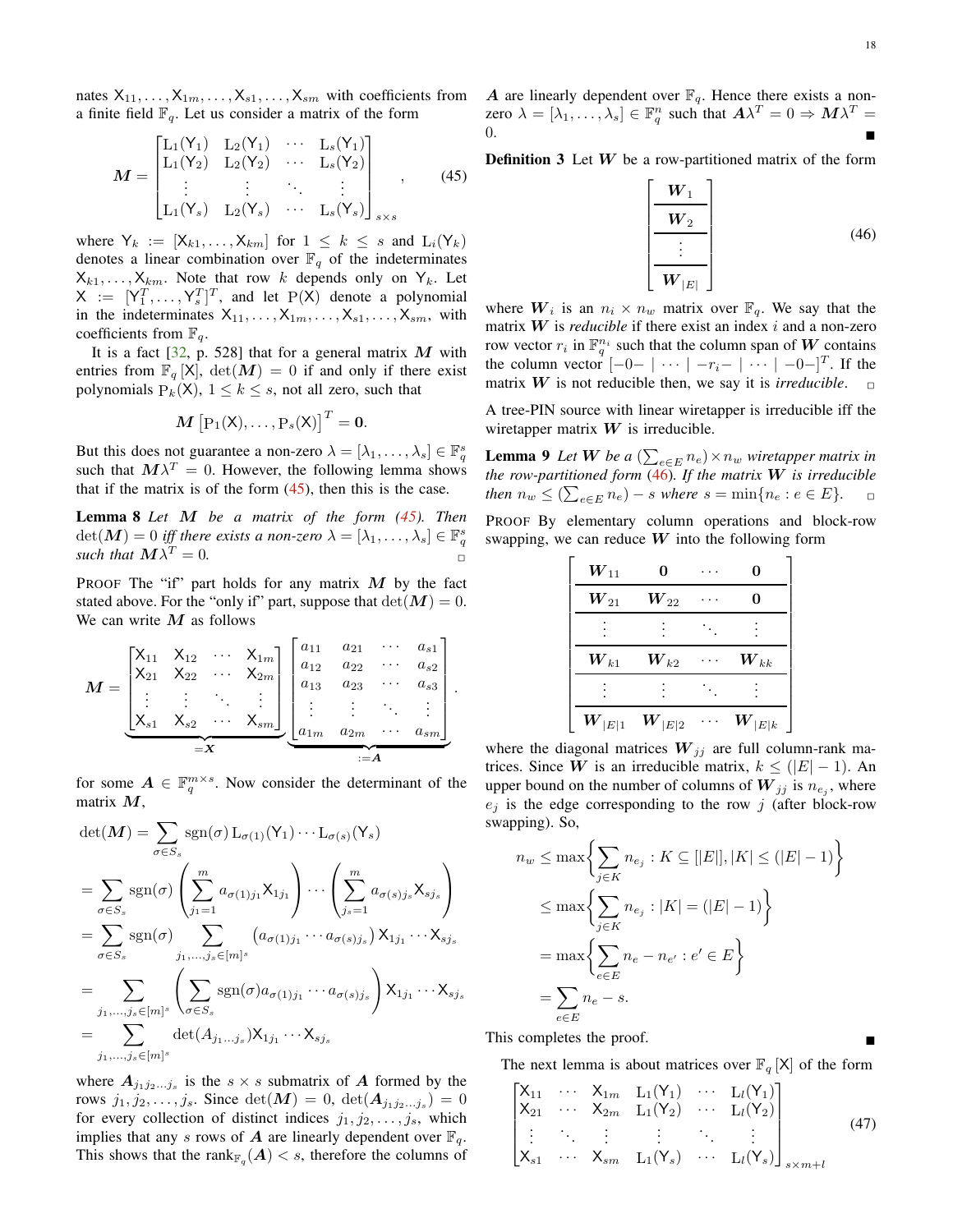where  $L_i(Y_k)$  denotes a linear combination over  $\mathbb{F}_q$  of entries of  $Y_k = [X_{k1}, \ldots, X_{km}]$ . Let us denote a matrix whose entries are the zero polynomials by 0.

<span id="page-18-1"></span>**Lemma 10** *Let* **W** *be a*  $\left(\sum_{e \in E} n_e\right) \times n_w$  *wiretapper matrix over*  $\mathbb{F}_q$  *with full column-rank such that*  $n_w \leq (\sum_{e \in E} n_e) - s$ *where*  $s = \min\{n_e : e \in E\}$ . Let  $m := \sum_{e \in E} n_e - n_w$ . *Consider a matrix*  $S := (S_e, T_e)_{e \in E}$  *over*  $\overline{\mathbb{F}}_q [X]$  *of the form* [\(47\)](#page-17-3)*, where*  $S_e$  *is an*  $s \times s$  *matrix and*  $T_e$  *is an*  $s \times (n_e - s)$  *matrix. Furthermore,* S *satisfies*  $SW = 0$ . If W is an irreducible matrix, then  $\prod_{e \in E} \det(\mathbf{S}_e)$  is a non-zero *polynomial.* ✷

PROOF Suppose  $\prod_{e \in E} \det(\mathbf{S}_e)$  is the zero polynomial; then  $\det(\mathbf{S}_i) \equiv 0$  for some  $i \in E$ . There are sm indeterminates in S, where  $s \leq m$ . Note that  $S_i$  has the form similar to [\(45\)](#page-17-1) for some linear functions. By Lemma [8,](#page-17-4)  $\det(\mathbf{S}_i) \equiv 0$  implies that there exists a non-zero  $\lambda = [\lambda_1, \dots, \lambda_s] \in \mathbb{F}_q^s$  such that  $\mathbf{S}_i \lambda^T = 0$ . Consider the block-column partitioned row vector **R** such that the block corresponding to the edge i is  $R_i =$  $[\lambda_1, \ldots, \lambda_s, 0, \ldots, 0]$  and  $\mathbf{R}_j = [-0$ - for all  $j \in E \setminus \{i\}.$ Then  $\boldsymbol{S} \boldsymbol{R}^T = 0$ .

Moreover, it is given that S satisfies  $SW = 0$ . Now, let the m indeterminates in the first row of S take values in  $\mathbb{F}_q$  so that we get  $m$  linearly independent vectors in the left nullspace of W. These vectors are also in the left nullspace of  $\mathbb{R}^T$  because  $\mathbf{S}\mathbf{R}^T = 0$ . Since W has full column-rank, this is possible only if  $\mathbf{R}^T$  is in the column span of W, which implies that W is reducible.

# <span id="page-18-0"></span>APPENDIX D PROOF OF THEOREM [6](#page-9-2)

Similar to the unconstrained case, we first prove the result for irreducible sources and then argue that the rate region of a general source is the same as that of an irreducible source that is obtained through reduction.



<span id="page-18-2"></span>Fig. 7.  $C_W(R)$  curve denoting the wiretap secret key capacity at a given rate R

**Theorem 8** *Given an irreducible tree-PIN source*  $Z_V$  *with a linear wiretapper*  $Z_w$ *, we have* 

$$
C_{\rm W}(R)=\min\left\{\frac{R}{|E|-1},C_{\rm W}\right\}
$$

*where*  $R$  *is the total discussion rate and*  $C_W$ mine∈<sup>E</sup> H(Ye)*, which is the unconstrained wiretap secret key capacity.* ✷

PROOF Since the wiretapper side information can only reduce the secret key rate,  $C_{\text{W}}(R) \leq C_{\text{S}}(R)$ . It follows from [\[30,](#page-22-26)

Theorem 4.2] that  $C_S(R) = \min\left\{\frac{R}{|E|-1}, C_S\right\}$ . Therefore, we have  $C_{\text{W}}(R) \le \min\left\{\frac{R}{|E|-1}, C_{\text{W}}\right\}$  because  $C_{\text{S}} = C_{\text{W}}$  for an irreducible tree-PIN source with linear wiretapper, which was shown in Theorem [5.](#page-8-3)

For the achievability part, it is enough to show that the point  $((|E| - 1)C_W, C_W)$  is achievable because the rest of the curve follows from the time sharing argument between  $((|E| - 1)C_W, C_W)$  and  $(0, 0)$  — see Fig. [7.](#page-18-2)

Let  $s := C_{\text{W}} = \min_{e \in E} H(Y_e) = \min_{e \in E} n_e$ , which is an integer. We will construct our achievable scheme on a subsource  $Z_V$  of the tree-PIN source  $Z_V$  by ignoring some edge random variables. More precisely,  $Z_V'$  is defined on the same tree T with  $Y'_e := (X_{e,1}, \ldots, X_{e,s})$  for each edge  $e \in E$ , and  $Z'_i = (Y'_e : i \in \xi(e))$  for  $i \in V$ . Note that all the edge random vectors  $Y'_e$  have s components. On the other hand, the wiretapper side information  $Z_w$  is the same as that of the original source.

Let  $X' := (X_{e,k} : e \in E, 1 \leq k \leq s)$  and  $X'' :=$  $(\mathsf{X}_{e,k} : e \in E, s < k \leq n_e)$ , which is a partition of the underlying components X of the original source. This gives rise to a partition of the observations of the wiretapper into two parts: the first part contains observations involving only linear combinations of X', and the second part contains linear observations with at least one component from X". This means that  $Z_{w}$ , after applying some suitable invertible linear transformation, can be written as

$$
Z_{\rm w}=\begin{bmatrix}X' & X''\end{bmatrix}\begin{bmatrix}A & B \\ 0 & C\end{bmatrix},
$$

for some matrices  $A$ ,  $B$ , and a full column-rank matrix  $C$ . With  $Z_w' = X'A$  and  $Z_w'' = X'B + X''C$ ,  $Z_w = [Z_w' \quad Z_w'']$ .

For a large  $n$ , users execute a linear secure omniscience communication scheme  $F^{(n)}$  on the sub-source  $Z_V^{\prime n}$  with respect to the wiretapper side information  $Z_w^n$ . Moreover,  $F^{(n)}$ has the following properties: it achieves perfect omniscience at rate

$$
\frac{1}{n}H(\mathsf{F}^{(n)}) = H(\mathsf{Z}'_V) - s = H(\mathsf{X}') - s,
$$

which is the minimum rate of omniscience  $R_{\text{CO}}(\mathbb{Z}_V')$ , and it perfectly aligns with  $Z_w^{\prime n}$ , i.e.,  $H(Z_w^{\prime n} | F^{(n)}) = 0$ . The existence of such a communication scheme is guaranteed from the proof of Theorem [5.](#page-8-3) After every user recovers the source  $Z_V^{\prime n}$  using F<sup>(n)</sup>, they agree on the key K<sup>(n)</sup> :=  $Y_{e_0}^{n}$  where  $e_0 \in E$  is an edge incident on a leaf node. It is clear that  $K^{(n)}$  satisfies the key recoverability condition because it is a function of the recovered source  $Z_V''$ . It remains to show that  $K^{(n)}$  satisfies the secrecy condition.

Since  $K^{(n)}$ ,  $Z_w^n$  and  $F^{(n)}$  are linear functions of X', we have  $(K^{(n)}, F^{(n)}, Z_w^n) - X'^n - Z_w^n$ . Note that  $Z_w^m$  is independent of  $X'$  because  $C$  is a full column-rank matrix. As a consequence,  $Z_{w}^{"n}$  is independent of  $(K^{(n)}, F^{(n)}, Z_{w}^{"n})$ . Furthermore,  $Y_{e_0}^{\prime n}$  is independent of  $F^{(n)}$ . This can be obtained by combining the perfect omniscience condition, which implies that  $H(\mathsf{Z}_{V}^{'n} | \mathsf{Y}_{e_0}^{'n}, \mathsf{F}^{(n)}) = 0$  for the leaf node, and the condition on the rate of the communication which is  $H(\mathsf{F}^{(n)}) = H(\mathsf{Z}_{V}^{'n}) - ns = H(\mathsf{Z}_{V}^{'n}) - H(\mathsf{Y}_{e_0}^{'n})$ . Therefore, we have  $H(Y_{e_0}^m | F^{(n)}) = H(Y_{e_0}^m, F^{(n)}) - H(F^{(n)}) =$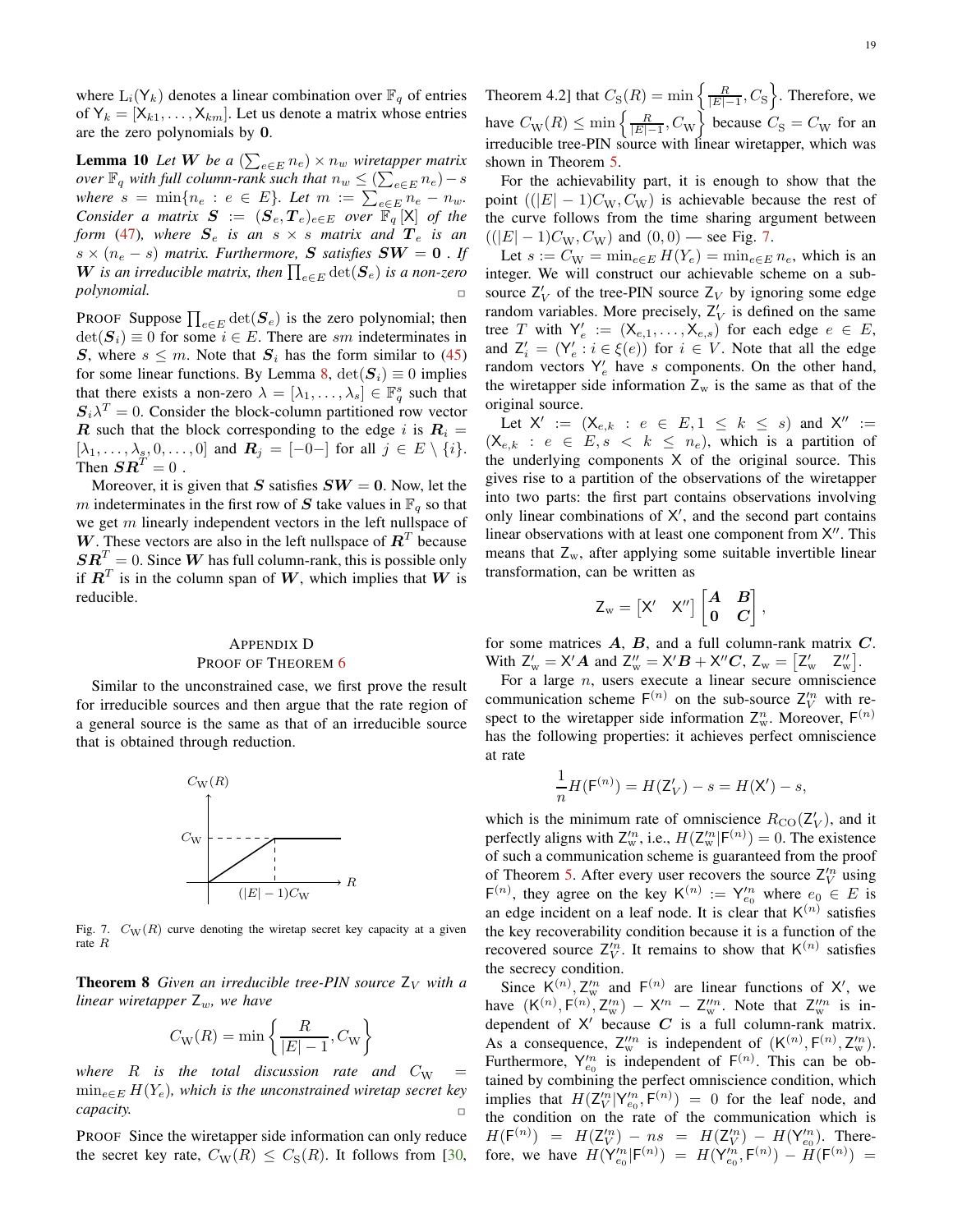$H({\sf Z}_V'^n,{\sf Y}_{e_0}^n,{\sf F}^{(n)})-H({\sf F}^{(n)})=H({\sf Z}_V'^n)-H({\sf F}^{(n)})=H({\sf Y}_{e_0}^{\prime n}).$ The third equality is because  $Y_{e_0}^n$  and  $F^{(n)}$  are linear functions of  $Z_V^n$ . Finally,

$$
H(\mathsf{K}^{(n)}|\mathsf{F}^{(n)}, \mathsf{Z}_{\mathsf{w}}^{n}) = H(\mathsf{K}^{(n)}|\mathsf{F}^{(n)}, \mathsf{Z}_{\mathsf{w}}^{n}, \mathsf{Z}_{\mathsf{w}}^{n n})
$$
  
\n
$$
\stackrel{\overset{\mathsf{(a)}}{=} }{\stackrel{\mathsf{d}}{=} H(\mathsf{K}^{(n)}|\mathsf{F}^{(n)}, \mathsf{Z}_{\mathsf{w}}^{n})}
$$
  
\n
$$
\stackrel{\overset{\mathsf{(b)}}{=} }{=} H(\mathsf{K}^{(n)}|\mathsf{F}^{(n)})
$$
  
\n
$$
\stackrel{\overset{\mathsf{(c)}}{=} }{=} H(\mathsf{Y}_{e_0}^{n}|\mathsf{F}^{(n)})
$$
  
\n
$$
= H(\mathsf{K}^{(n)})
$$

where (a) follow from the independence of  $Z_{\rm w}^{\prime\prime n}$  and  $(K^{(n)}, F^{(n)}, Z_w^n)$ , (b) is due that the fact that  $F^{(n)}$  aligns perfectly with  $Z_w^n$ , i.e.,  $H(Z_w^n | F^{(n)}) = 0$  and (c) is because  $Y_{e_0}^{\prime n}$  is independent of  $F^{(n)}$ .

Thus we have shown that a secret key of rate  $\frac{1}{n}H(K^{(n)}) =$  $\frac{1}{n}H(Y_{e_0}^m) = s$  is achievable with a communication of rate<br>  $\frac{1}{n}H(F^{(n)}) = H(Z_V') - s = (|E| - 1)s$ . So the pair  $((|E| - 1)C_W, C_W) = ((|E| - 1)s, s)$  is achievable, which is as desired.

To extend this result to the general tree-PIN case, we will prove the following lemma, which allows us to carry out a reduction to an irreducible source without changing  $C_{\rm W}(R)$ . This lemma along with the above theorem on irreducible sources proves Theorem [6.](#page-9-2)

<span id="page-19-0"></span>Lemma 11 *If a tree-PIN source with linear wiretapper*  $(Z_V, Z_w)$  *is not irreducible then there exists an irreducible source*  $(\tilde{Z}_V, \tilde{Z}_w)$  *such that* 

$$
C_{\rm W}(Z_V||Z_{\rm w})(R) = C_{\rm W}(\tilde{Z}_V||\tilde{Z}_{\rm w})(R),
$$
  

$$
H(\mathsf{Y}_e | \operatorname{mcf}(\mathsf{Y}_e, \mathsf{Z}_{\rm w})) = H(\tilde{\mathsf{Y}}_e),
$$

*for all*  $e \in E$ .

PROOF Since  $(Z_V, Z_w)$  is not irreducible, there exists an edge  $e \in E$  such that  $G_e := \text{mcf}(Y_e, Z_w)$  is a non-constant function. Similar to the proof of Lemma [11,](#page-19-0) we linearly transform  $Y_e$  and  $Z_w$  to  $(G_e, \tilde{Y}_e)$  and  $(G_e, \tilde{Z}_w)$ , respectively where  $H(\tilde{Y}_e) = H(Y_e | \text{mcf}(\tilde{Y}_e, \tilde{Z}_w))$ . Let us consider a new tree-PIN source  $\tilde{Z}_V$ , which is the same as  $Z_V$  except that  $\tilde{Y}_e$ and  $\tilde{n}_e$  are associated to the edge  $e$ , and the wiretapper side information is  $\tilde{Z}_w$ . Note that  $(\tilde{Z}_V, \tilde{Z}_w)$  is also a tree-PIN source with linear wiretapper, and  $G_e$  is independent of  $(\tilde{Z}_V, \tilde{Z}_w)$ .

Since any valid scheme on reduced model  $(\tilde{Z}_V, \tilde{Z}_w)$  can be used as a valid scheme on original model  $(Z_V, Z_w)$ , we have

$$
C_{\rm W}(Z_V||Z_{\rm w})(R) \geq C_{\rm W}(\tilde{Z}_V||\tilde{Z}_{\rm w})(R).
$$

To prove the reverse inequality,  $C_{\rm W}(Z_V || Z_{\rm w})(R) \leq$  $C_{\rm W}(\tilde{\mathsf{Z}}_V || \tilde{\mathsf{Z}}_{\rm w})(R)$ , let  $(\mathsf{F}^{(n)}, \mathsf{K}^{(n)})$  be an SKA scheme achieving  $C_{\rm W}(Z_V || Z_{\rm w})(R) =: C_{\rm W}(R)$ . It means that for  $\epsilon_n \to 0$ 

$$
\left| \frac{1}{n} H(\mathsf{F}^{(n)}) - R \right| < \epsilon_n, \quad \left| \frac{1}{n} H(\mathsf{K}^{(n)}) - C_{\mathsf{W}}(R) \right| < \epsilon_n,
$$
\n
$$
I(\mathsf{K}^{(n)} \wedge \mathsf{Z}_{\mathsf{w}}^n, \mathsf{F}^{(n)}) < \epsilon_n,
$$
\n
$$
\Pr \left[ \exists j \in V \text{ s.t. } \mathsf{K}_j^{(n)} \neq \mathsf{K}_1^{(n)} \right] < \epsilon_n.
$$

Note that the condition  $I(K^{(n)} \wedge \overline{Z}_{w}^{n}, \mathbb{G}_{e}^{n}, \mathbb{F}^{(n)}) = I(K^{(n)} \wedge \overline{Z}_{w}^{n})$  $Z_w^n$ ,  $F^{(n)}$   $\leq$   $\epsilon_n$  implies that  $I(K^{(n)} \wedge \tilde{Z}_w^n, F^{(n)} | G_e^n)$   $\leq$   $\epsilon_n$  and  $I(K^{(n)} \wedge G_e^n) < \epsilon_n$ , which in turn imply that  $H(K^{(n)})$  –  $\overline{H}(\mathsf{K}^{(n)}|\mathsf{G}_e^n) < \epsilon_n \ \ \text{and} \ \left|\frac{1}{n}H(\mathsf{K}^{(n)}|\mathsf{G}_e^n)-C_{\mathrm{W}}(R)\right| < 2\epsilon_n.$ The last inequality follows from the triangle inequality. Since  $\frac{1}{n}H(F^{(n)} | G_e^n) \leq \frac{1}{n}H(F^{(n)})$  and  $\frac{1}{n}H(F^{(n)}) \to R$ , we have  $\limsup_{n} \frac{1}{n} H(F^{(n)} | G_e^n) \le R$ . We just restrict to the subsequence whose limit achieves limsup and with an abuse of notation we still index this sequence with *n*. Let  $\lim_{n} \frac{1}{n} H(F^{(n)} | G_e^n) :=$  $R - \gamma$  for some  $\gamma \geq 0$ .

Now we will find a best realization of  $\mathsf{G}_e^n$  for which the SKA scheme  $(F^{(n)}, K^{(n)})$  has desired properties. From all the above conditions, we have

$$
\left| \frac{1}{n} H(\mathsf{F}^{(n)} | \mathsf{G}_e^n) - (R - \gamma) \right| + \left| \frac{1}{n} H(\mathsf{K}^{(n)} | \mathsf{G}_e^n) - C_{\mathsf{W}}(R) \right|
$$
  
+  $I(\mathsf{K}^{(n)} \wedge \tilde{\mathsf{Z}}_{\mathsf{w}}^n, \mathsf{F}^{(n)} | \mathsf{G}_e^n) + \Pr \left[ \exists j \in V \text{ s.t. } \mathsf{K}_j^{(n)} \neq \mathsf{K}_1^{(n)} \right]$   
<  $5\epsilon_n$ .

We can rewrite it as

$$
\sum \Pr(\mathsf{G}_e^n = g_e^n) \left\{ \left| \frac{1}{n} H(\mathsf{F}^{(n)} | \mathsf{G}_e^n = g_e^n) - (R - \gamma) \right| \right\}
$$
  
+ 
$$
\left| \frac{1}{n} H(\mathsf{K}^{(n)} | \mathsf{G}_e^n = g_e^n) - C_{\mathsf{W}}(R) \right|
$$
  
+ 
$$
I(\mathsf{K}^{(n)} \wedge \tilde{\mathsf{Z}}_{\mathsf{w}}^n, \mathsf{F}^{(n)} | \mathsf{G}_e^n = g_e^n)
$$
  
+ 
$$
\Pr \left[ \exists j \in V \text{ s.t. } \mathsf{K}_j^{(n)} \neq \mathsf{K}_1^{(n)} | \mathsf{G}_e^n = g_e^n \right] \right\} < 5\epsilon_n.
$$

Since the average is less than  $5\epsilon_n$ , there exists a realization  $\mathsf{G}_e^n = g_e^n$  such that

$$
\left| \frac{1}{n} H(\mathsf{F}^{(n)} | \mathsf{G}_e^n = g_e^n) - (R - \gamma) \right|
$$
  
+ 
$$
\left| \frac{1}{n} H(\mathsf{K}^{(n)} | \mathsf{G}_e^n = g_e^n) - C_{\mathsf{W}}(R) \right|
$$
  
+ 
$$
I(\mathsf{K}^{(n)} \wedge \tilde{\mathsf{Z}}_w^n, \mathsf{F}^{(n)} | \mathsf{G}_e^n = g_e^n)
$$
  
+ 
$$
\Pr \left[ \exists j \in V \text{ s.t. } \mathsf{K}_j^{(n)} \neq \mathsf{K}_1^{(n)} | \mathsf{G}_e^n = g_e^n \right] < 5\epsilon_n.
$$
 (48)

Therefore, each term in the summation is less than  $5\epsilon_n$ . Now we can use the scheme  $(F^{(n)}, K^{(n)})$  corresponding to a fixed  $\mathsf{G}_e^n = g_e^n$  on the reduced model  $(\tilde{\mathsf{Z}}_V, \tilde{\mathsf{Z}}_w)$ . From [\(48\)](#page-19-1), we can say that it is a valid SKA scheme on  $(\tilde{Z}_V, \tilde{Z}_w)$  with a key rate of  $C_W(R)$  and a communication rate of  $(R - \gamma)$ . Thus,

<span id="page-19-1"></span>
$$
C_{\rm W}(Z_V||Z_{\rm w})(R) = C_{\rm W}(R)
$$
  
\n
$$
\leq C_{\rm W}(\tilde{Z}_V||\tilde{Z}_{\rm w})(R-\gamma)
$$
  
\n
$$
\leq C_{\rm W}(\tilde{Z}_V||\tilde{Z}_{\rm w})(R),
$$

where the first inequality is due the fact that capacity is the maximum of all the achievable rates at a communication rate of  $(R - \gamma)$ , and the last inequality follows form the monotonicity of the  $C_{\text{W}}(R)$  curve. This shows that  $C_{\text{W}}(\mathsf{Z}_V || \mathsf{Z}_{\text{w}})(R) = C_{\text{W}}(\tilde{\mathsf{Z}}_V || \tilde{\mathsf{Z}}_{\text{w}})(R)$ . Therefore, we can repeat this process until the source becomes irreducible without affecting  $C_{\rm W}(Z_V || Z_{\rm w})(R)$ .

The result of Theorem [6](#page-9-2) follows by putting the above lemma and theorem together.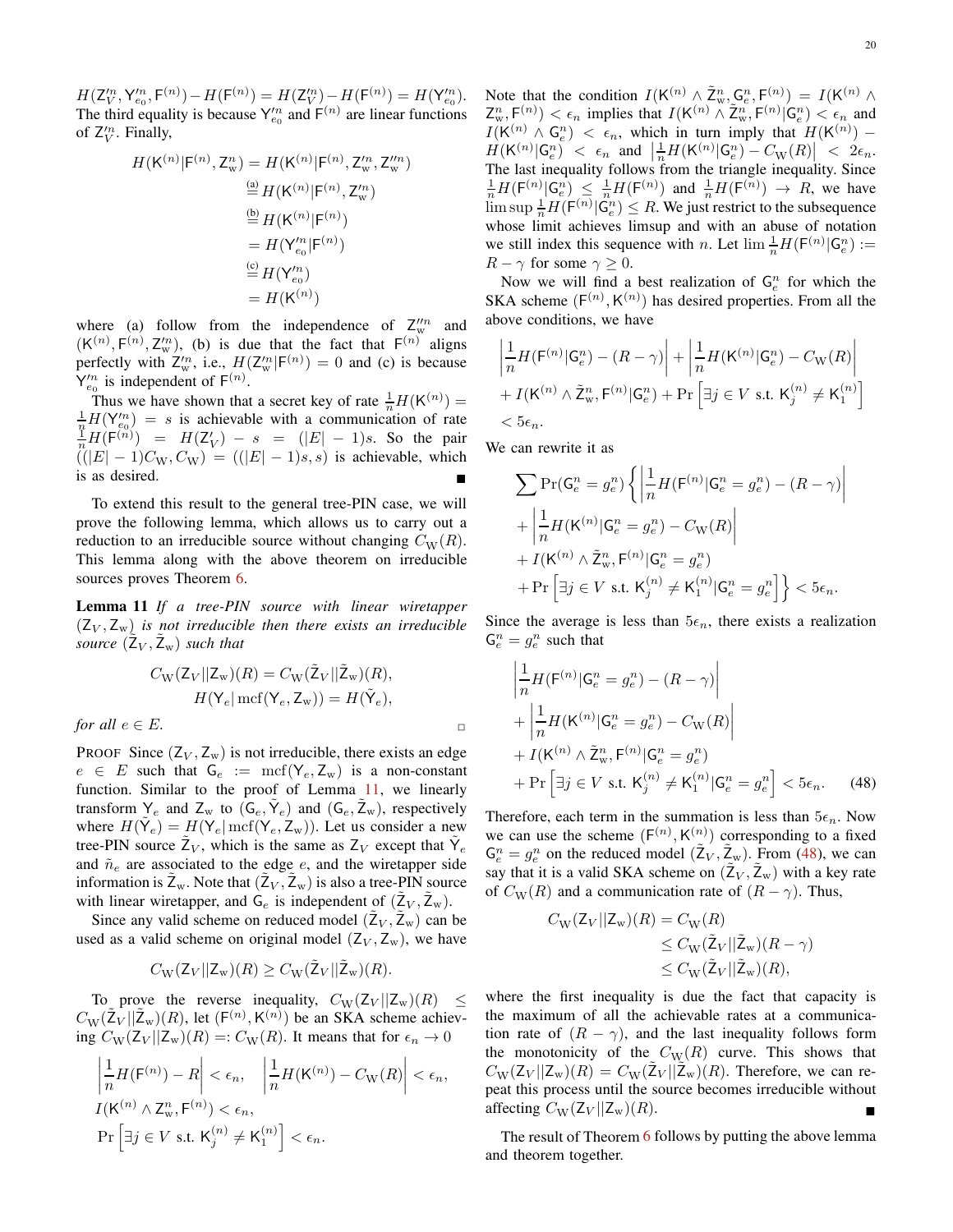# <span id="page-20-0"></span>APPENDIX E

## PROOF OF THEOREM [7](#page-9-3)

Some of the steps in the proof are analogous to the proof for the two-user case, [\[11,](#page-22-9) Theorem 4]. The new component of the theorem is the identification of a connection between the positivity of  $C_W$  and the non-maximality of  $R_L$  of a transformed source. Since most of the essential ideas of the two-user setting work even in the multiuser case, we only give proof sketches for these analogous steps. However, the new arguments are described in detail.

we only provide new key arguments and give proof sketches for the analogous arguments.

The statement 3) implies 4) is trivial. So it is enough to show that 1) implies 2), 2) implies 3), and 4) implies 1).

*1) implies 2):* We prove this by following an approach that is similar to that of the two-user case. First, using the sets given in 1), we construct a new source  $(\tilde{Z}_V, \tilde{Z}_w)$  by applying some functions to the user random variables of the source  $(Z_V^r, Z_w^r)$ . Then, we show that  $C_W(\tilde{Z}_V || \tilde{Z}_w) > 0$  which in turn implies that  $C_{\text{W}}(Z_V || Z_{\text{w}}) > 0$  because any SKA scheme on the source  $(\tilde{Z}_V, \tilde{Z}_w)$  is an SKA scheme on  $(Z_V, Z_w)$ . To prove  $C_{\text{W}}(\tilde{\mathbb{Z}}_V || \tilde{\mathbb{Z}}_{w}) > 0$  using condition 1), we use the lower bound of Theorem [1](#page-4-0) and Lemma [5](#page-9-1) for the new source.

Let  $(\tilde{Z}_1,\ldots,\tilde{Z}_m,\tilde{Z}_w)$  be a function of  $(Z_1^r,\ldots,Z_m^r,Z_w^r)$ obtained by setting  $\tilde{Z}_i = 1$  if  $Z_i^r \in A_{i1}$ ,  $\tilde{Z}_i = 2$  if  $Z_i^r \in A_{i2}$ and  $\tilde{Z}_i = 3$  if  $Z_i^r \notin A_{i1} \cup A_{i2}$  for  $1 \leq i \leq m$ , and  $\tilde{Z}_w = Z_w^r$ . Let  $p_{j_1...j_m} := \Pr(\tilde{Z}_1 = j_1,..., \tilde{Z}_m = j_m) = \Pr(Z_1^r \in$  $A_{1j_1}, \ldots, \mathbb{Z}_m \in \mathcal{A}_{mj_m}$  for all  $(j_1, \ldots, j_m) \in \{1, 2\}^m$ . The condition in 1) is equivalent to the condition

$$
D_{\frac{1}{2}}\left(P_{\tilde{Z}_{w}}(.|\tilde{Z}_{1}=1,\ldots,\tilde{Z}_{m}=1)||P_{\tilde{Z}_{w}}(.|\tilde{Z}_{1}=2,\ldots,\tilde{Z}_{m}=2)\right)
$$
  

$$
< \log \left(\frac{p_{1,1,\ldots,1}p_{2,2,\ldots,2}}{\sum_{\substack{(j_{1},\ldots,j_{m})} \neq \{((1,\ldots,1)), (2,\ldots,2)\}}} \right).
$$

We will show that the above condition implies

$$
H(\tilde{\mathbf{Z}}_V^n | \tilde{\mathbf{Z}}_w^n, \tilde{\mathbf{Z}}_V^n \in \mathcal{A}_1 \times \cdots \times \mathcal{A}_m) > R_{\text{CO}}(\tilde{\mathbf{Z}}_V^n | \tilde{\mathbf{Z}}_V^n \in \mathcal{A}_1 \times \cdots \times \mathcal{A}_m)
$$
(49)

for some integer *n*, and a non-empty set  $A_1 \times \cdots \times A_m$ , where  $A_i \subset \{1,2\}^n$  for all  $i \in V$ . Because of the following argument, inequality [\(49\)](#page-20-1) implies that  $C_{\rm W}(\tilde{Z}_{V}||\tilde{Z}_{w}) > 0$ which further implies that  $C_{\text{W}}(Z_V || Z_{\text{w}}) > 0$ . Suppose that there is an integer n, and a non-empty set  $A_1 \times \cdots \times A_m \subset$  $\{1,2\}^n \times \cdots \times \{1,2\}^n$  such that [\(49\)](#page-20-1) holds. Let  $(\tilde{Z}_V^n, \tilde{Z}_w^n)$ be the source as defined in [\(18\)](#page-9-4) using the source  $(\tilde{\mathsf{Z}}_V^n, \tilde{\mathsf{Z}}_w^n)$ and the set  $A_1 \times \cdots \times A_m$ . Condition [\(49\)](#page-20-1) can be written as  $H(\tilde{\mathcal{Z}}_V^n | \tilde{\mathcal{Z}}_W^n) > R_{\text{CO}}(\tilde{\mathcal{Z}}_V^n)$ . For the new source, it follows from [\(7\)](#page-4-7) that

$$
R_{\mathcal{L}}(\widehat{\tilde{\mathcal{Z}}_V^n}||\tilde{\mathcal{Z}}_w^n) \leq R_{\mathcal{C}(\widehat{\tilde{\mathcal{Z}}_V^n}).
$$

Therefore, we have  $H(\tilde{Z}_{V}^{n}|\tilde{Z}_{w}^{n}) - R_{L}(\tilde{Z}_{V}^{n}|\tilde{Z}_{w}^{n}) \geq$  $H(\tilde{\mathsf{Z}}_V^n | \tilde{\mathsf{Z}}_W^n) - R_{\text{CO}}(\tilde{\mathsf{Z}}_V^n) > 0$ . By combining this with Lemma [5,](#page-9-1) we get  $H(\tilde{\mathbb{Z}}_V^n | \tilde{\mathbb{Z}}_w^n) - R_L(\tilde{\mathbb{Z}}_V^n | \tilde{\mathbb{Z}}_w^n) \ge$  $\Pr(\mathcal{E})[H(\tilde{\mathsf{Z}}_V^n | \tilde{\mathsf{Z}}_w^n) - R_{\text{L}}(\tilde{\mathsf{Z}}_V^n | \tilde{\mathsf{Z}}_w^n)] > 0$ . So we conclude that  $H(\tilde{\mathsf{Z}}_V|\tilde{\mathsf{Z}}_w) - R_{\text{L}}(\mathsf{Z}_V||\tilde{\mathsf{Z}}_w) = \frac{1}{n} [H(\tilde{\mathsf{Z}}_V^n|\tilde{\mathsf{Z}}_w^n) - R_{\text{L}}(\tilde{\mathsf{Z}}_V^n||\tilde{\mathsf{Z}}_w^n)] >$ 0. Hence, it follows from the lower bound of Theorem [1](#page-4-0) that if  $R_{\text{L}}(\tilde{Z}_V || \tilde{Z}_w) \leq H(\tilde{Z}_V | \tilde{Z}_w)$  then  $C_{\text{W}}(\tilde{Z}_V || \tilde{Z}_w) > 0$ . Since the source  $(\tilde{Z}_V, \tilde{Z}_w)$  is obtained by processing (deterministically) each user observations of the source  $(Z_V^r, Z_w^r)$ , any positive rate secret key on  $(\tilde{Z}_V, \tilde{Z}_w)$  is also a positive rate secret key on  $(Z_V^r, Z_w^r)$ . Thus  $C_W(\tilde{Z}_V || \tilde{Z}_w) > 0$  implies that  $C_{\rm W}(\mathsf{Z}_{V}||\mathsf{Z}_{\rm w}) = \frac{1}{r}C_{\rm W}(\mathsf{Z}_{V}^{r}||\mathsf{Z}_{\rm w}^{r}) > 0.$ 

Now we will show that condition 1) implies [\(49\)](#page-20-1). Consider the following repetition coding with block swapping: for an even integer  $n$ , let

$$
\mathbf{1} := \underbrace{1 \dots 1}_{n/2} \underbrace{2 \dots 2}_{n/2}
$$

$$
\mathbf{2} := 2 \dots 21 \dots 1
$$

and  $A_i := \{1, 2\}$ , for  $1 \leq i \leq m$ . Let us define  $A_V :=$  $A_1 \times \cdots \times A_m$ . It is enough to show that for large enough n,

$$
H(\tilde{\mathbf{Z}}_V^n | \tilde{\mathbf{Z}}_w^n, \tilde{\mathbf{Z}}_V^n \in \mathcal{A}_V) > R_{\text{CO}}(\tilde{\mathbf{Z}}_V^n | \tilde{\mathbf{Z}}_V^n \in \mathcal{A}_V). \tag{50}
$$

Let  $\mathcal{B} := 2^V \setminus \{ \emptyset, V \}$ ,  $\lambda^{(n)}$  be a fractional partition of  $\mathcal{B}$ , i.e.,  $\lambda^{(n)} : \mathcal{B} \to \mathbb{R}^+$  is such that  $\sum_{i \in B} \lambda^{(n)}(B) = 1$  for every  $i \in V$ ; and let  $\Lambda^{(n)}$  be the set of all fractional partitions. The minimum rate of communication for omniscience [\[4](#page-22-4), Sec. V] is given by

$$
R_{\rm{CO}}(\tilde{\mathcal{I}}_V^n | \tilde{\mathcal{I}}_V^n \in \mathcal{A}_V) = \max_{\lambda^{(n)} \in \Lambda^{(n)}} \sum_{B \in \mathcal{B}} \lambda_B^{(n)} H(\tilde{\mathcal{I}}_B^n | \tilde{\mathcal{I}}_{B^c}^n, \tilde{\mathcal{I}}_V^n \in \mathcal{A}_V).
$$

Though the optimal fractional partition seems to depend on  $n$ , because of the repetitive structure of the coding this dependence disappears. We can upper bound  $R_{\rm CO}$  as

$$
R_{\rm CO}(\tilde{Z}_{V}^{n}|\tilde{Z}_{V}^{n} \in \mathcal{A}_{V})
$$
\n
$$
= \max_{\lambda^{(n)} \in \Lambda^{(n)}} \sum_{B \in \mathcal{B}} \lambda_{B}^{(n)} H(\tilde{Z}_{B}^{n}|\tilde{Z}_{B^{c}}^{n}, \tilde{Z}_{V}^{n} \in \mathcal{A}_{V})
$$
\n
$$
= \sum_{B \in \mathcal{B}} \lambda_{B}^{*(n)} H(\tilde{Z}_{B}^{n}|\tilde{Z}_{B^{c}}^{n}, \tilde{Z}_{V}^{n} \in \mathcal{A}_{V})
$$
\n
$$
\leq \sum_{B \in \mathcal{B}} H(\tilde{Z}_{B}^{n}|\tilde{Z}_{B^{c}}^{n}, \tilde{Z}_{V}^{n} \in \mathcal{A}_{V})
$$
\n
$$
\leq (2^{m} - 2) \max_{i \in V} H(\tilde{Z}_{V \setminus i}^{n}|\tilde{Z}_{i}^{n}, \tilde{Z}_{V}^{n} \in \mathcal{A}_{V}), \qquad (51)
$$

<span id="page-20-2"></span><span id="page-20-1"></span>where we used in the first inequality that the optimal fractional partition  $\lambda_B^{*(n)}$  is bounded above by 1 for all  $B_{\infty} \in B$ , and in the last inequality that  $H(\tilde{\mathsf{Z}}_B^n | \tilde{\mathsf{Z}}_{B^c}^n, \tilde{\mathsf{Z}}_V^n \in \mathcal{A}_V) \le \max_{i \in V} H(\tilde{\mathsf{Z}}_{V \setminus i}^n | \tilde{\mathsf{Z}}_i^n, \tilde{\mathsf{Z}}_V^n \in \mathcal{A}_V)$ for all  $B \in \mathcal{B}$ .

Let us further upper bound  $(2^m-2)\max\limits_{i\in V}H(\tilde{\mathsf{Z}}_{V\setminus i}^n|\tilde{\mathsf{Z}}_i^n,\tilde{\mathsf{Z}}_V^n\in$  $\mathcal{A}_V$ ) as follows. Consider the term  $H(\tilde{\mathsf{Z}}_{V\setminus i_0}^n | \tilde{\mathsf{Z}}_{i_0}^n, \tilde{\mathsf{Z}}_{V}^n \in \mathcal{A}_V)$ for some  $i_0 \in V$ . We know that

$$
\Pr[\tilde{\mathsf{Z}}_1^n = \mathbf{k}_1, \dots, \tilde{\mathsf{Z}}_m^n = \mathbf{k}_m] = p_{k_1 \dots k_m}^{n/2} p_{3-k_1 \dots 3-k_m}^{n/2}
$$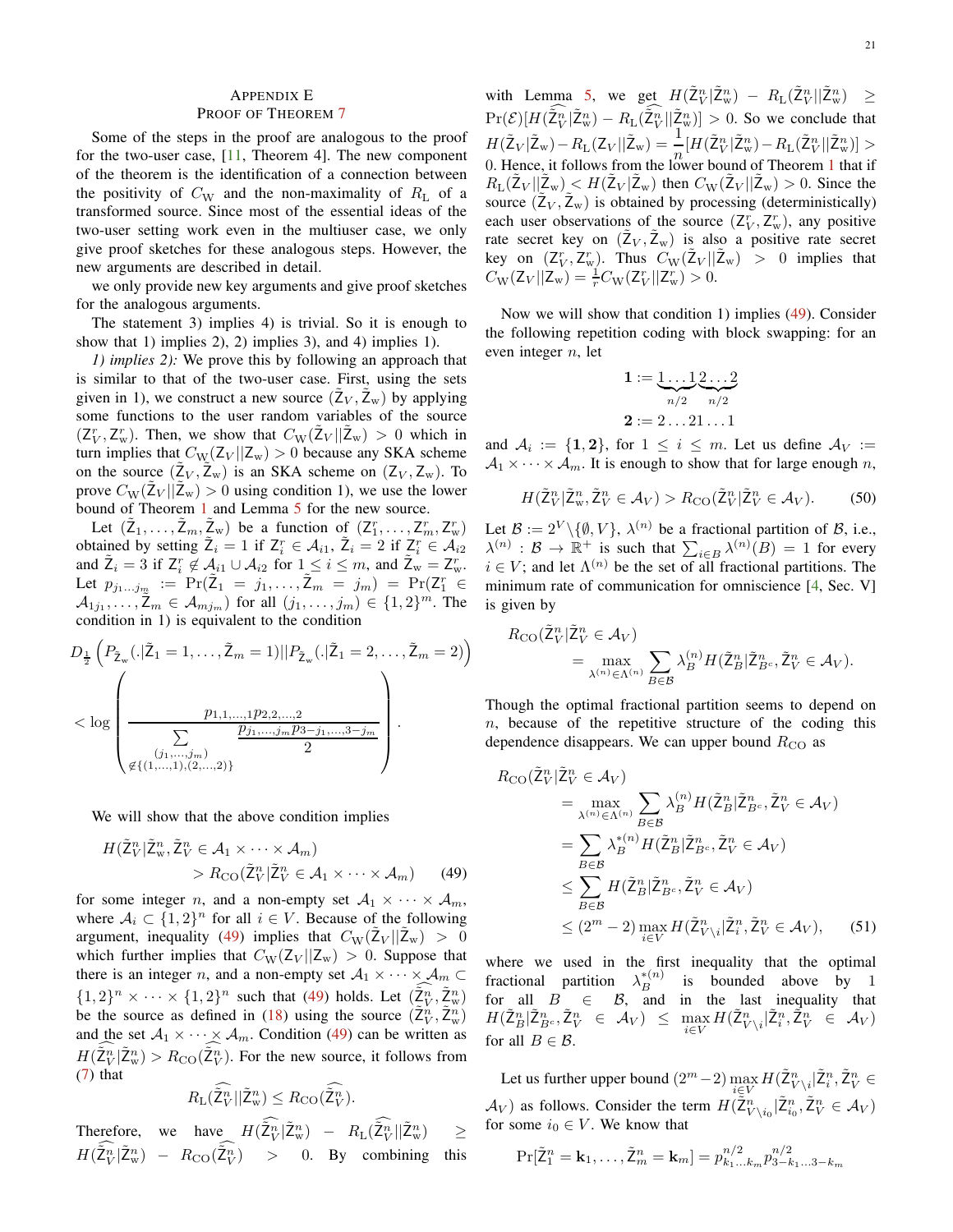for all  $(\mathbf{k}_1, \dots, \mathbf{k}_m) \in \{1, 2\}^m$ , and for  $i \in V$ ,  $k_i$  denotes the first symbol in the sequence  $\mathbf{k}_i$ . Therefore, we get

$$
Pr[\tilde{Z}_{1}^{n} = k_{1},..., \tilde{Z}_{m}^{n} = k_{m} | \tilde{Z}_{V}^{n} \in \mathcal{A}_{V}]
$$
  
= 
$$
\frac{p_{k_{1}...k_{m}}^{n/2} p_{3-k_{1}...3-k_{m}}^{n/2}}{\sum_{(j_{1},...,j_{m}) \in \{1,2\}^{m}} p_{j_{1}...j_{m}}^{n/2} p_{3-j_{1}...3-j_{m}}^{n/2}}.
$$

For  $i_0 \in V$  and  $(\mathbf{k}_1, \dots, \mathbf{k}_m) \in \{1, 2\}^m$ , we have

$$
\Pr[\tilde{\mathsf{Z}}_{V \setminus i_0}^n = \mathbf{k}_{V \setminus i_0} | \tilde{\mathsf{Z}}_{i_0}^n = \mathbf{k}_{i_0}, \tilde{\mathsf{Z}}_{V}^n \in \mathcal{A}_{V}]
$$
\n
$$
= \frac{p_{k_1...k_{i_0}...k_m}^{n/2} p_{3-k_1...3-k_{j_0}...3-k_m}^{n/2}}{\frac{1}{2} \sum_{(j_1,...,j_m) \in \{1,2\}^m} p_{j_1...j_m}^{n/2} p_{3-j_1...3-j_m}^{n/2}}
$$

where the equality follows from the symmetry in the probabilities of the sequences  $(j_1, \ldots, k_{i_0}, \ldots, j_m)$  and  $(3 - j_1, \ldots, 3 - j_m)$  $k_{i_0}, \ldots, 3 - j_m$ ). To compute the entropies, we make use of the grouping property of the entropy: For a probability vector  $(q_1, q_2, \ldots, q_s), H(q_1, q_2, \ldots, q_s) = H(q_1, q_2 + \cdots + q_s) +$  $(q_2 + \cdots + q_s)H\left(\frac{q_1}{q_2 + \cdots} \right)$  $\frac{q_2}{q_2 + \cdots + q_s}, \ldots, \frac{q_1}{q_2 + \cdots}$  $q_2 + \cdots + q_s$ ). If  $q_1 \in$ [0.5, 1], then  $h(q_1) \le -2(1 - q_1) \log_2(1 - q_1)$  which implies  $H(q_1, q_2, \ldots, q_s) \leq h(q_1) + (1 - q_1) \log_2(s - 1) \leq (1$  $q_1) \log_2(s-1) - 2(1-q_1) \log_2(1-q_1)$ . Note that because Rényi divergence is non-negative, the inequality in 1) implies that

$$
p_{1...1}p_{2...2} > \frac{1}{2} \sum_{\substack{(j_1,...,j_m) \\ \notin \{(1,...,1),(2,...,2)\}}} p_{j_1,...,j_m}p_{3-j_1,...,3-j_m}.
$$

So, by setting

$$
q_1^{(n)} := \frac{p_{1...1}^{n/2} p_{2...2}^{n/2}}{\frac{1}{2} \sum_{(j_1,...,j_m) \in \{1,2\}^m} p_{j_1...j_m}^{n/2} p_{3-j_1...3-j_m}^{n/2}} = \frac{p_{1...1}^{n/2} p_{2...2}^{n/2}}{p_{1...1}^{n/2} p_{2...2}^{n/2} + \frac{1}{2} \sum_{(j_1,...,j_m)} p_{j_1...j_m}^{n/2} p_{3-j_1...3-j_m}^{n/2}},
$$
\n
$$
\notin \{(1,...,1),(2,...,2)\}
$$

which is greater than 1/2, we have for any  $i_0 \in V$ ,

$$
H(\tilde{Z}_{V\setminus i_0}^n | \tilde{Z}_{i_0}^n, \tilde{Z}_{V}^n \in \mathcal{A}_{V})
$$
  
 
$$
\leq (1 - q_1^{(n)}) (\log_2(2^{m-1} - 1) - 2 \log_2(1 - q_1^{(n)})).
$$
 (52)

where we replaced s by  $2^{m-1}$ . Notice that the bound is independent of  $i_0$ . Therefore, from [\(51\)](#page-20-2) and [\(52\)](#page-21-0), we have

$$
R_{\rm CO}(\tilde{\mathbf{Z}}_V^n | \tilde{\mathbf{Z}}_V^n \in \mathcal{A}_V)
$$
  
\n
$$
\leq (2^m - 2)[(1 - q_1^{(n)}) (\log_2(2^{m-1} - 1) - 2 \log_2(1 - q_1^{(n)}))].
$$

Because of the above inequality, it is enough prove that condition 1) implies

$$
H(\tilde{Z}_V^n | \tilde{Z}_W^n, \tilde{Z}_V^n \in \mathcal{A}_V)
$$
  
>  $(2^m - 2)[(1 - q_1^{(n)}) (\log_2(2^{m-1} - 1) - 2 \log_2(1 - q_1^{(n)}))].$  (53)

Now let us argue that condition 1) implies  $(53)$ . Since

$$
q_1^{(n)} = \frac{p_{1...1}^{n/2} p_{2...2}^{n/2}}{p_{1...1}^{n/2} p_{2...2}^{n/2} + \frac{1}{2} \sum_{\substack{(k_1, ..., k_m) \notin\\{(1, ..., 1), (2, ..., 2)\}}} p_{k_1...k_m}^{n/2} p_{3-k_1...3-k_m}^{n/2}}}{\sum_{\substack{p_{1...1}^{n/2} p_{2...2}^{n/2}\\p_{1...1}^{n/2} p_{2...2}^{n/2}}} p_{k_1...k_m}^{n/2} p_{3-k_1...3-k_m}^{n/2}} \sum_{\substack{\overline{n} \in \{1, ..., k_m\} \text{ is the number of times }\\{(k_1, ..., k_m) \notin \{1, ..., k_m\} \} \text{ is the number of times }\\{(1, ..., 1), (2, ..., 2)\}}} \frac{p_{k_1...k_m} p_{3-k_1...3-k_m}}{p_{k_1...k_m} p_{3-k_1...3-k_m}}
$$

we have

$$
\lim_{n \to \infty} (1 - q_1^{(n)})^{\frac{1}{n}} \le \sqrt{\frac{\frac{1}{2} \sum_{\substack{(k_1, \ldots, k_m) \\ \text{#}\{ (1, \ldots, 1), (2, \ldots, 2) \} \\ P1 \ldots 1 P2 \ldots 2}} p_{k_1 \ldots k_m} p_{3-k_1 \ldots 3-k_m}}
$$

and

<span id="page-21-2"></span>
$$
\lim_{n \to \infty} (2^m - 2)^{1/n} [(1 - q_1^{(n)}) (\log_2 (2^{m-1} - 1) - 2 \log_2 (1 - q_1^{(n)}))]^{1/n}
$$

$$
\leq \sqrt{\frac{\frac{1}{2} \sum_{\substack{(k_1, \ldots, k_m) \\ \text{if } (1, \ldots, 1), (2, \ldots, 2) \} }} p_{k_1 \ldots k_m} p_{3-k_1 \ldots 3-k_m}}
$$
(54)

For the asymptotics of the conditional entropy term, we can use the same idea of hypothesis testing at the wiretapper side with  $u_1 = (1, \ldots, 1)$  and  $u_2 = (2, \ldots, 2)$  used in [\[11,](#page-22-9) Lemma 2] to get

<span id="page-21-3"></span>
$$
\liminf_{n \to \infty} H(\tilde{\mathbf{Z}}_V^n | \tilde{\mathbf{Z}}_W^n, \tilde{\mathbf{Z}}_V^n \in \mathcal{A}_V)^{\frac{1}{n}} \ge \exp\left(-\frac{1}{2}D_{\frac{1}{2}}(P_{\tilde{\mathbf{Z}}_W}(.|\tilde{\mathbf{Z}}_1 = 1, \dots, \tilde{\mathbf{Z}}_m = 1) \right)
$$
\n
$$
||P_{\tilde{\mathbf{Z}}_W}(.|\tilde{\mathbf{Z}}_1 = 2, \dots, \tilde{\mathbf{Z}}_m = 2))\Big).
$$
\n(55)

Since

$$
D_{\frac{1}{2}}\left(P_{\tilde{Z}_{w}}(.|\tilde{Z}_{1}=1,\ldots,\tilde{Z}_{m}=1)||P_{\tilde{Z}_{w}}(.|\tilde{Z}_{1}=2,\ldots,\tilde{Z}_{m}=2)\right)
$$
  

$$
< \log \left(\frac{p_{1,1,\ldots,1}p_{2,2,\ldots,2}}{\sum_{\substack{(i_{1},\ldots,i_{m})} \in \{(i_{1},\ldots,i_{m})\} \\ \text{if } \{(i_{1},\ldots,i_{m})\} }} \right),
$$

<span id="page-21-0"></span>we can conclude from  $(54)$  and  $(55)$  that for large enough n, [\(53\)](#page-21-1) holds. This completes the proof of 1) implies 2).

*2) implies 3):* Since the proof follows the same argument as in two user case, we omit most of the details and give only those steps that involve different constants. Following are the multivariate analogues of  $[11, eq. (118)$  $[11, eq. (118)$  and eq.  $(124)$ ]:

$$
I(K_1,\ldots,K_m \wedge Z_w^n,\mathsf{F}^{(n)}) \leq (m+1)\delta + h(\delta)
$$

<span id="page-21-1"></span>and

$$
||P_{K_1,...,K_m,\mathsf{F}^{(n)},\mathsf{Z}_w^n} - P_{K_1,...,K_m} . P_{\mathsf{F}^{(n)},\mathsf{Z}_w^n} ||_{TV}
$$
  

$$
\leq \sqrt{\frac{(m+1)\delta + h(\delta)}{2}}.
$$